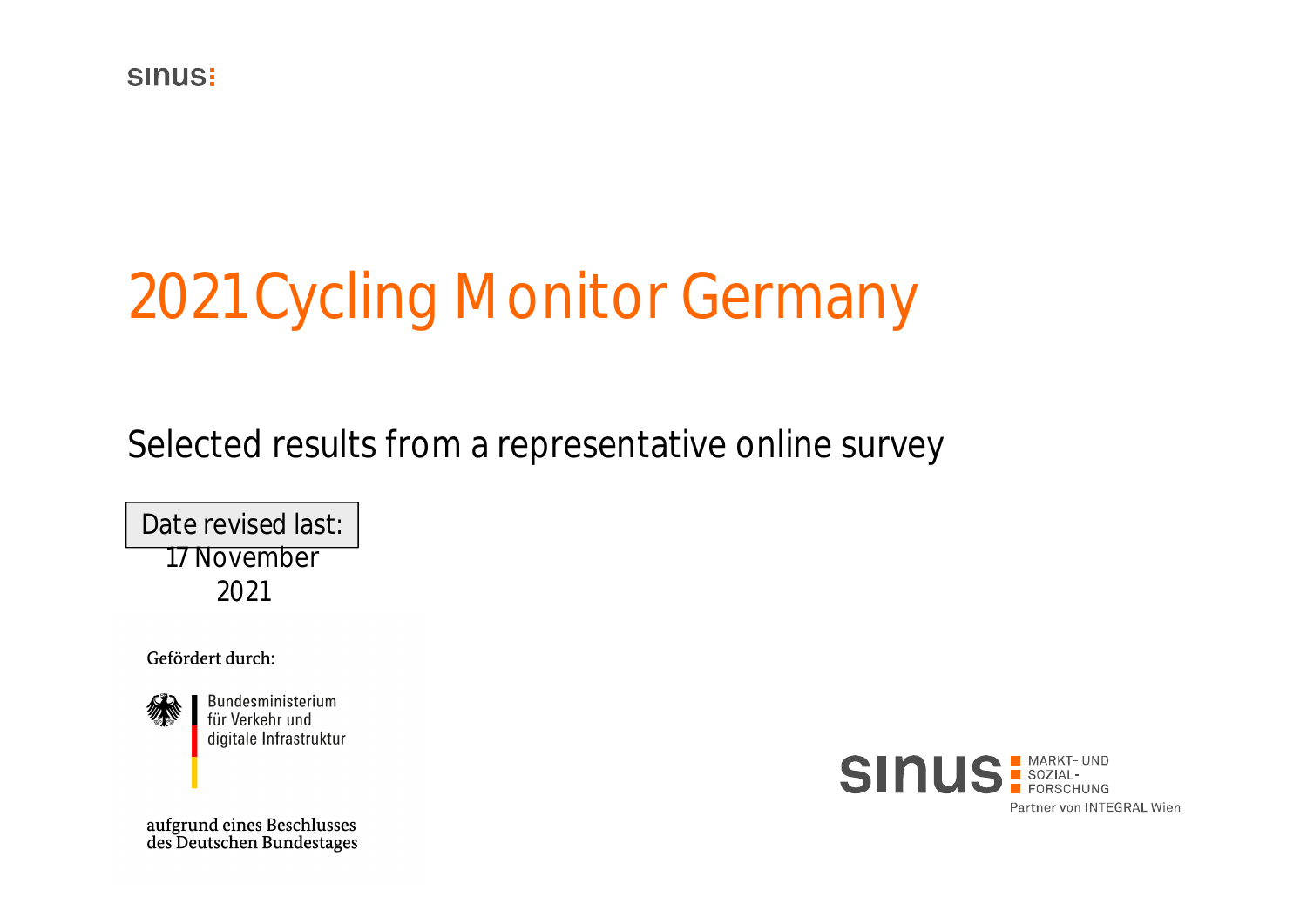

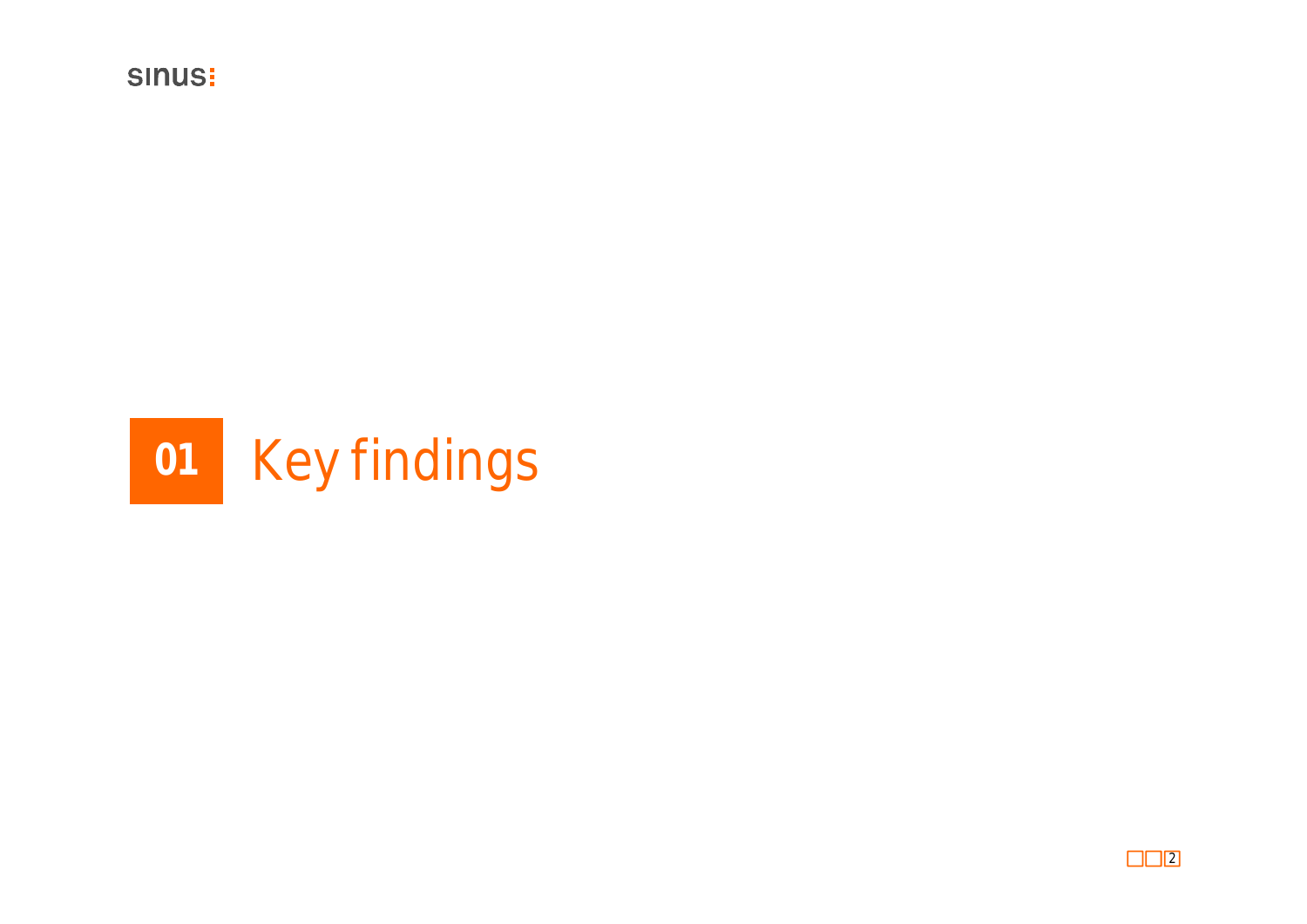#### **SINUS!**

### Key findings

#### **Availability and use of means of transport**

- Of all means of transport, bicycles and pedelecs have the greatest potential for growth. In future, 41% of respondents aged between 14 and 69 intend to use it more often.
- As a result of the COVID 19 pandemic, individual mobility patterns have changed. While walking, cycling and driving a car have benefited, public transport, air transport and long-distance rail services experienced drawbacks.
	- When the survey was undertaken, 38% stated they walked more often, 25% said they cycled more frequently and 20% indicated to use the car more often than before the pandemic.
	- By contrast with the pre-pandemic situation, 37% of respondents stated to use local/regional public transport services less frequently, 35% said they flew less often and 32% indicated to make less use of long-distance rail services.
- 77% of people in Germany use a bicycle or pedelec. 38% use bicycles or pedelecs regularly, i.e. daily or several times a week as a means of transport and/or during leisure time.
	- This figure is slightly lower than in previous years (2020: 40%; 2019: 43% regular users). One explanation is that restrictions were in place at the time of the survey (May/June 2021) due to the coronavirus pandemic and, as a result, many commuters, trainees or students – instead of travelling to the place of work or education – worked from or learned at home. Moreover, it was a rather cold and wet period, which usually also means lower bicycle use.
	- Bicycles are used roughly to the same extent as means of transport and for leisure activities (means of transport: 28%, leisure activities: 26%; at least several times a week).
	- Use of bicycles increases with the size of the place of residence (rural areas/small towns, i.e. residential areas with fewer than 20,000 inhabitants: 31% regularly use the bicycle vs. major cities, i.e. places of residence with more than 100,000 inhabitants: 44%).
	- The youngest age group (14-29 years) uses bicycles most frequently. As the age increases, use declines (14-29 years: 45% regularly use the bicycle, 30-49 years: 38%, 50-69 years: 34%).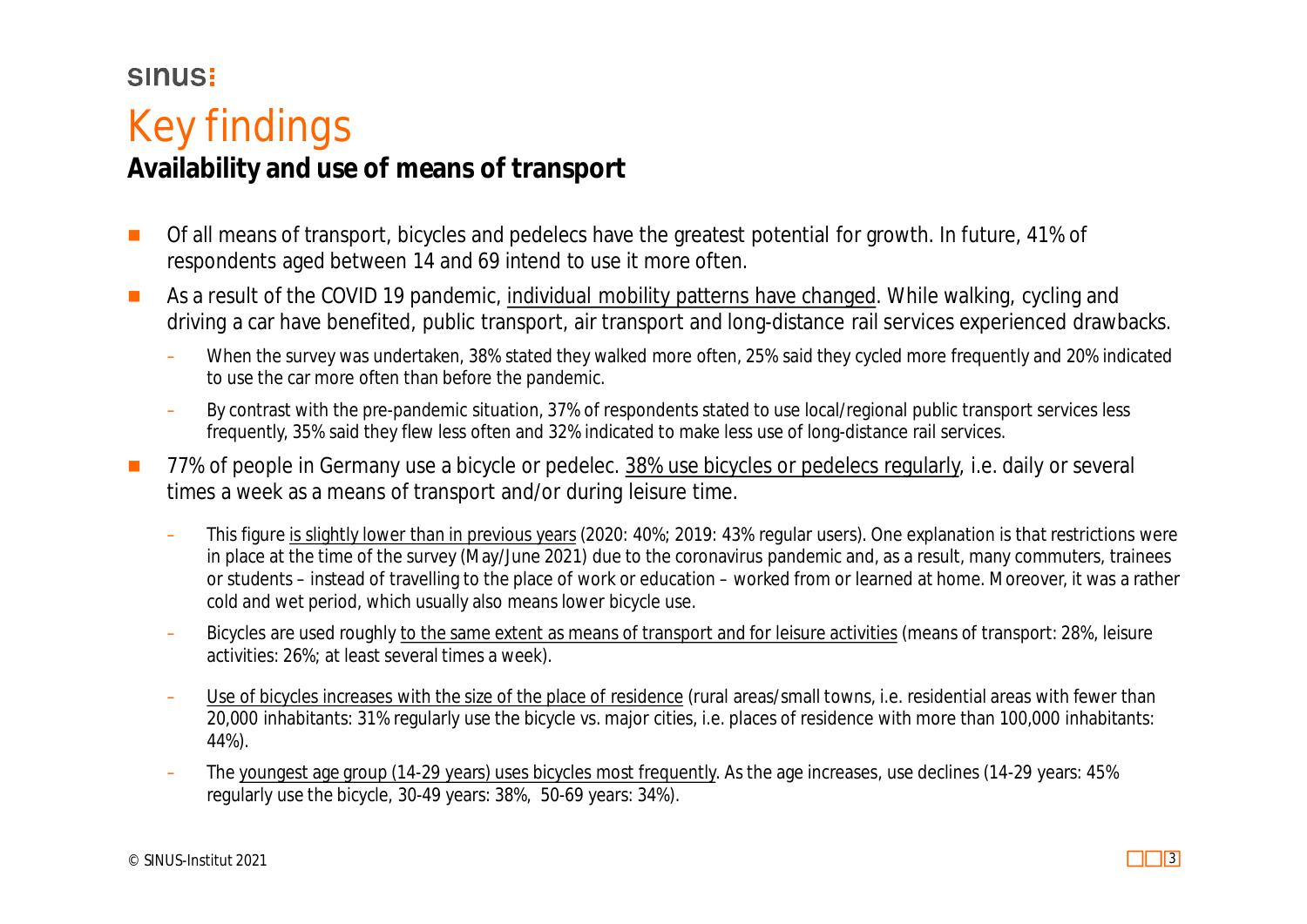### Key findings **Safe cycling**

- It is noteworthy that almost half (45%) of all cyclists always or mostly wear a cycle helmet. This is a significant increase over previous years (2021: 45%, 2019: 30%, 2017: 31%).
	- One reason might be the increased use of electric bicycles (use of helmets more frequent here, e.g. due to higher average speeds). Past advertising and awareness-raising campaigns might also have contributed to more helmets being bought and worn.
	- The greatest increases were found among the 60-69-year-olds (+ 16% to 48%), 20-29-year-olds (+ 13% to 44%) and 14-19-yearolds (+ 10% to 37%).
- Cyclists feel safer: 63% of cyclists feel very safe or quite safe (2019: 56%, 2017: 53%). 37% in turn feel less safe on their bicycle.
	- The main reasons stated are too much traffic (64%), reckless car drivers (62%) and insufficient separate cycle tracks (57%).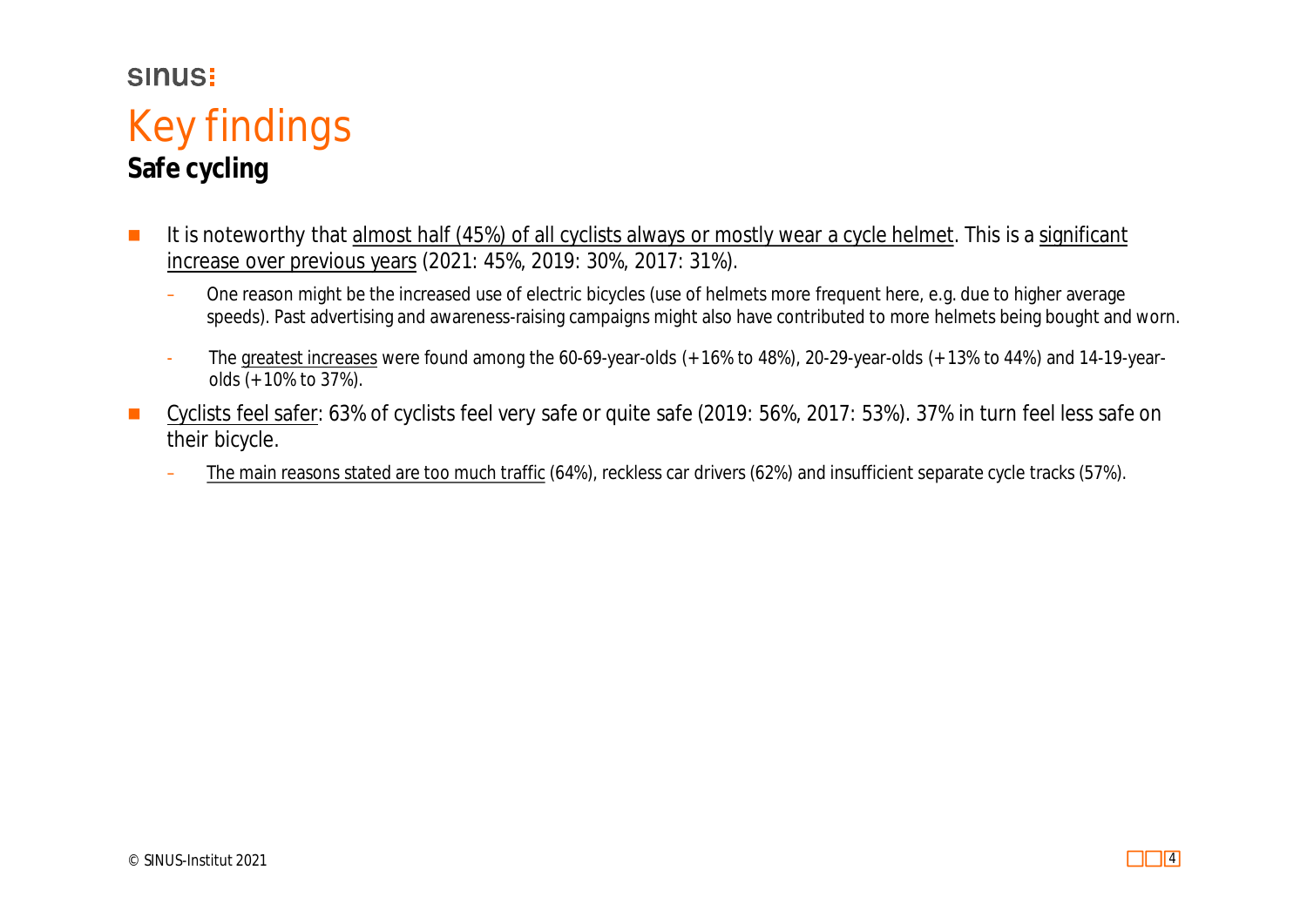### Key findings **Transport policy**

- From the point of view of respondents, there is room for improvement in terms of cycling friendliness.
	- 42% rate the cycling friendliness of the Federal Government with a school grade between 1 and 3.
	- Federal state governments (with 51%) and local governments (with 56%) are slightly better off.
- $\blacksquare$  The five most urgent demands on policymakers are:
	- 1. Build more cycle tracks (57%)
	- 2. Separate cyclists more efficiently from passenger cars (53%) and pedestrians (45%)
	- 3. Establish more advisory and mandatory cycle lanes (43%)
	- 4. Provide safe bicycle parking facilities (41%)
	- 5. Build more cycle-only roads (39%)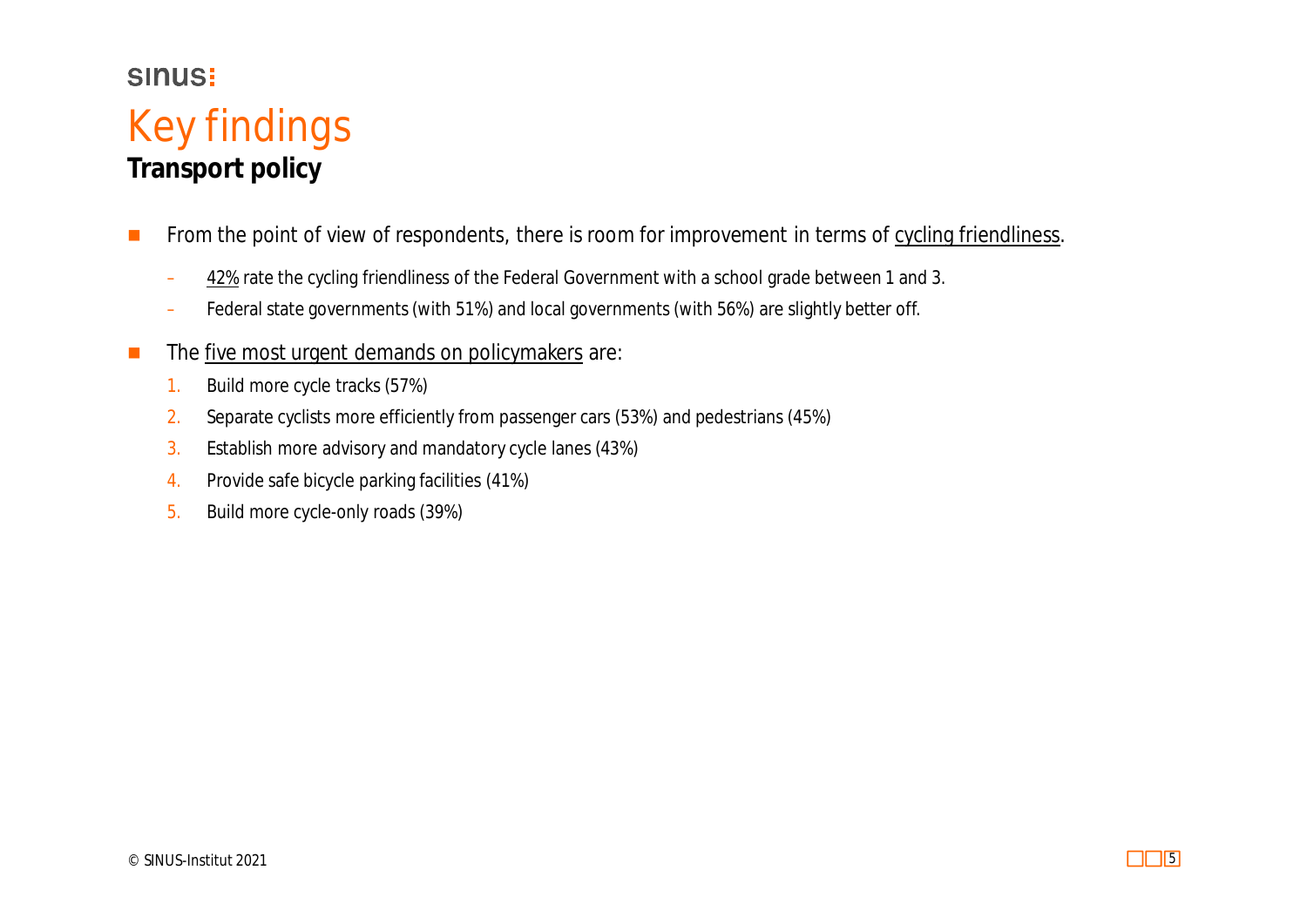#### **SINUS!**

### Key findings

### **Innovations on the bicycle market**

- Nearly half of all respondents (47%) expressed a general interest in pedelecs. Almost one in three respondents (31%) have already used a pedelec. However, only 14% of the respondents actually own a pedelec.
	- Pedelecs are frequently owned by men (16%) and 30-39-year-olds (17%).
	- The pedelec is by far the most popular category of bicycle when it comes to new purchases. 41% of potential buyers plan to buy a pedelec. For comparison: With 31%, mountain bikes come second.
- 65% of all respondents are familiar with cargo cycles, but only 2% use one.
	- 12% of the respondents can imagine buying one. Younger people aged between 20 and 39 years as well as people living in major cities are most interested.
	- 6% of all potential buyers plan to purchase a cargo bicycle over the next 12 months. This is equivalent to around 920,000 new cargo cycles per annum.
- 29% of respondents stated there is a public bicycle hire scheme at their place of residence. 12% use cycle hire schemes at least once a year.
- 2% of all respondents are planning to buy a personal light electric vehicle in the next 12 months, while another 10% are still uncertain about buying one.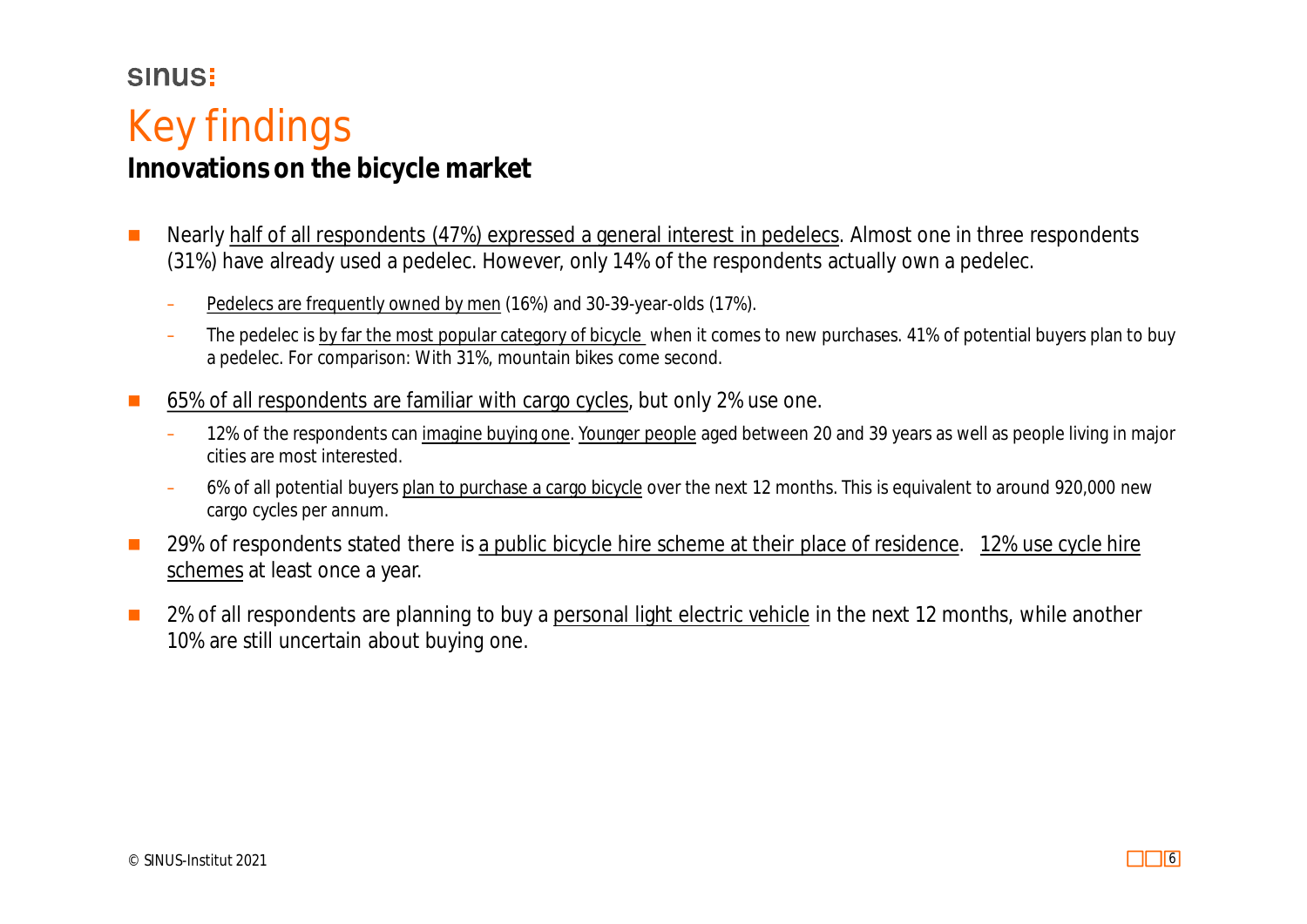### Key findings

#### **Reasons for using bicycles and requests to employers**

- 30% of cyclists (approx. 13.6 million Germans) make intensive use of their bicycles, i.e. they ride more than 30 km per week.
- Bicycles are most frequently used for short errands or grocery shopping (56% at least a few times a month), followed by visits to friends, family or acquaintances (44%) and day trips (30%).
- **Among those working and those undergoing training, 22% use the bicycle on their way to work or to the place of** education.
	- Bicycles are more frequently used for commuting by young people and in urban areas.
- The five most frequent requests to employers or places of education or training to make getting there by bicycle more attractive are:
	- 1. Financial aids for cycling (42%)
	- 2. Commitment of employers/places of education to improve cycle tracks in the municipality (39%)
	- 3. Repair options (36%)
	- 4. Secure parking facilities (36%)
	- 5. More parking facilities (39%)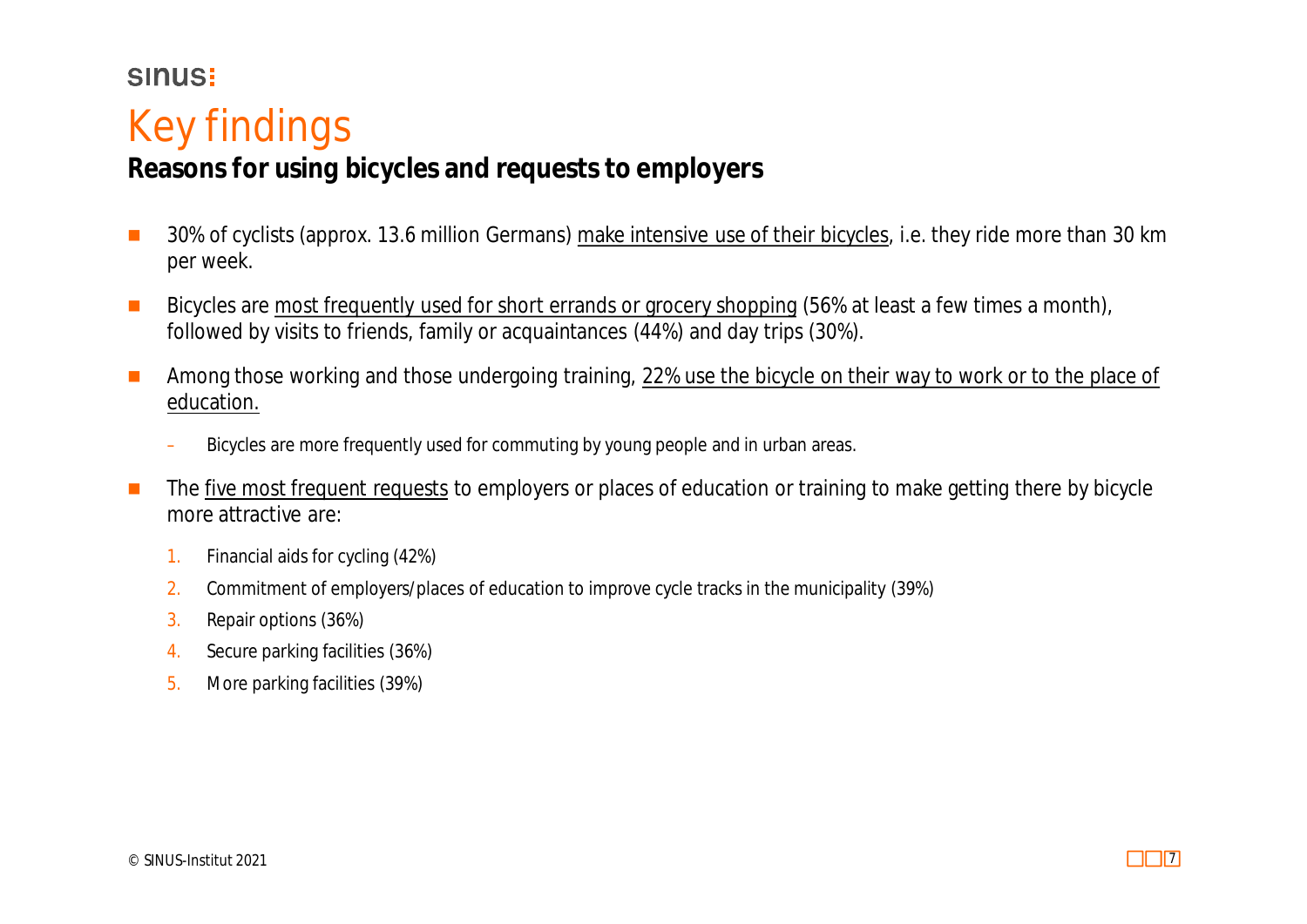### Key findings **Cycling infrastructure**

- **Many respondents already have experience with innovative cycling infrastructure.** 
	- 36% of all respondents have already used a cycle-only road, 10% have used a pop-up cycle track, 8% a protected cycle track and 6% a cycle superhighway.
- In some major cities, such as Berlin and Munich, pop-up cycle track were set up at the start of the COVID 19 pandemic in 2020. A large majority (63%) of all respondents welcome the establishment of pop-up cycle tracks.
	- It is not possible to talk of a fundamental dichotomy between cyclists and motorists. 71% of regular cyclists rate pop-up cycle tracks positively. However, pop-up cycle tracks are also welcomed by 62% of regular motorists.
	- A similar share (68%) of all respondents recommend to partially preserve or structurally consolidate this temporary cycling infrastructure.
	- Almost a quarter (23%) of the respondents even want to permanently preserve all cycle tracks set up temporarily during the COVID 19 pandemic.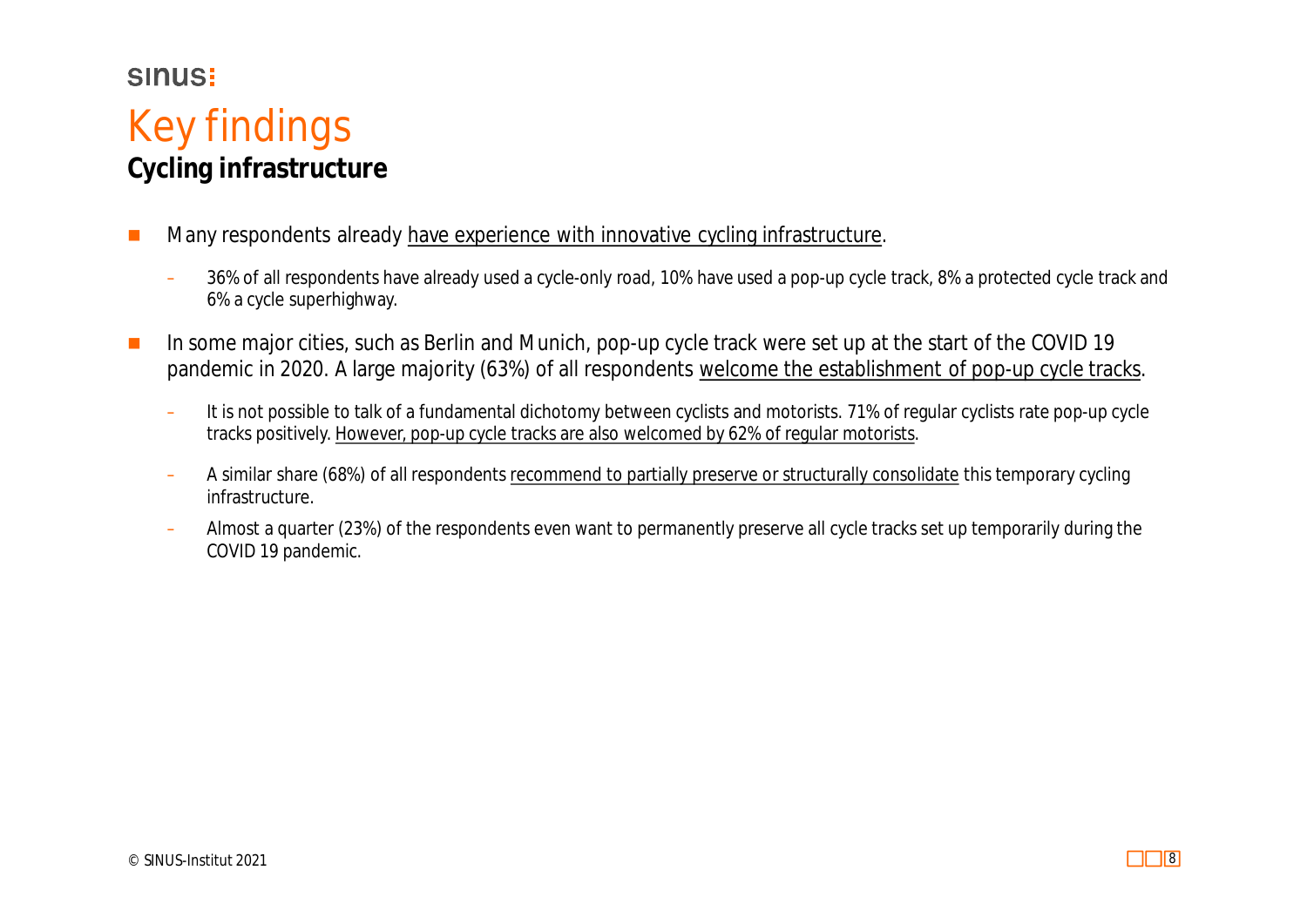#### **SINUS!**

### Key findings

**Cycling tourism and market**

- Many people in Germany consider cycling holidays attractive. In principle, 34% of the respondents can imagine going on a short cycling holiday (one to three overnight stays); 21% of the respondents can also imagine longer cycling holidays (four or more overnight stays).
- At the time of the survey, 17% had planned a cycling holiday for 2021, including at least one overnight stay. This corresponds to around 11.2 million cyclists (including their children). 10% of them had already chosen a destination.
	- The clear majority said they intended to stay in Germany.
	- 26% planned a cycling holiday in Europe, 5% outside of Europe.
- The German Long-Distance Cycle Network (D-Netz) with a length of over 11.700 km is known to 15% of all respondents, and 7% have already travelled on one or more of the D-Netz routes.
- Cyclists mainly use conventional bicycles such as ladies bicycles or city bicycles (56%), followed by mountain bikes (35%) and trekking bikes (19%). Presently, 19% of cyclists use a pedelec and 2% a cargo cycle.
- 27% of all respondents plan to buy a new bicycle within the next 12 months. The average budget is around EUR 1.052.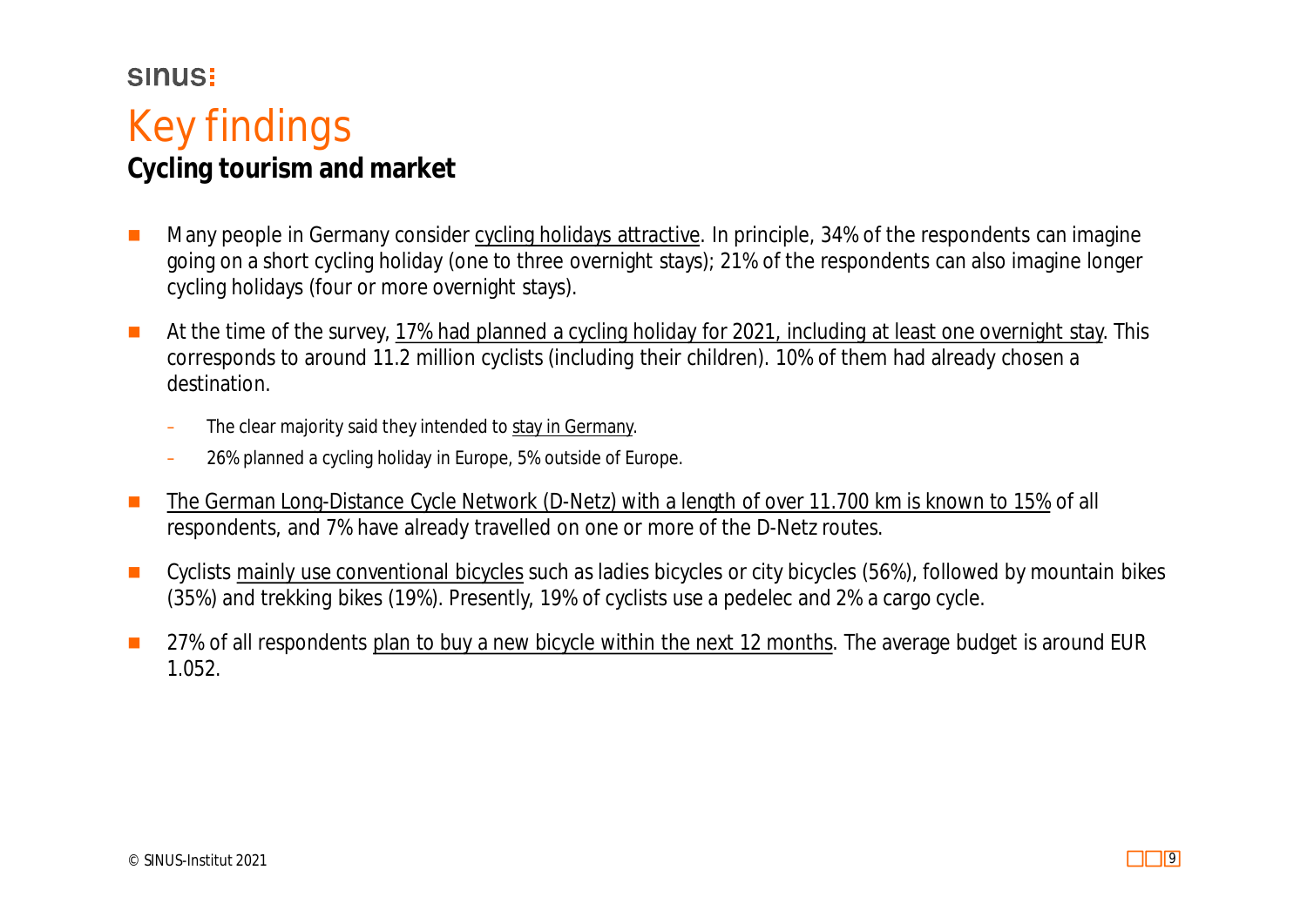

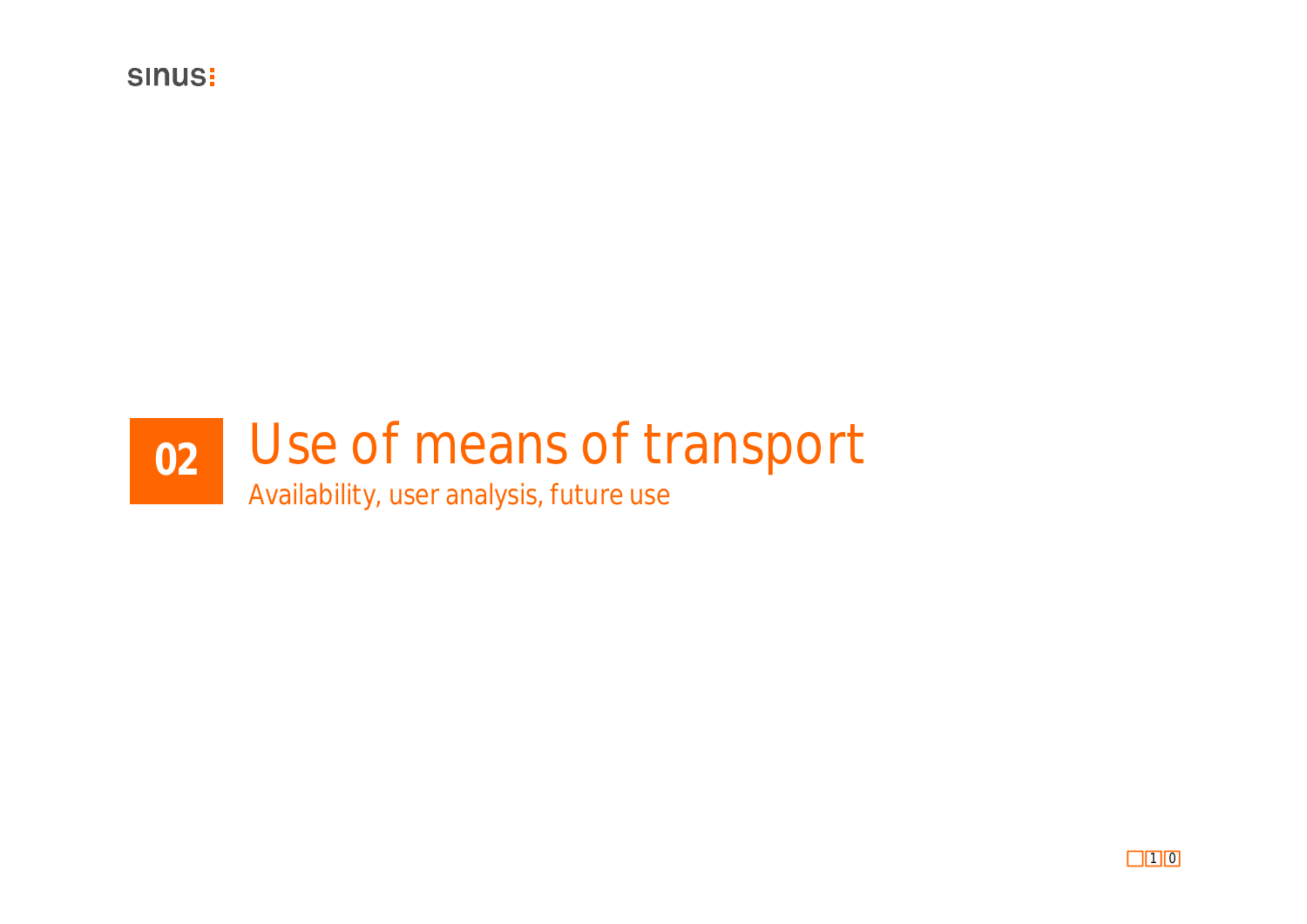### **SINUS:** Available means of transport

*What means of transport are available for use in your household? (multiple answers possible)*



 $\Box$ 1 1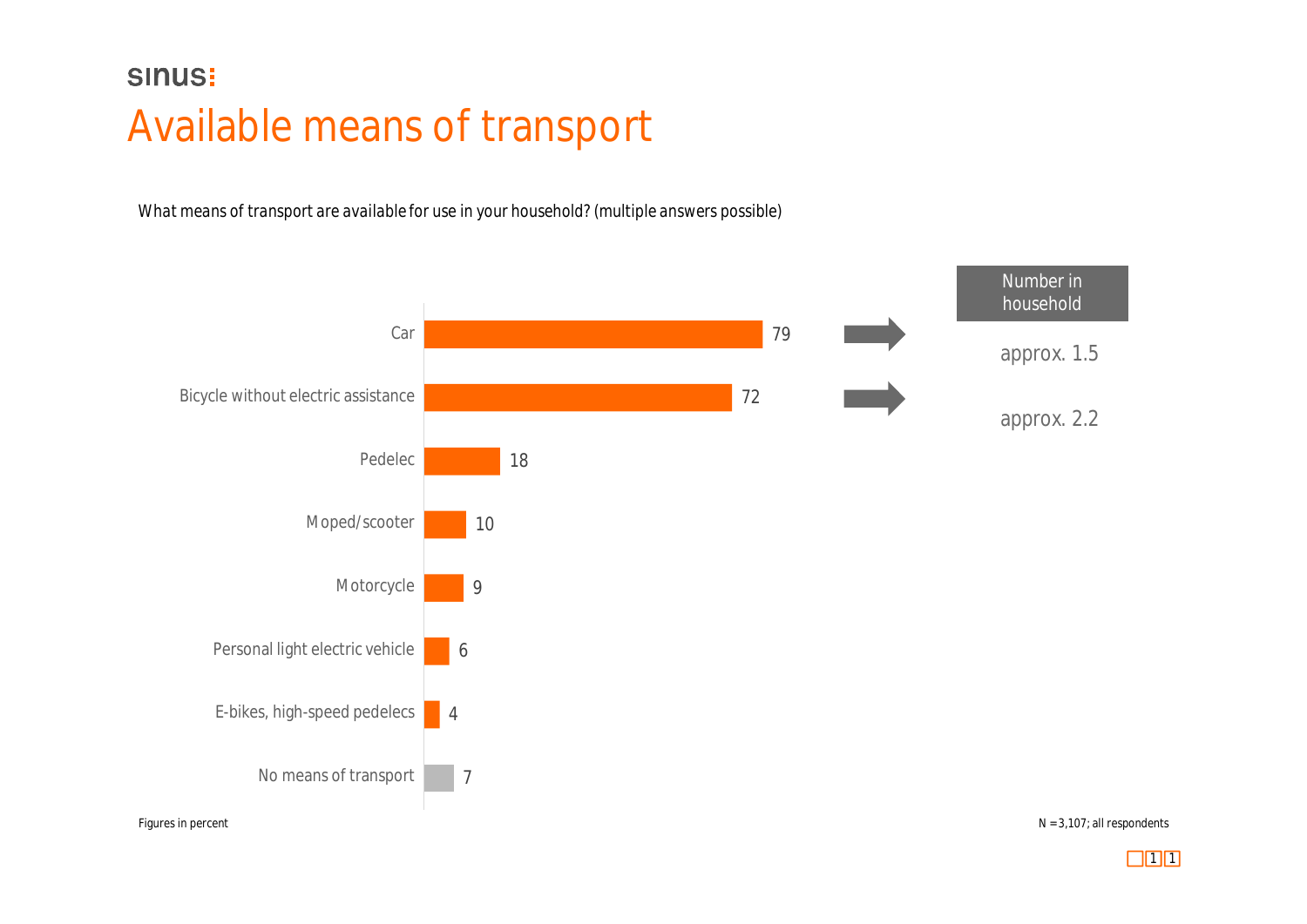### **Comparison with the situation prior to the corona pandemic (2019)** Changes in individual patterns of mobility

*Please compare your current use of means of transport with the time before the coronavirus pandemic. Do you use the following means of transport more frequently, just as often or less frequently?*

|                     |    |        | Less frequently | More frequently |                                           |
|---------------------|----|--------|-----------------|-----------------|-------------------------------------------|
| Walking             |    |        | 6               |                 | 38                                        |
| Bicycle             |    | $\, 8$ |                 |                 | 25                                        |
| Car                 |    | 18     |                 |                 | 20                                        |
| Public transport    | 37 |        |                 | 6               |                                           |
| Long-distance train | 32 |        |                 | $\mathfrak{Z}$  |                                           |
| Moped/scooter       |    |        | $\overline{4}$  | $\mathcal{S}$   |                                           |
| Motorcycle          |    |        | 4               | $\overline{2}$  | This corresponds to                       |
| Airplane            | 35 |        |                 | $\overline{2}$  | around 14.6 million<br>people using their |
| Long-distance coach |    | 17     |                 | $\mathbf{1}$    | bicycle more often.                       |

Figures in percent, values missing for 100%: "just as often" and "have never used and don't use now" N = 3,107; all respondents

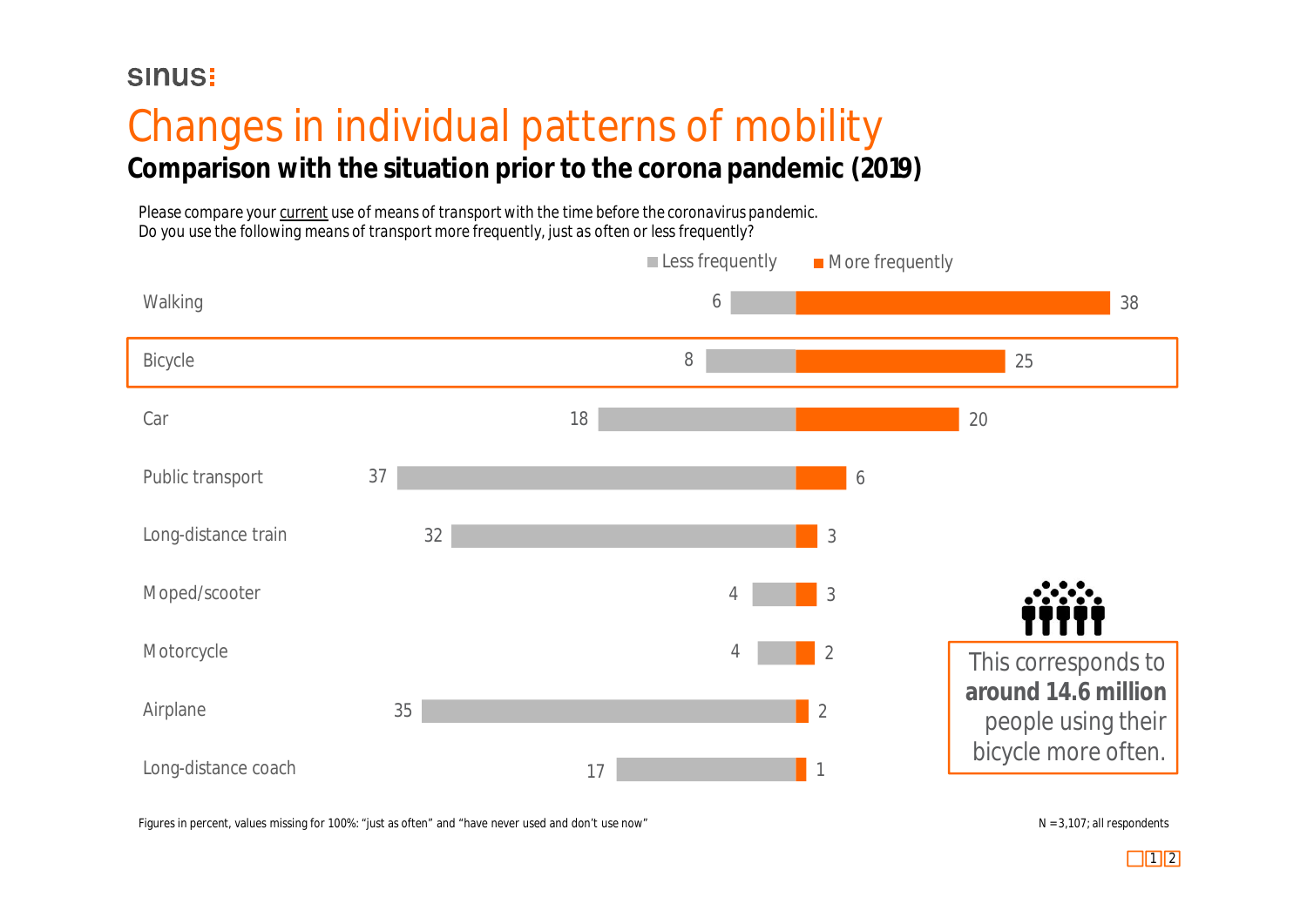### Frequency of use of means of transport **Bicycle compared to other means of transport**

*How often do you use the following means of transport?*



 $\Box$ 1 3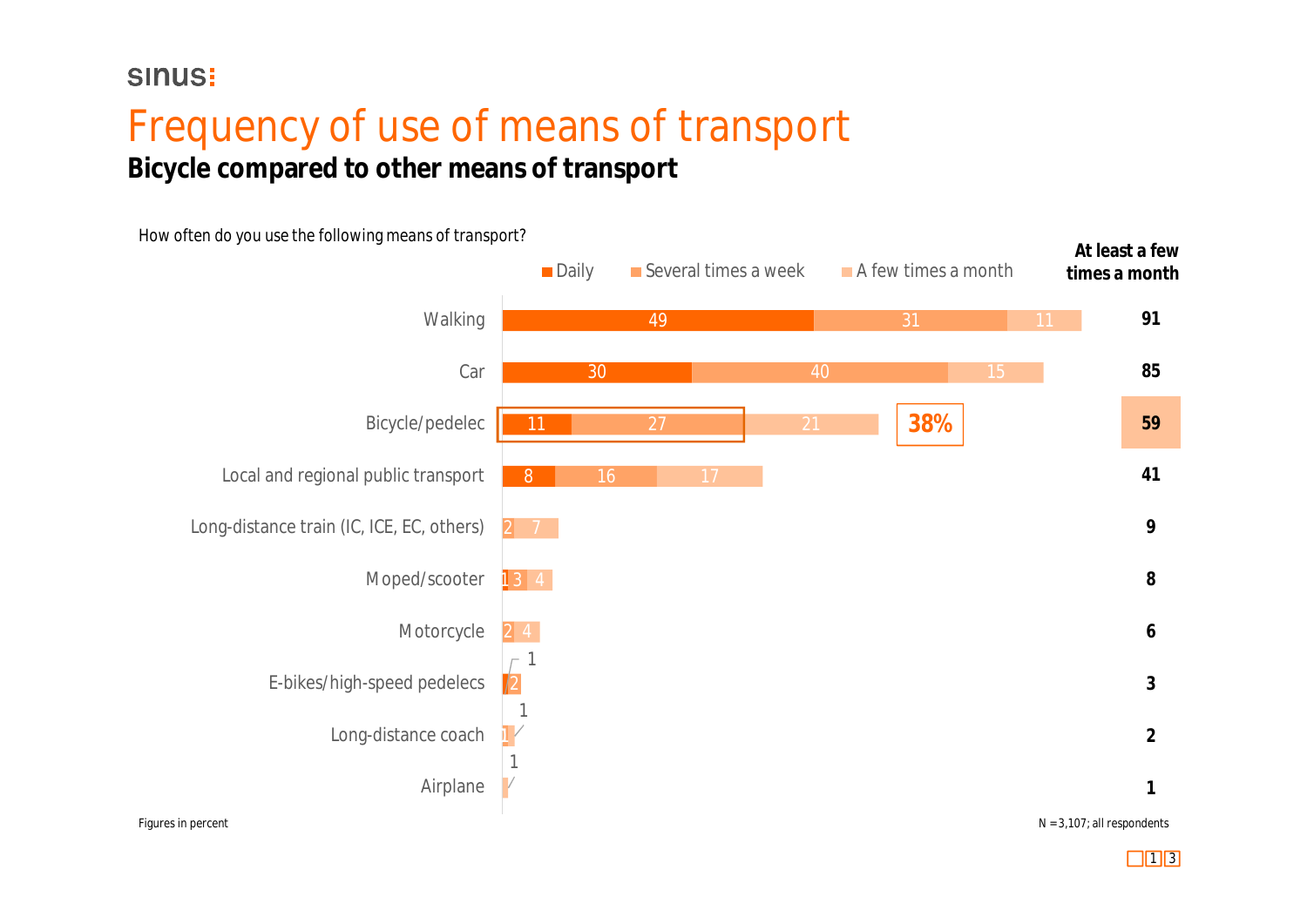#### **SINUS!**

### Type of bicycle use – means of transport vs. leisure time activity **Time comparison survey 2021 – 2019 – 2017**

*How often do you use the following means of transport?*



Figures in percent \*N = 3,156 persons

Please note: Because of refined sampling, comparability of the different surveys is limited. Maximum range of variation: 4%.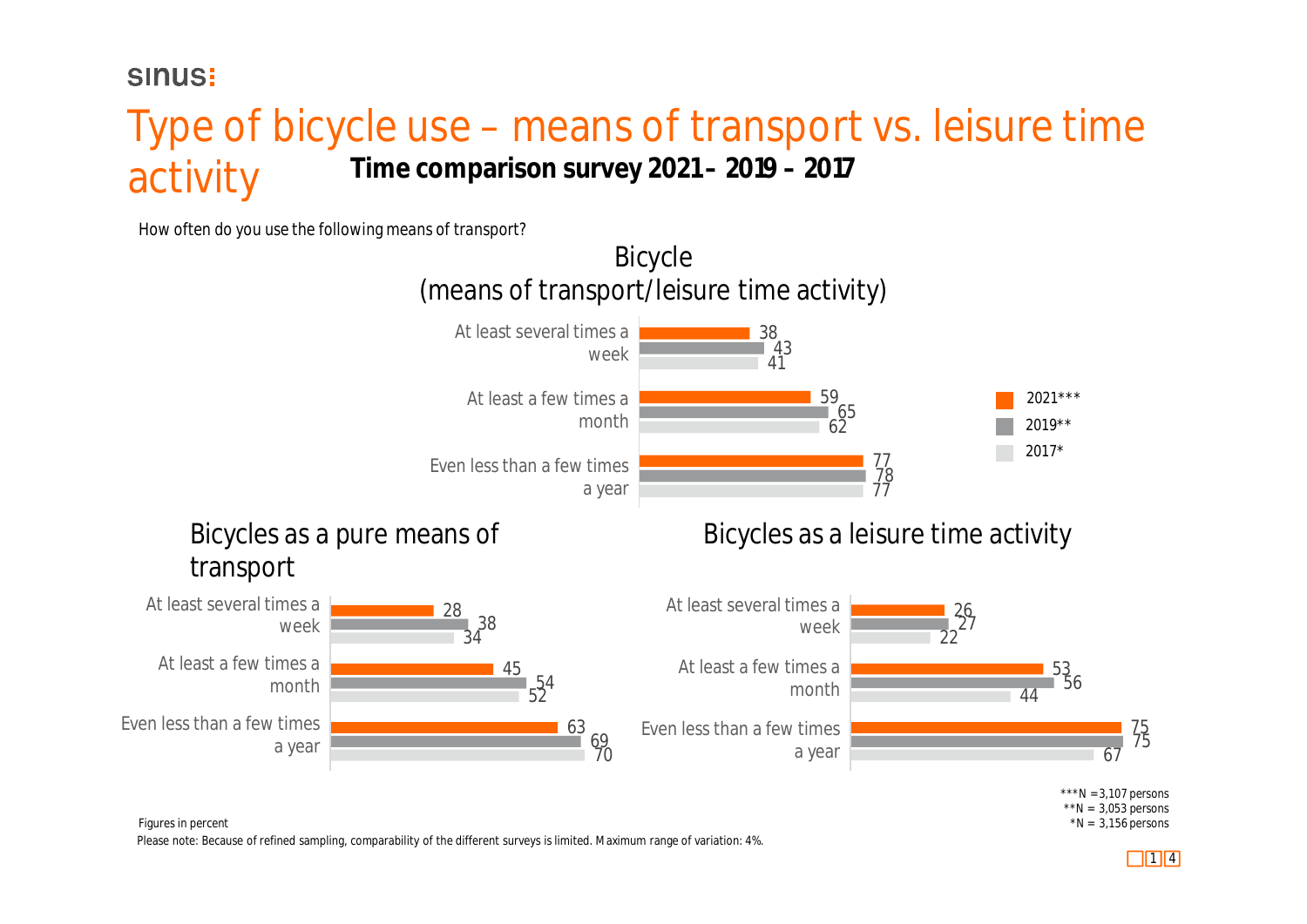### Regular use of the different means of transport **Regular users by size of town/city**



Town/city size categories: rural areas/small towns: < 20.000 inhabitants, medium-sized cities: 20.000-100.000 inhabitants, major cities: > 100,000 inhabitants

 $\Box$ 15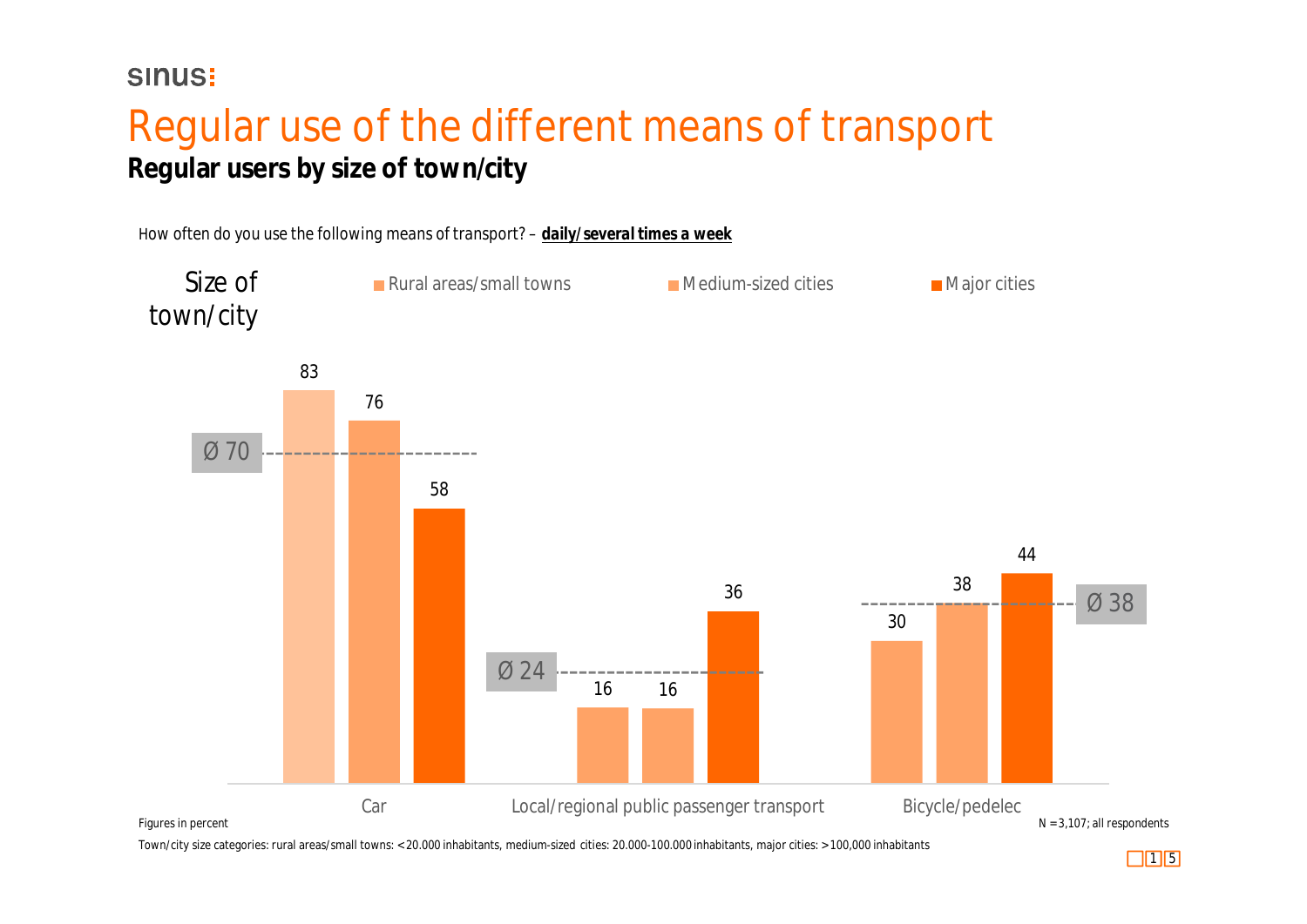### Regular use of the different means of transport **Regular users by age**



 $\Box$ 1 6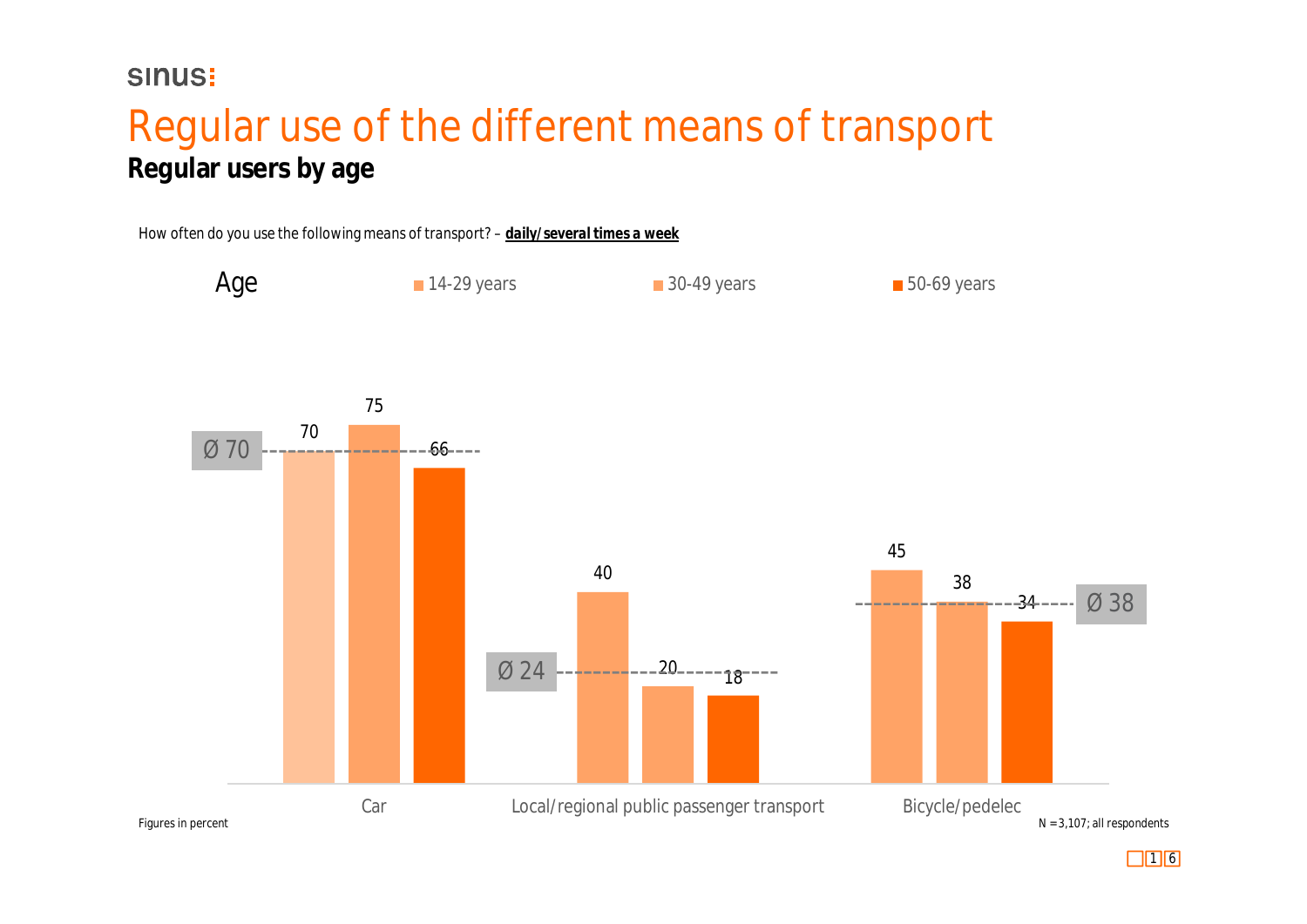### **SINUS:** Greater use of means of transport in the future

*Which of these means of transport would you like to use more frequently in the future? (multiple answers possible)*



 $N = 3,107$ ; all respondents

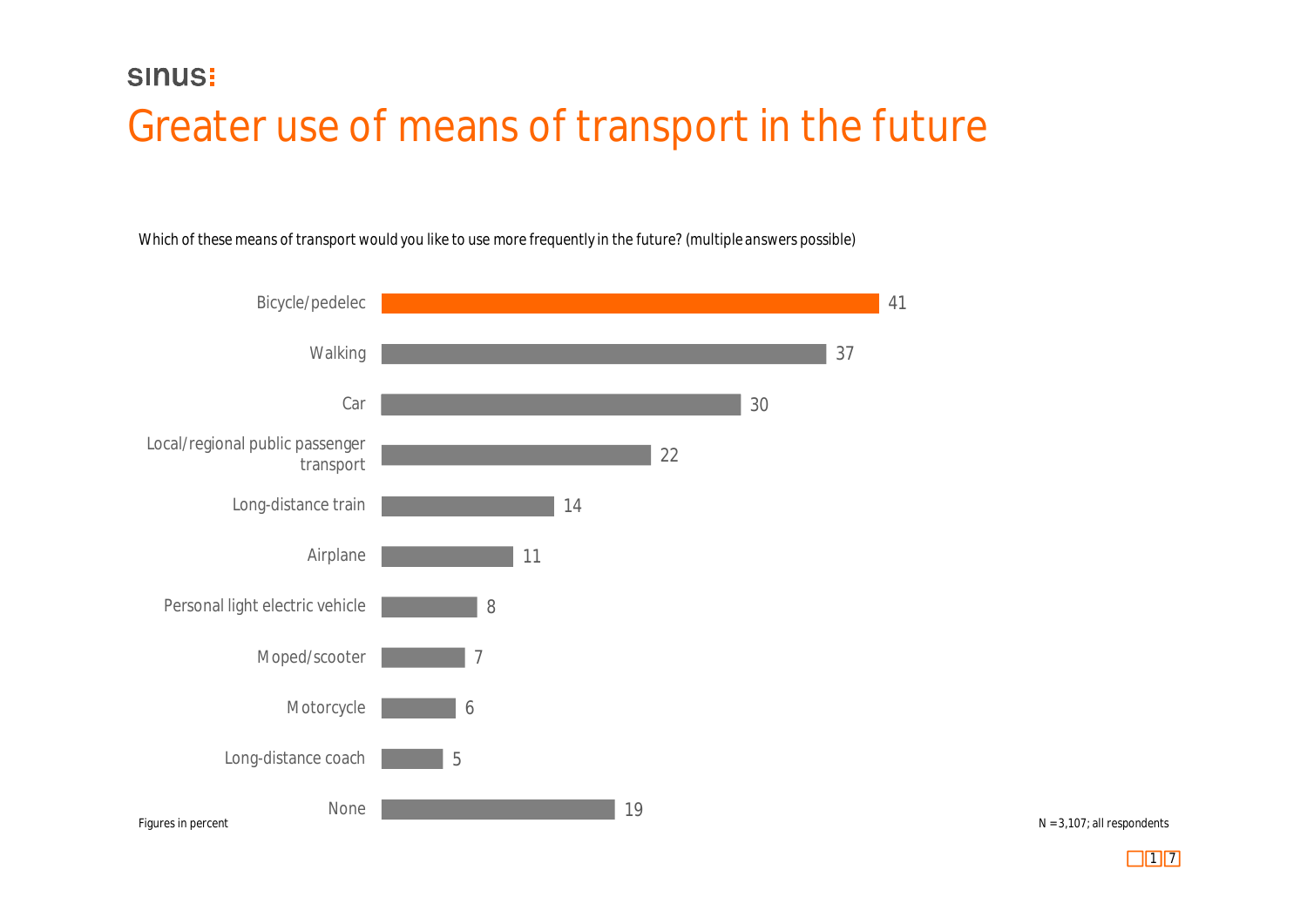

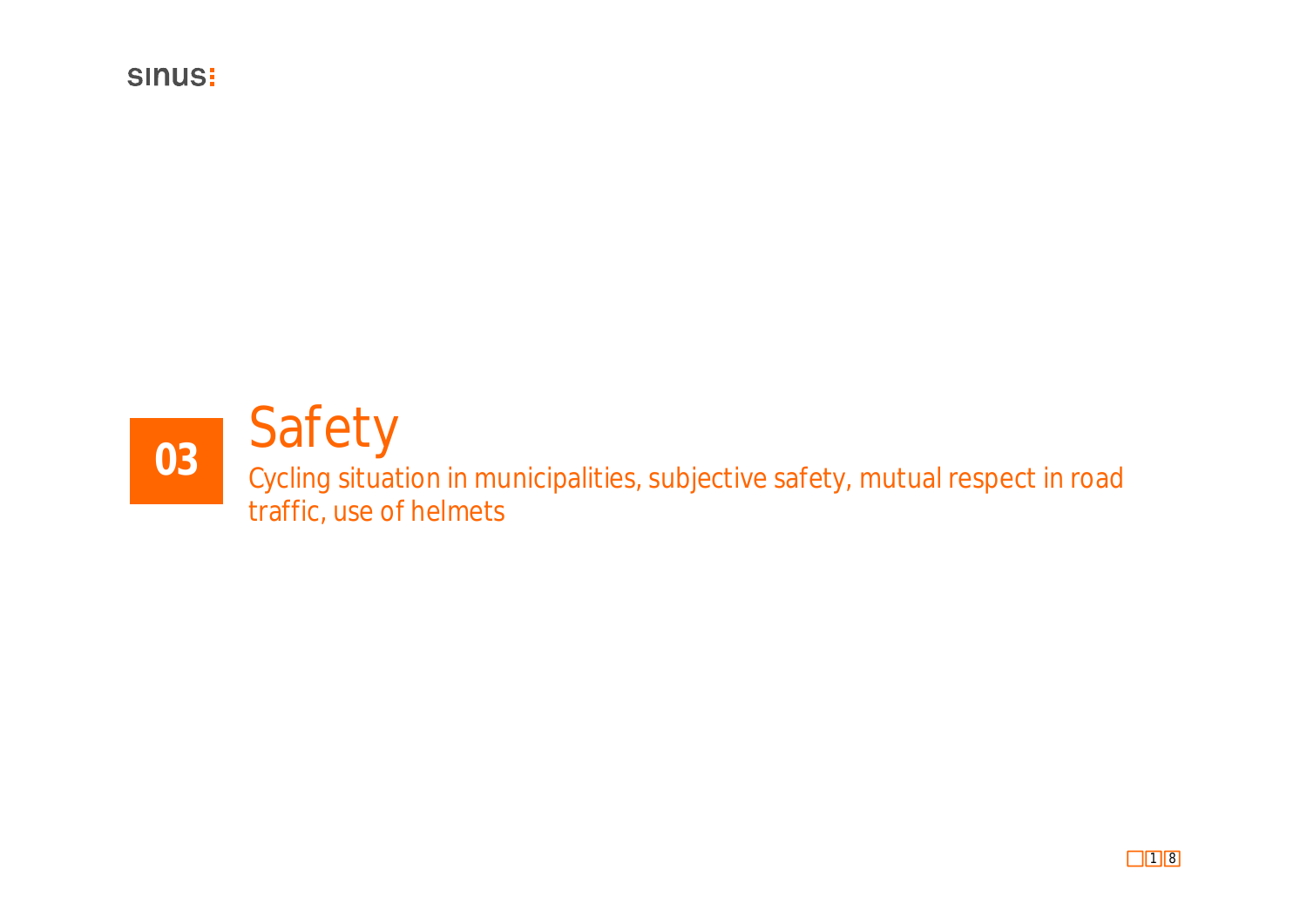### Statements cycling situation in municipalities/cities

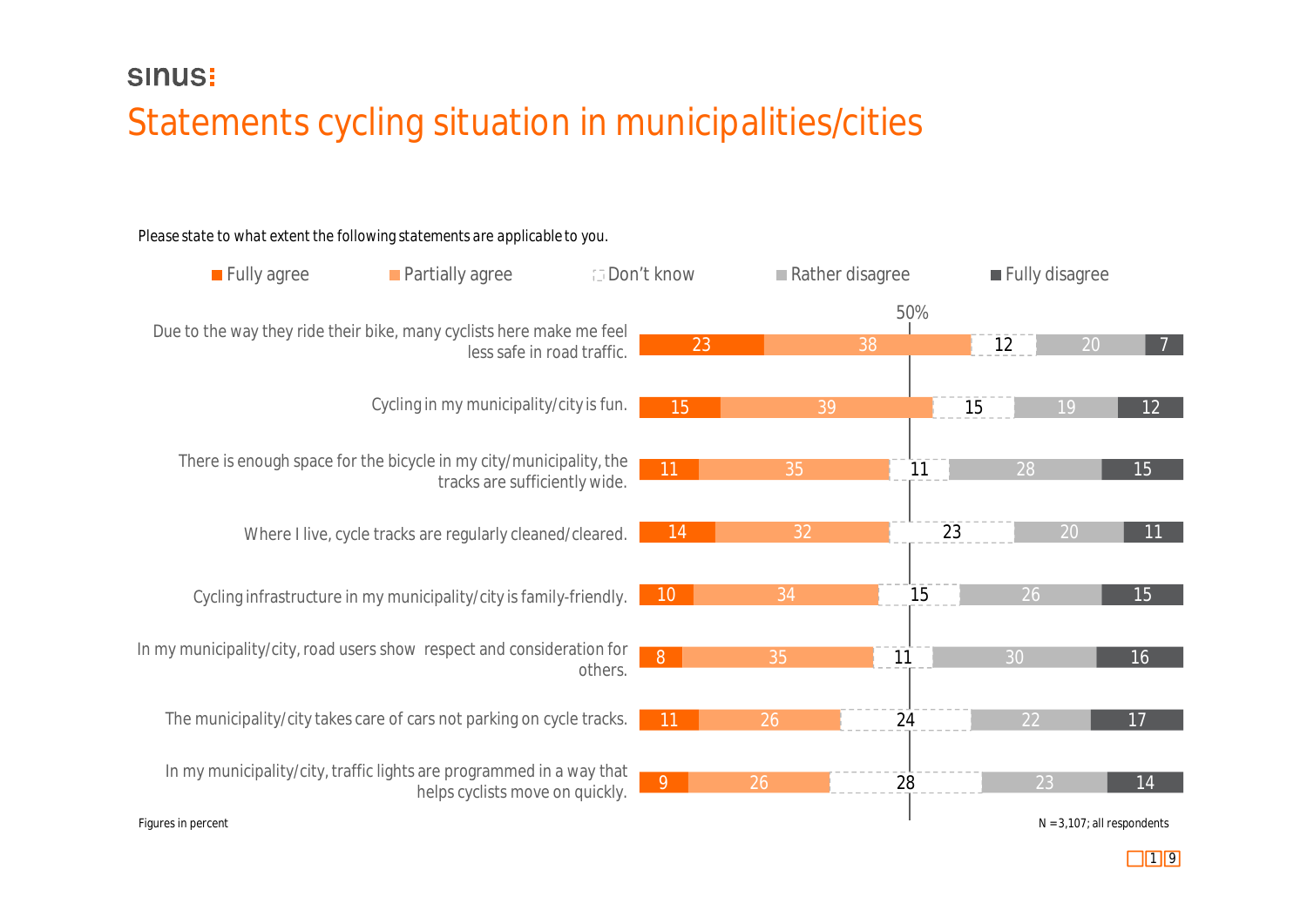### Feeling of safety when cycling in road traffic

### Personal feeling of safety



*Do you feel safe when cycling in road traffic?*

N = 2,397; cyclists

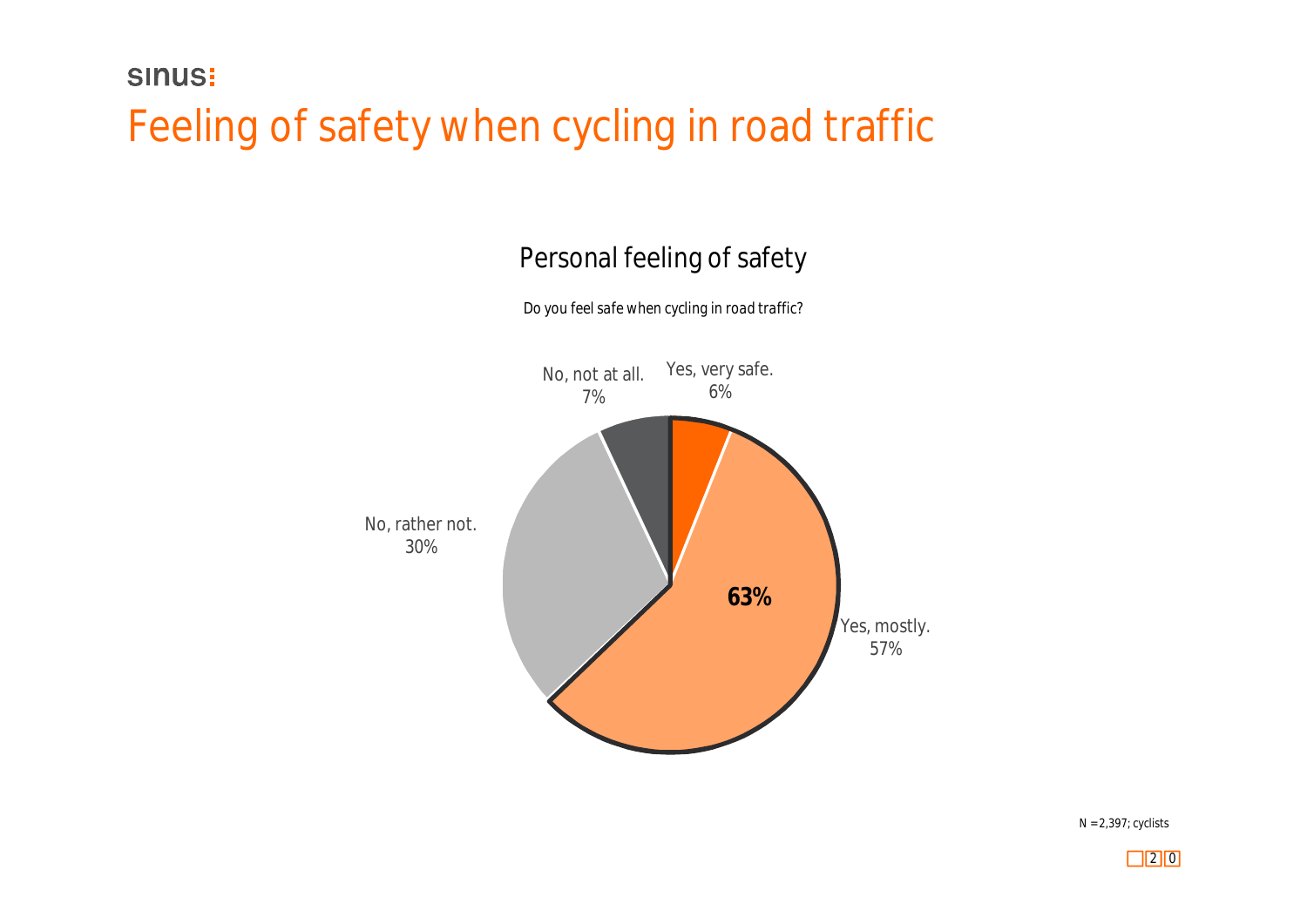### Reasons for not feeling safe in road traffic



### *Why do you feel (rather) unsafe?*

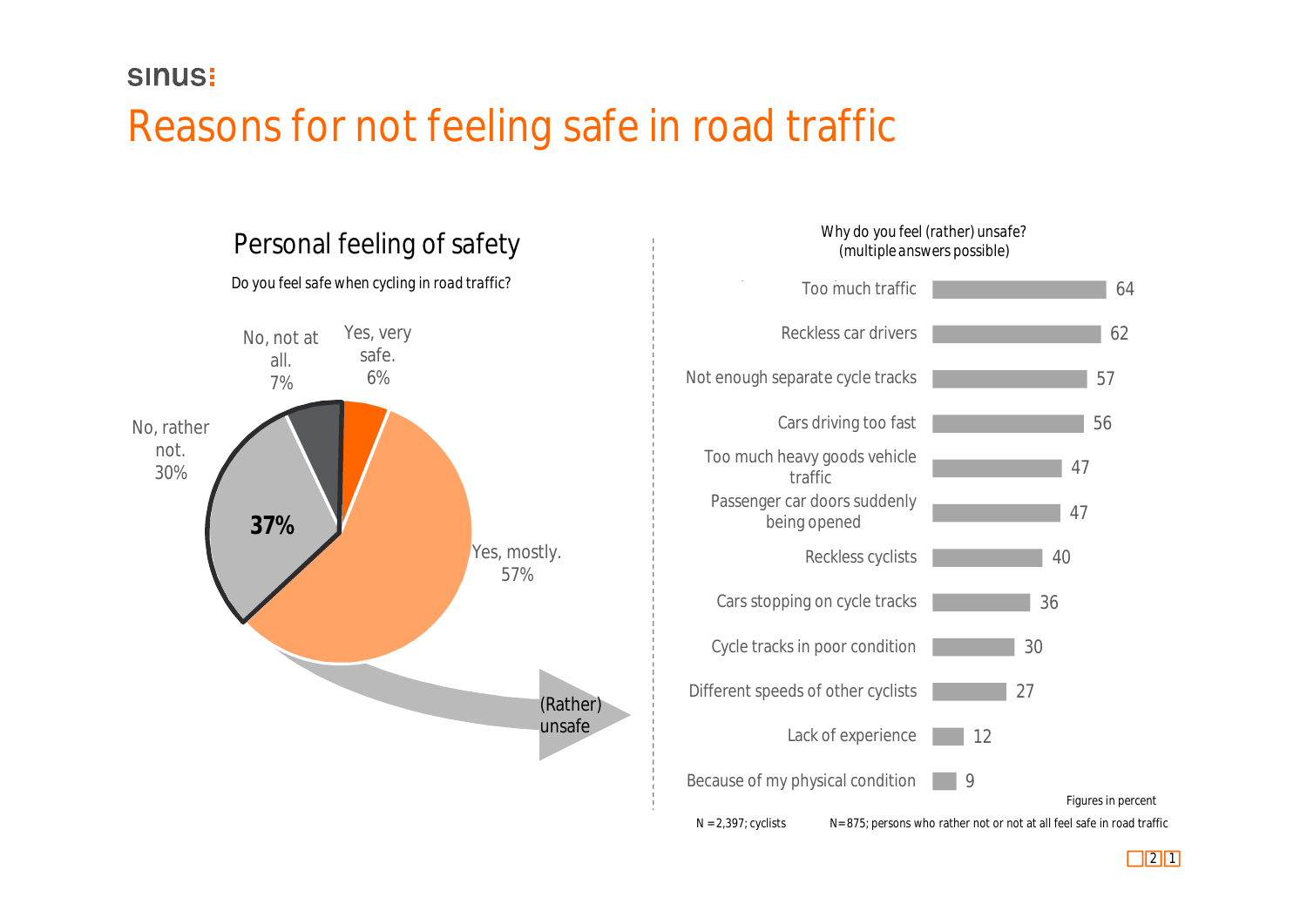### **SINUS:** Types of roads used

### **Most common types of roads used and subjective safety**

47 47 43 40 30 16 Carriageway without cycle lane Carriageway with cycle lane Shared foot way/cycle track (without separation markings) Sidewalk with cycle lane Physically separated and independently routed cycle track off the road network without contact to pedestrians or cars On a cycle-only road *Which of the following types of roads do you mainly use? (multiple answers possible)* 5 18 13 44 58 33 76 31 33 6 6 5 *most safe/unsafe with your bicycle. The values for each row do not add to 100%, as only up to 2 types that are considered to*

*Please name up to two types of roads where you feel*

Ways travelled **Feel safe** Feel safe Do not feel safe

Figures in percent

 $\boxed{2}$ 

 $N = 2,397$  cyclists

*be the most safe/most unsafe could be indicated.*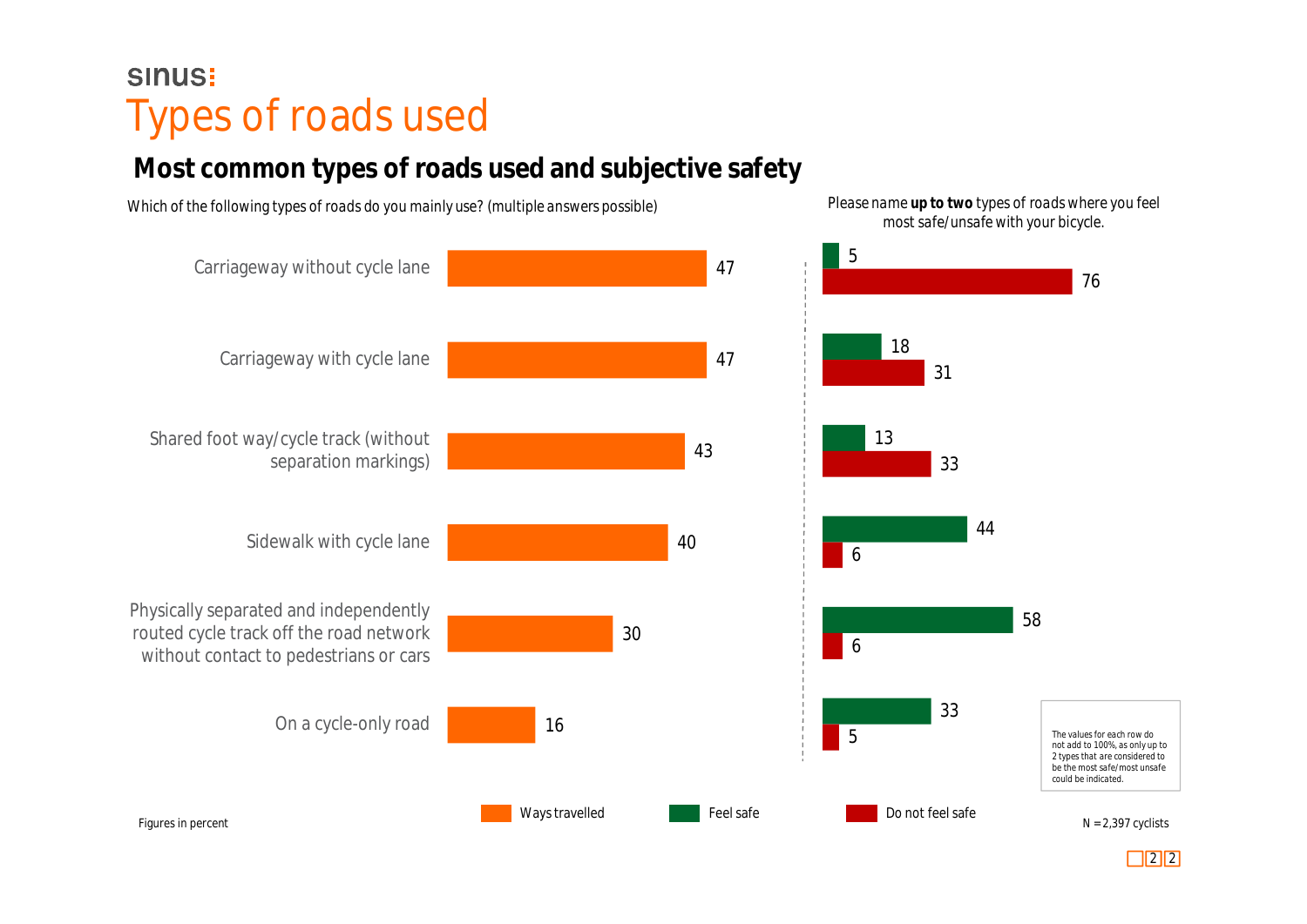### Statements regarding mutual respect in road traffic

*To what extent do you agree with the following statements regarding mutual respect between road users?*

| <b>Fully agree</b>                                                            | <b>Partially agree</b>                                                                     | <b>Don't know</b> | Rather disagree |                 |                  | Fully disagree  |                               |                 |
|-------------------------------------------------------------------------------|--------------------------------------------------------------------------------------------|-------------------|-----------------|-----------------|------------------|-----------------|-------------------------------|-----------------|
| As a cyclist, I always follow the rules of the German Road Traffic            | Regulations. Basis: cyclists $(N = 2,397)$                                                 |                   | 42              | 50%             | 44               |                 | $\vert 4 \vert$               | $8$ 2           |
| As a car driver, I always follow the rules of the German Road Traffic         | Regulations. Basis: Car drivers ( $N = 2,864$ )                                            |                   | 51              |                 | 30               |                 | $\overline{12}$               | 6 1             |
| I often find that car drivers give a bad example in road traffic.             |                                                                                            | 24                |                 | 53              |                  | 4               |                               | $\vert 4 \vert$ |
| I often find that bicycle drivers give a bad example in road traffic.         |                                                                                            | $\overline{26}$   |                 | 43              |                  | $\overline{5}$  | 19                            | 6               |
| There is a lot of tension between cyclists and other road users.              |                                                                                            | 28                |                 | 41              |                  | $\overline{8}$  |                               | 5               |
|                                                                               | Other road users show a sufficient amount of respect and<br>consideration for pedestrians. | $-11$             | 46              |                 | $6 \overline{6}$ | 29              |                               | 8 <sup>1</sup>  |
|                                                                               | Other road users show a sufficient amount of respect and<br>consideration for cyclists.    |                   | 42              |                 | $\overline{8}$   | 34              |                               |                 |
| I feel sufficiently informed by the media or politics about reforms of        | the German Road Traffic Regulations that affect cycling.                                   | 8 <sup>1</sup>    | $\overline{26}$ | $\overline{13}$ | 32               |                 |                               |                 |
| As a cyclist, I only follow traffic rules that I consider appropriate. Basis: | cyclists ( $N = 2,397$ )                                                                   | 21                | 6 <sup>2</sup>  | $\overline{27}$ |                  | $\overline{39}$ |                               |                 |
| As a car driver, I only follow traffic rules that I consider appropriate.     | Basis: Car drivers ( $N = 2,864$ )                                                         | 5                 | $\overline{12}$ | 19              |                  | 51              |                               |                 |
| Figures in percent                                                            |                                                                                            |                   |                 |                 |                  |                 | $N = 3,107$ ; all respondents |                 |

As a cyclist, I

 $\boxed{2}$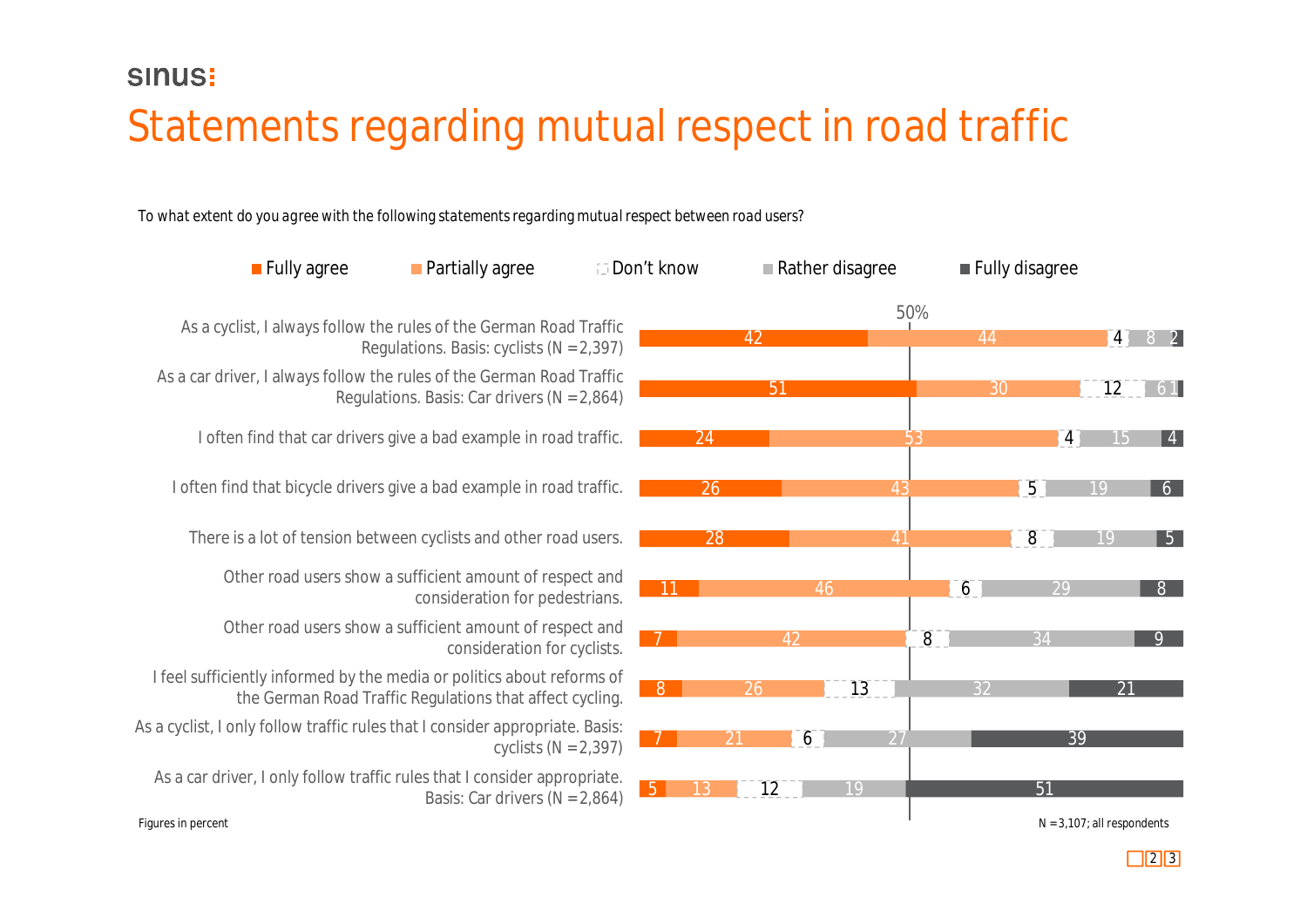### Possession and use of bicycle helmets

**Based on sociodemographics**



N = 2,397; cyclists Figures in percent

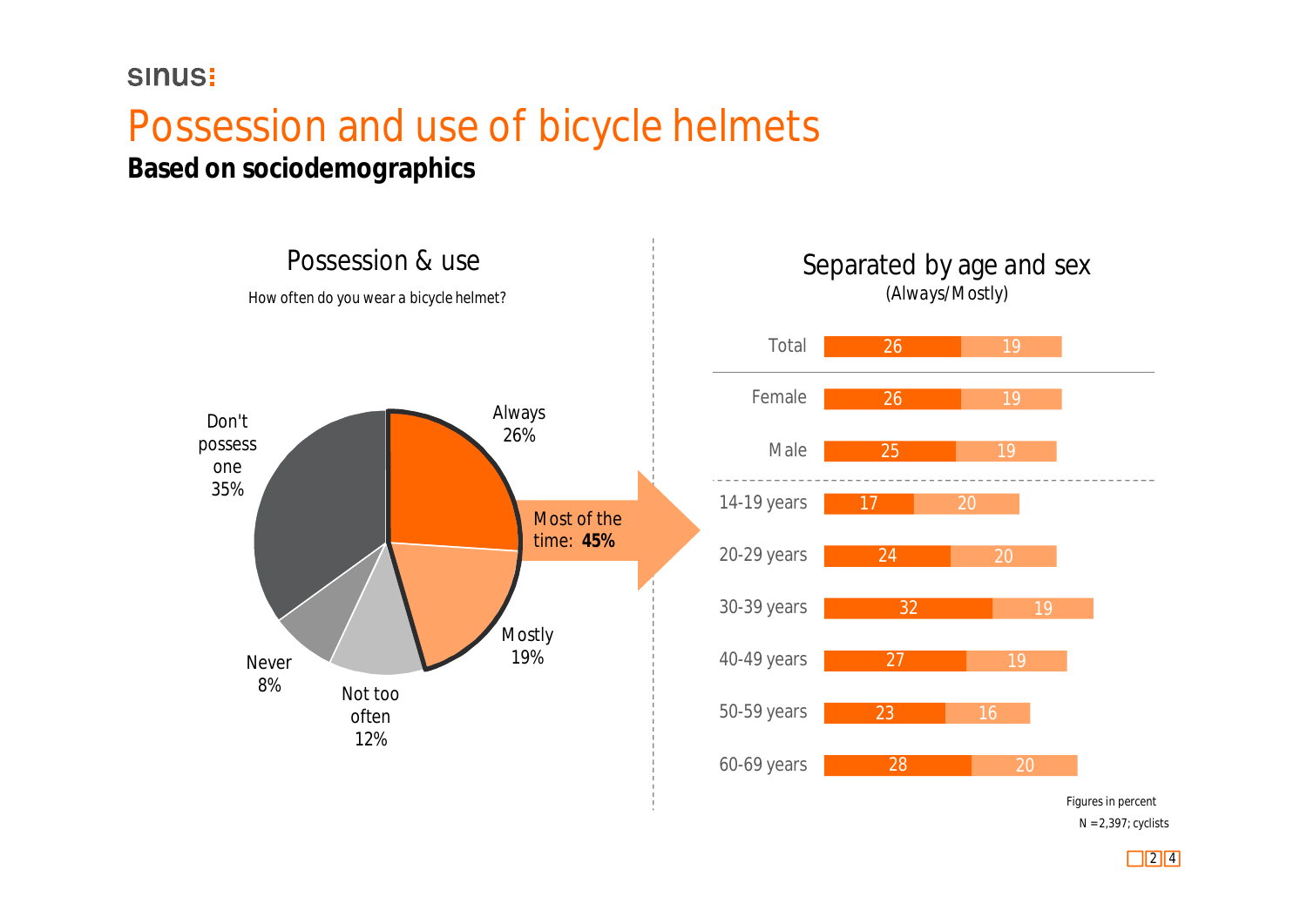### Wearing of helmets **Time comparison survey 2021 – 2019 – 2017**

*Do you wear a bicycle helmet?*



\*\*\*N =  $2,397$  cyclists  $*N = 2,376$  cyclists  $N = 2,440$  cyclists

Figures in percent Please note: Because of refined sampling, comparability of the different surveys is limited. Maximum range of variation: 4%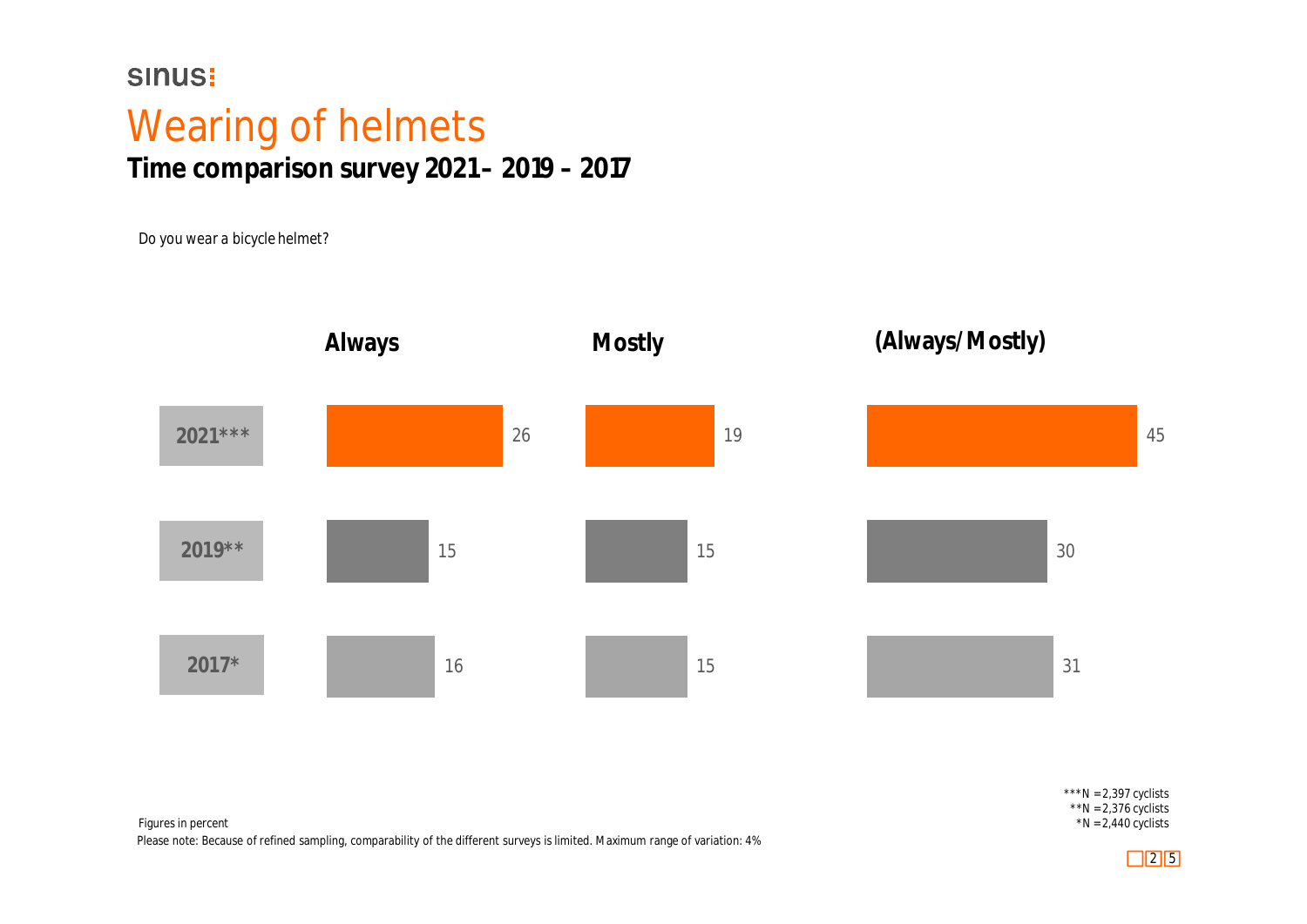Figures in percent

### Wearing of helmets **Time comparison survey 2021 – 2019 – 2017 by age**

*Do you wear a bicycle helmet? – Always/Mostly*



<sup>\*\*\*</sup>N =  $2,397$  cyclists  $*$ N = 2,376 cyclists  $*N = 2,440$  cyclists

Please note: Because of refined sampling, comparability of the different surveys is limited. Maximum range of variation: 4%.

2 6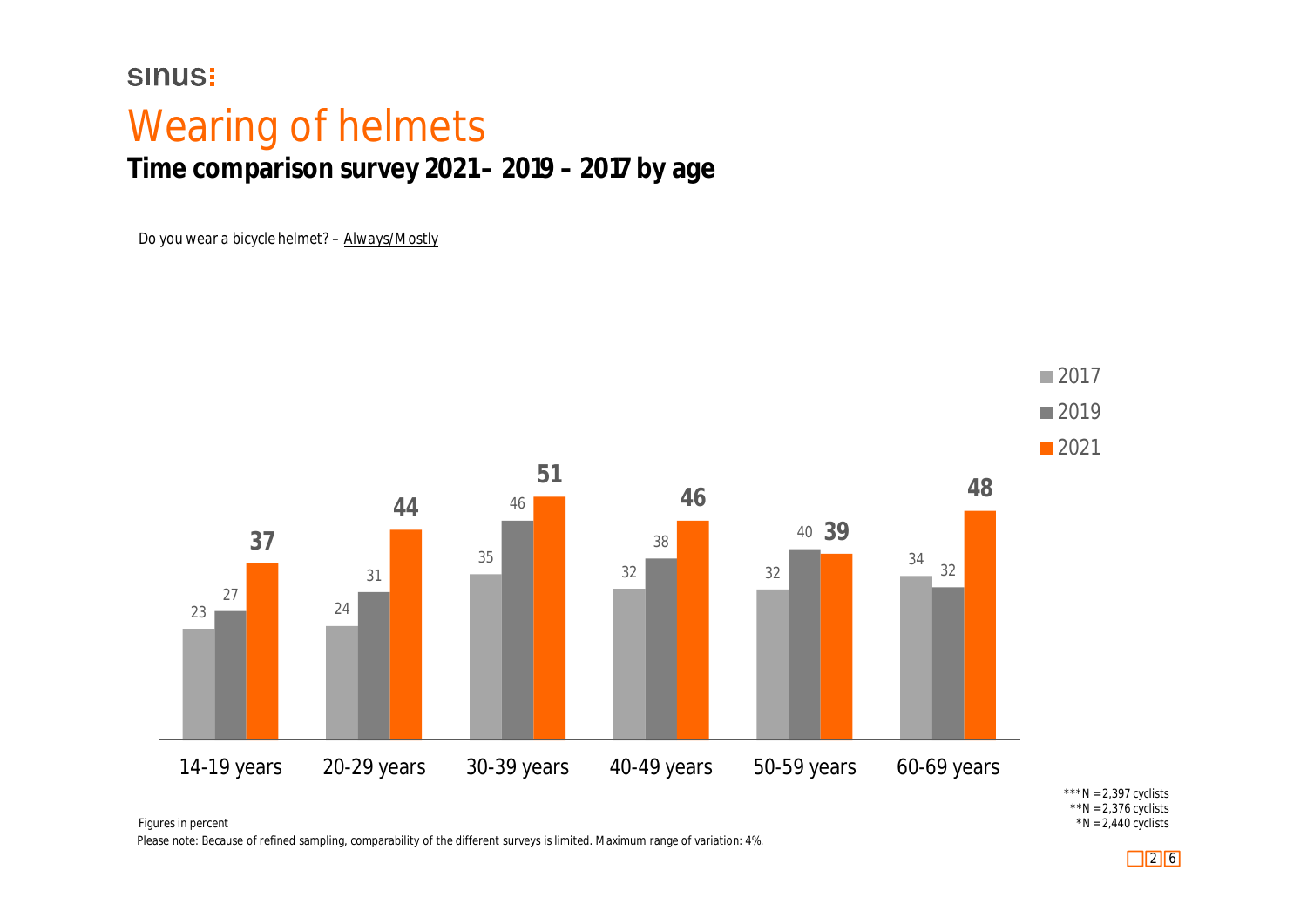

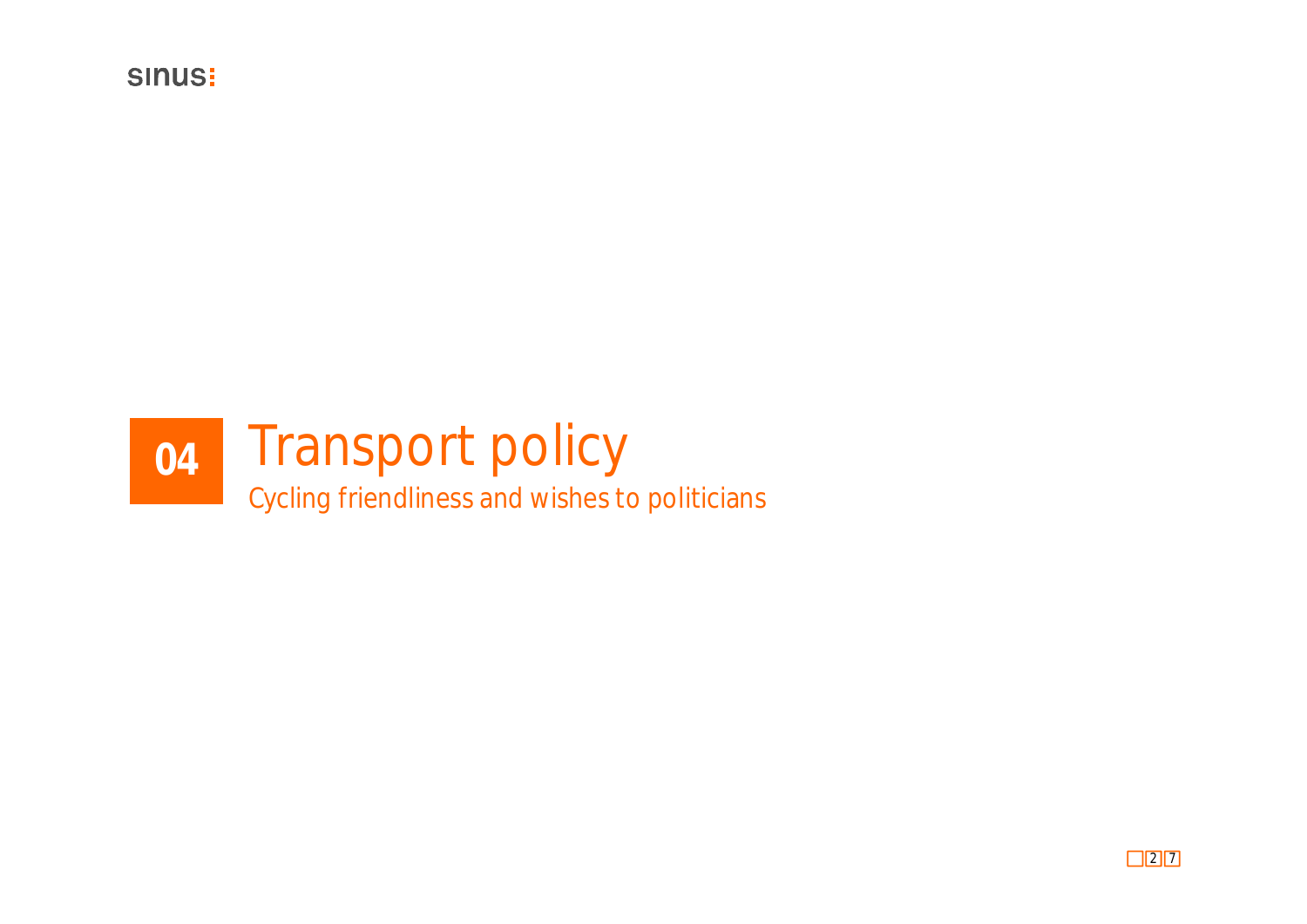### **SINUS:** Cycling friendliness of politics

*Would you consider the/your […] to be generally cycling-friendly?*



 $N = 3,107$ ; all respondents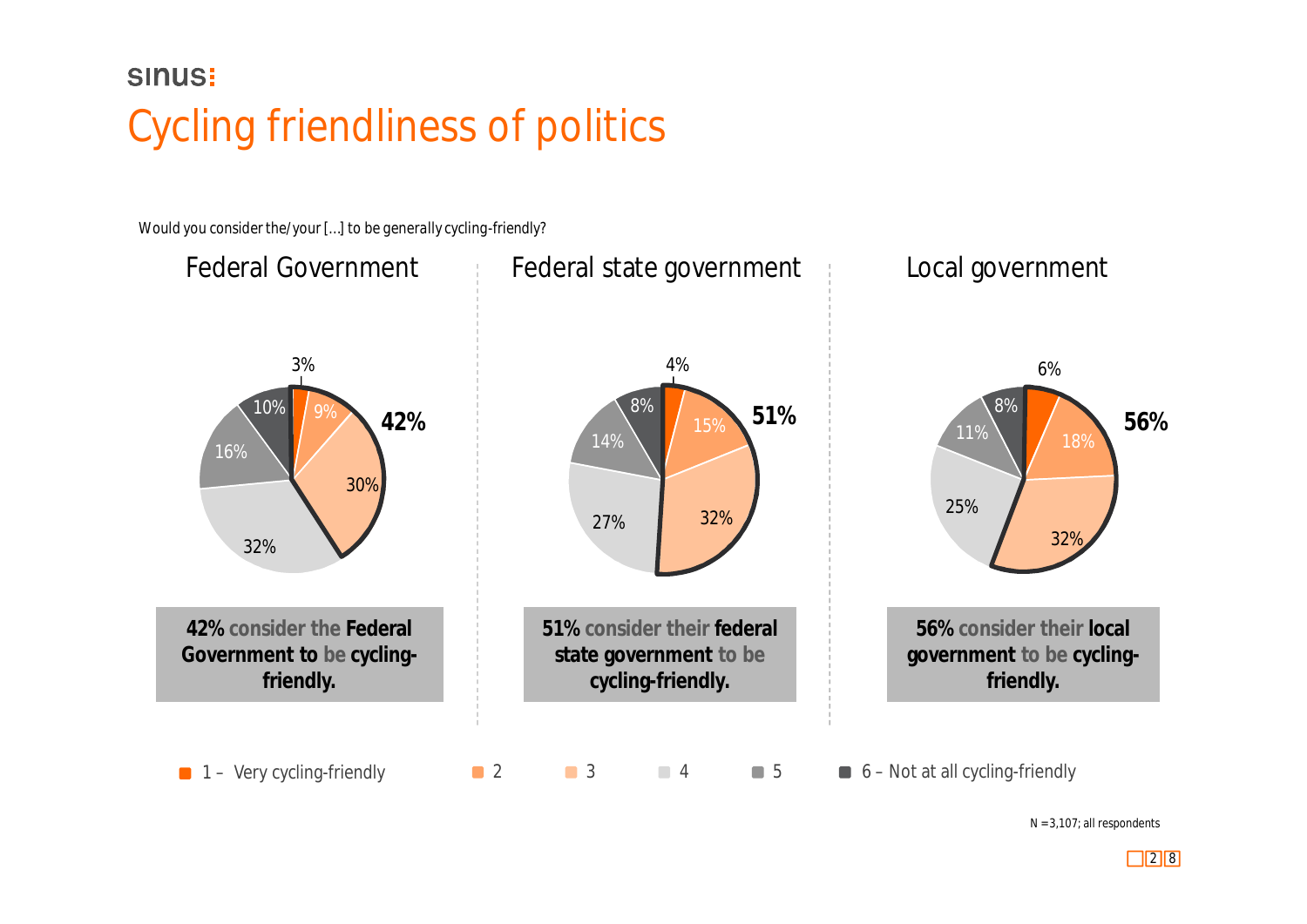### Improvements for cycling (1/2) **What people want policymakers to do**

*In your opinion, what are the areas where policymakers at the federal, federal-state and local levels could do more for cycling? (multiple answers possible)*



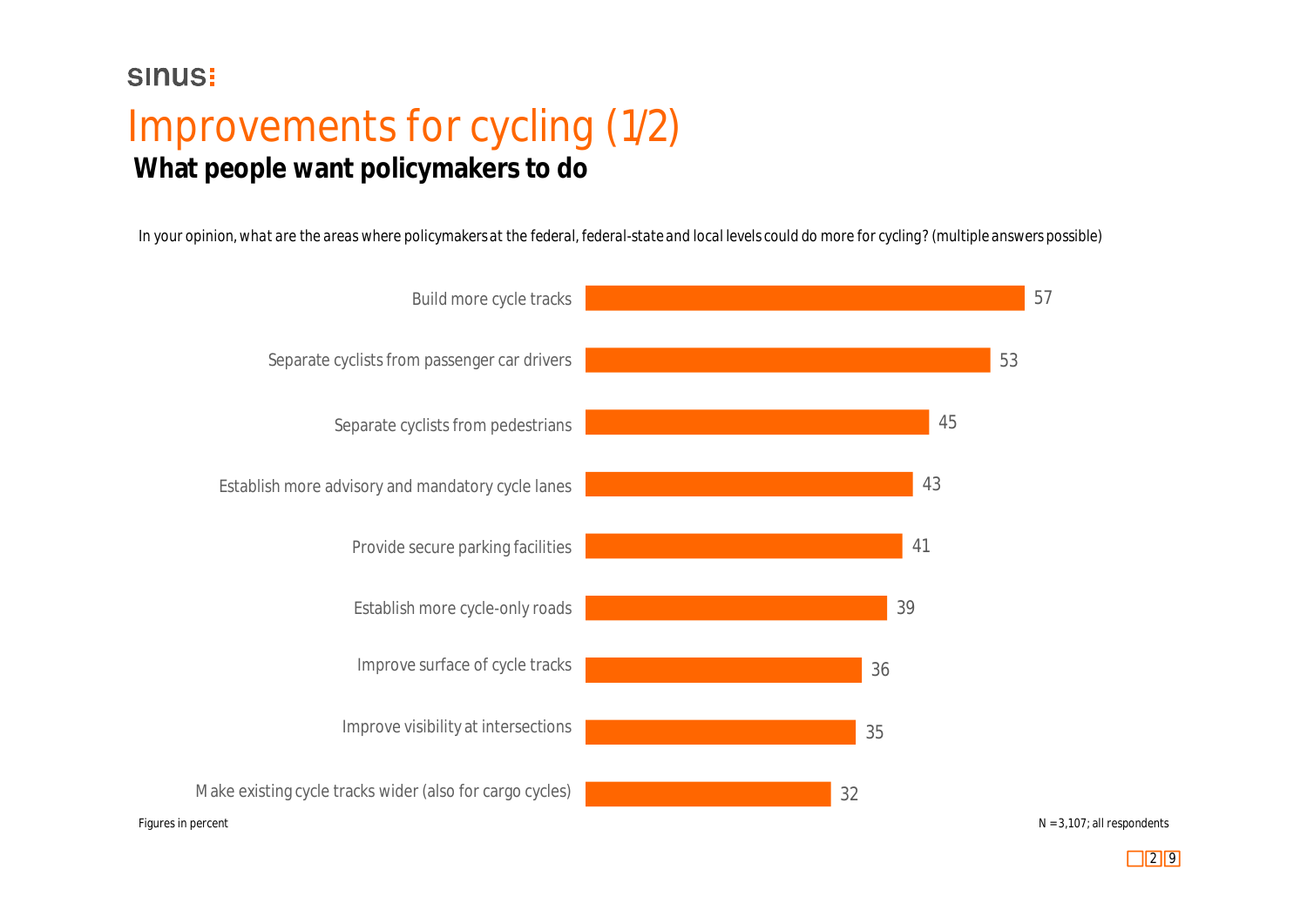### Improvements for cycling (2/2) **What people want policymakers to do**

*In your opinion, what are the areas where policymakers at the federal, federal-state and local levels could do more for cycling? (multiple answers possible)*



Figures in percent  $N = 3.107$ ; all respondents

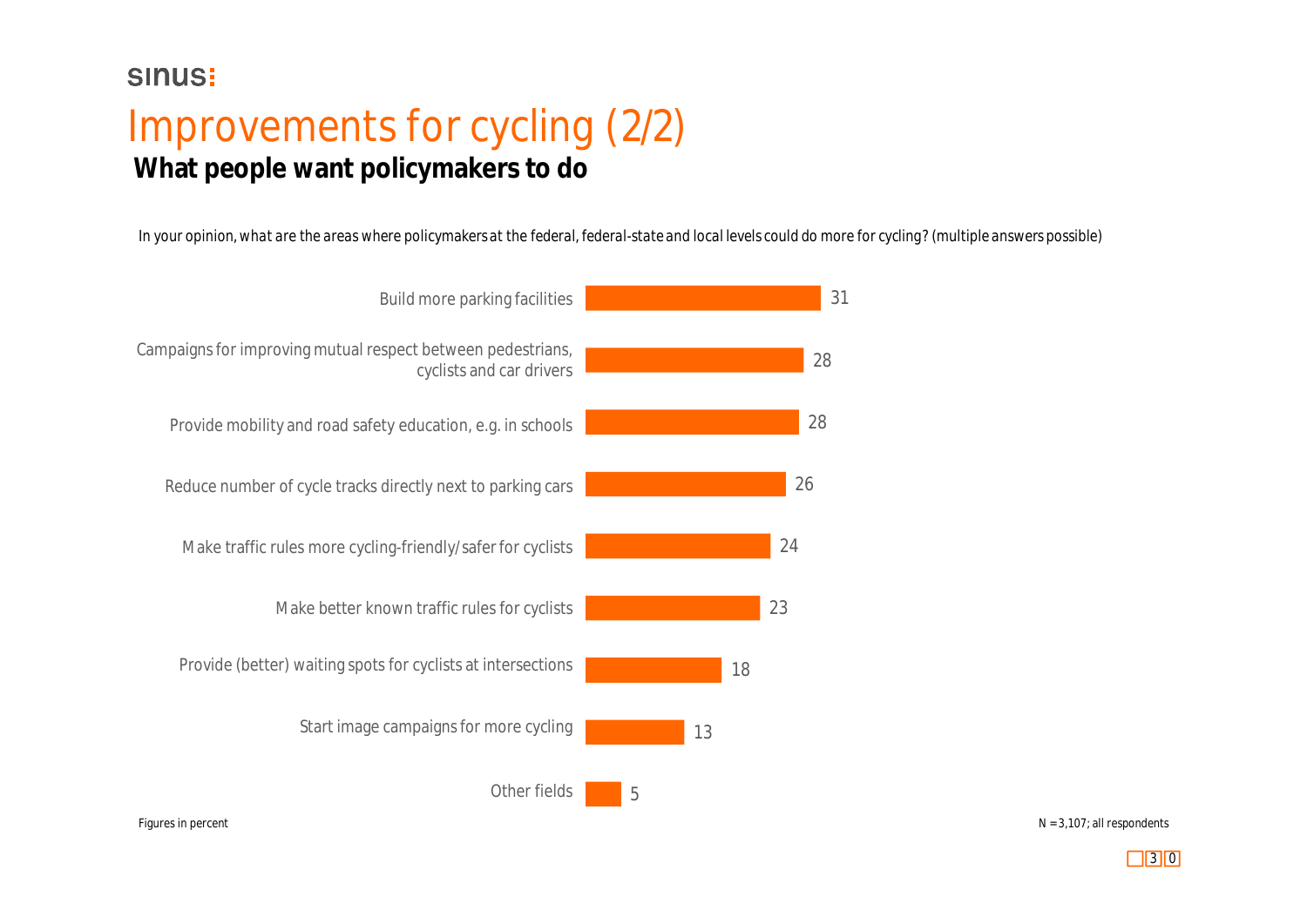

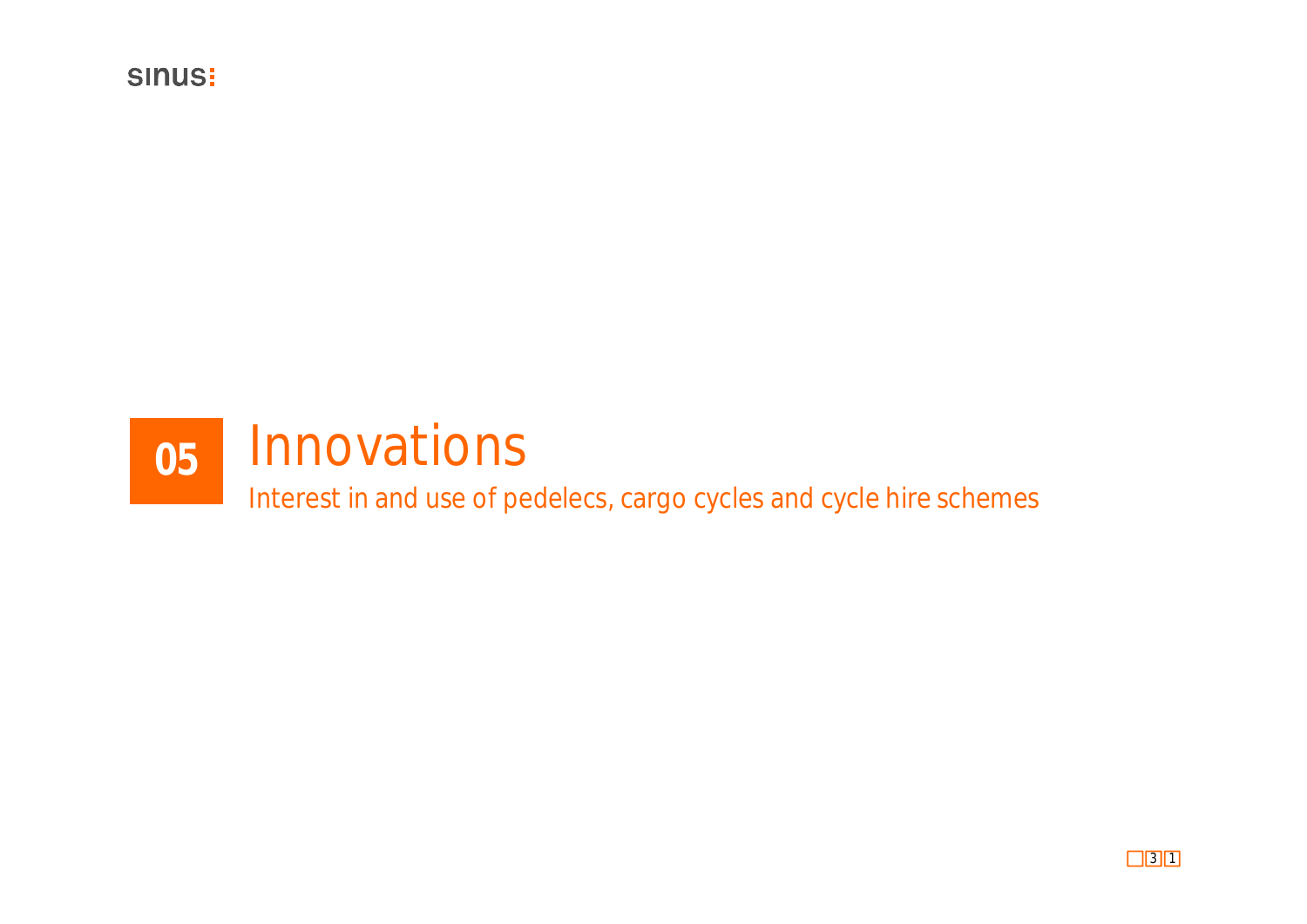### Interest in, experience with and use of pedelecs



 $N = 3,107$ ; all respondents

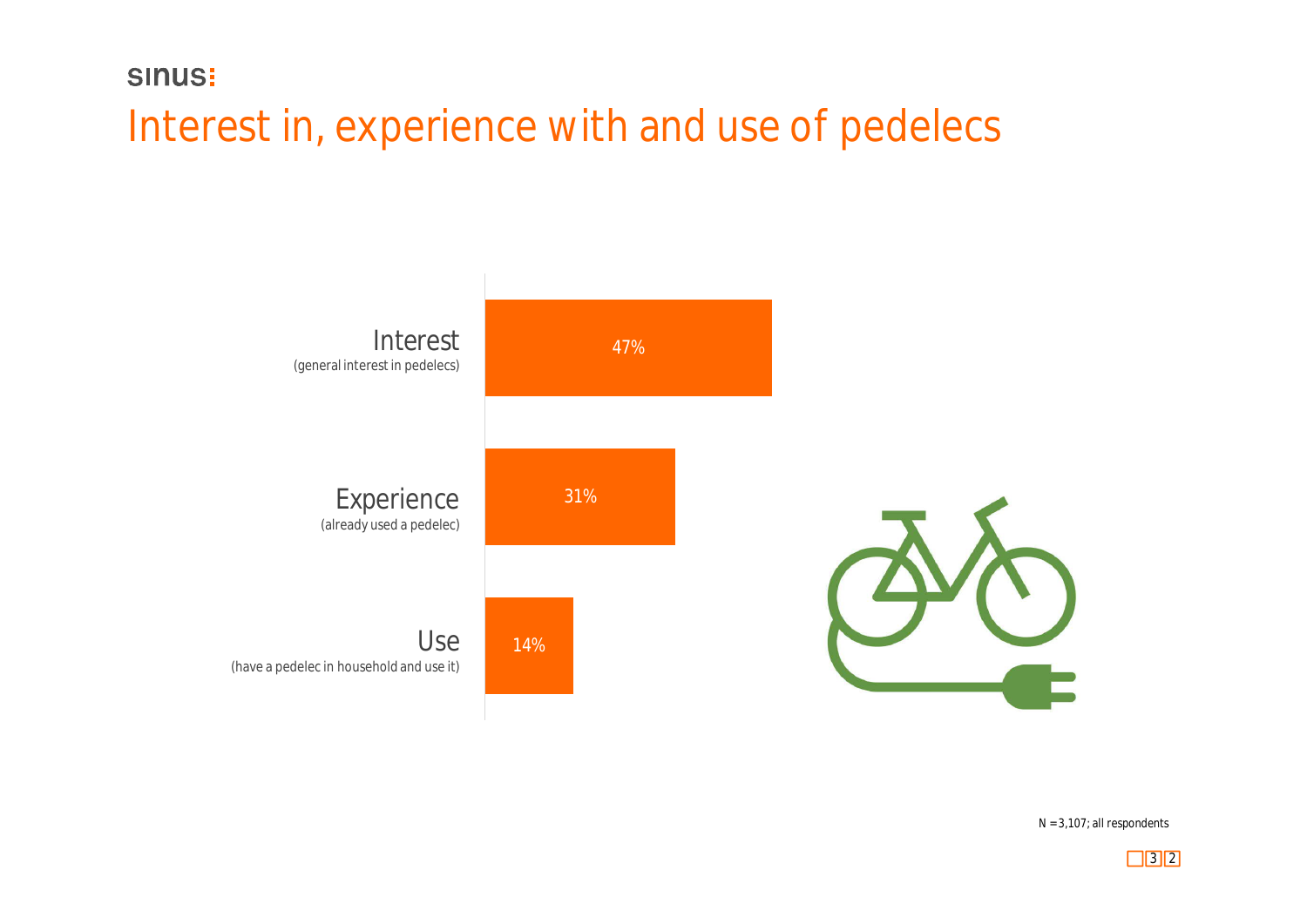### Use of pedelecs **In terms of socio-demographics**



### Use by gender and age



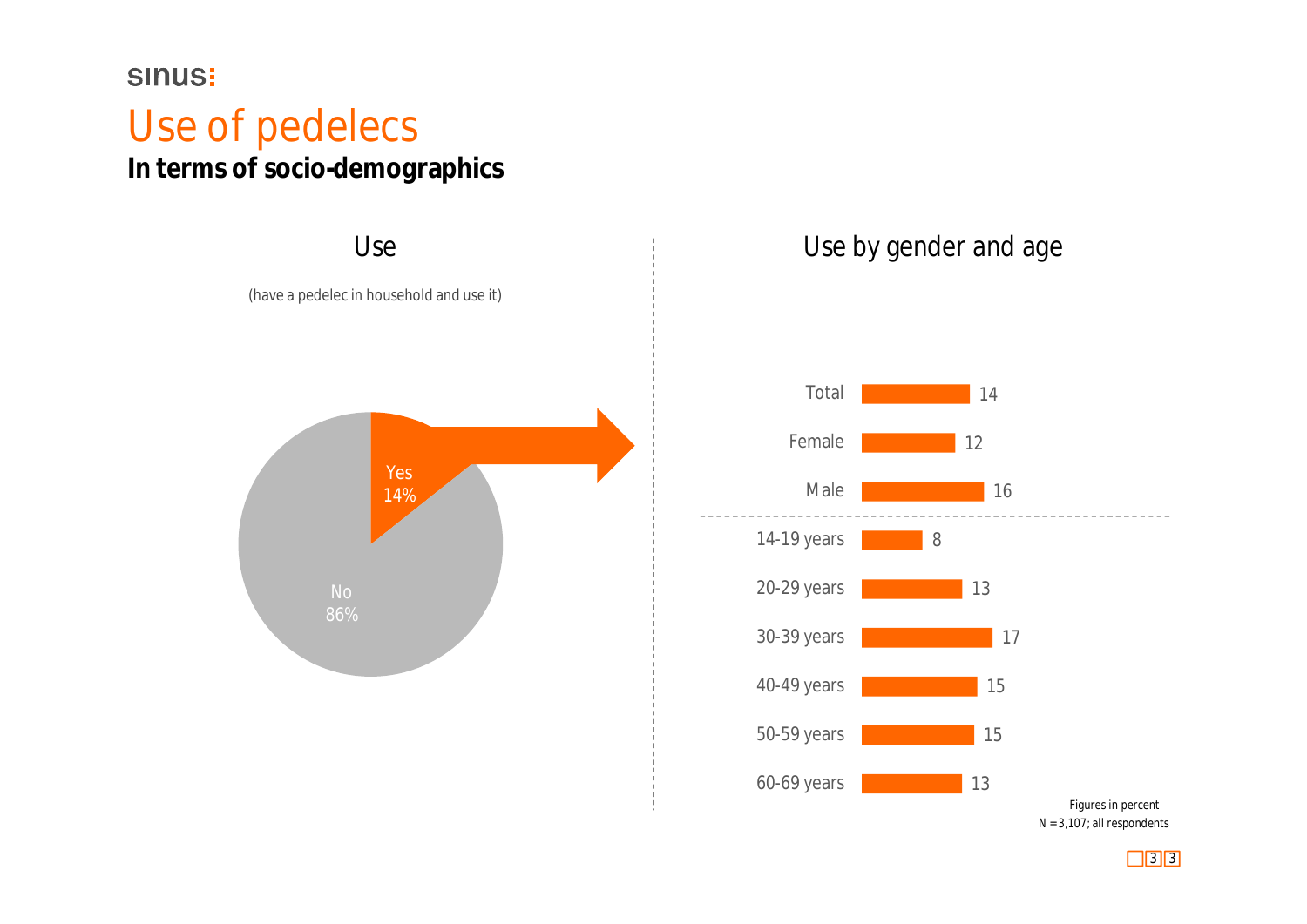### Awareness and market potential of cargo bicycles



### Market potential

*In general, could you imagine to buy a cargo cycle?*



 $N = 3,107$ ; all respondents

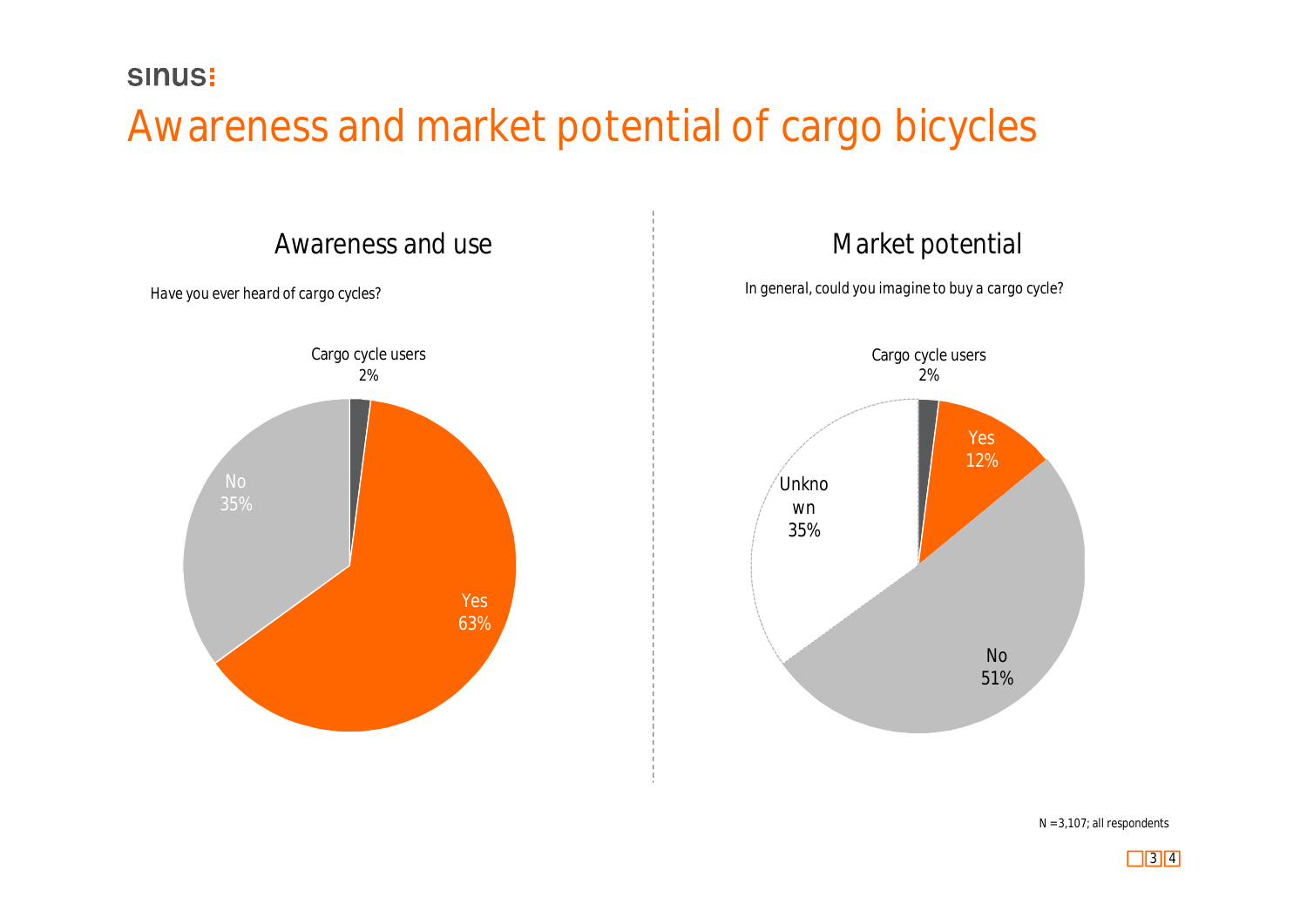### Market potential of cargo cycles

**In terms of socio-demographics**





 $N = 3,107$ ; all respondents

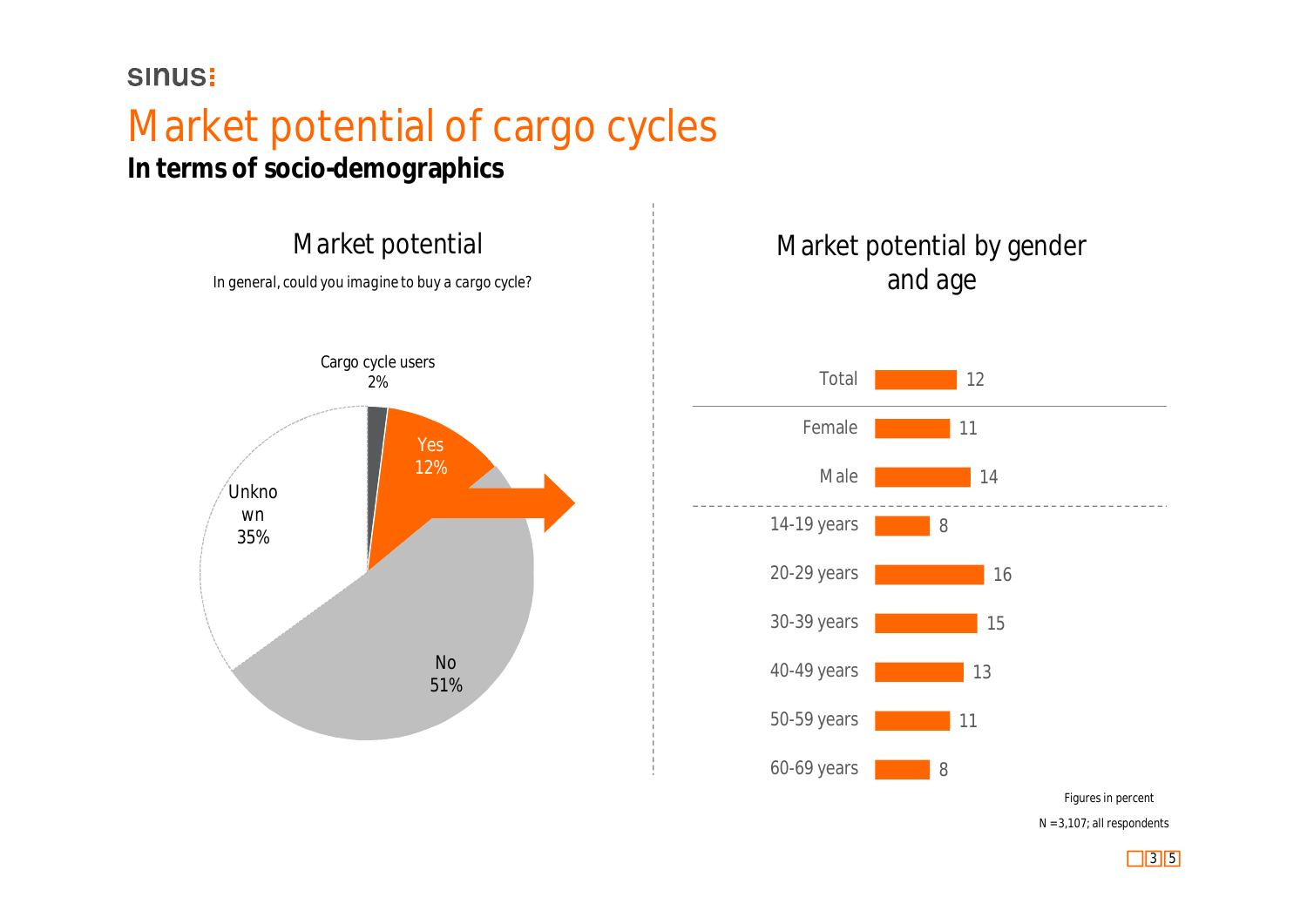### **SINUS:** Popularity of cycle hire schemes



#### Popularity by size of town/city



 $N = 3,107$ ; all respondents cities: 20.000-100.000 inhabitants, major cities: > 100,000 inhabitants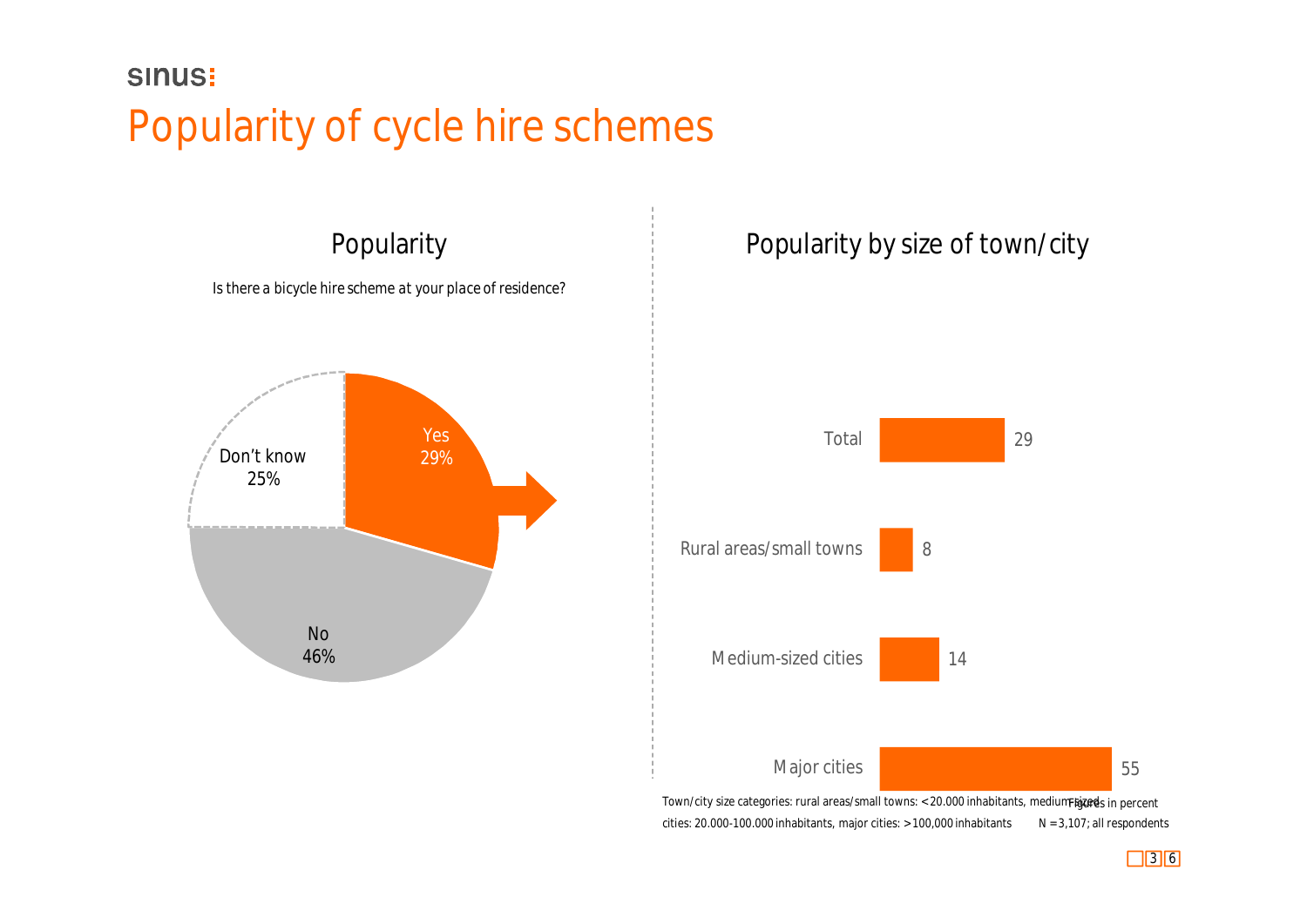### Frequency of use of cycle hire schemes **By age**



Figures in percent

N= 667; have already used a bicycle hire scheme

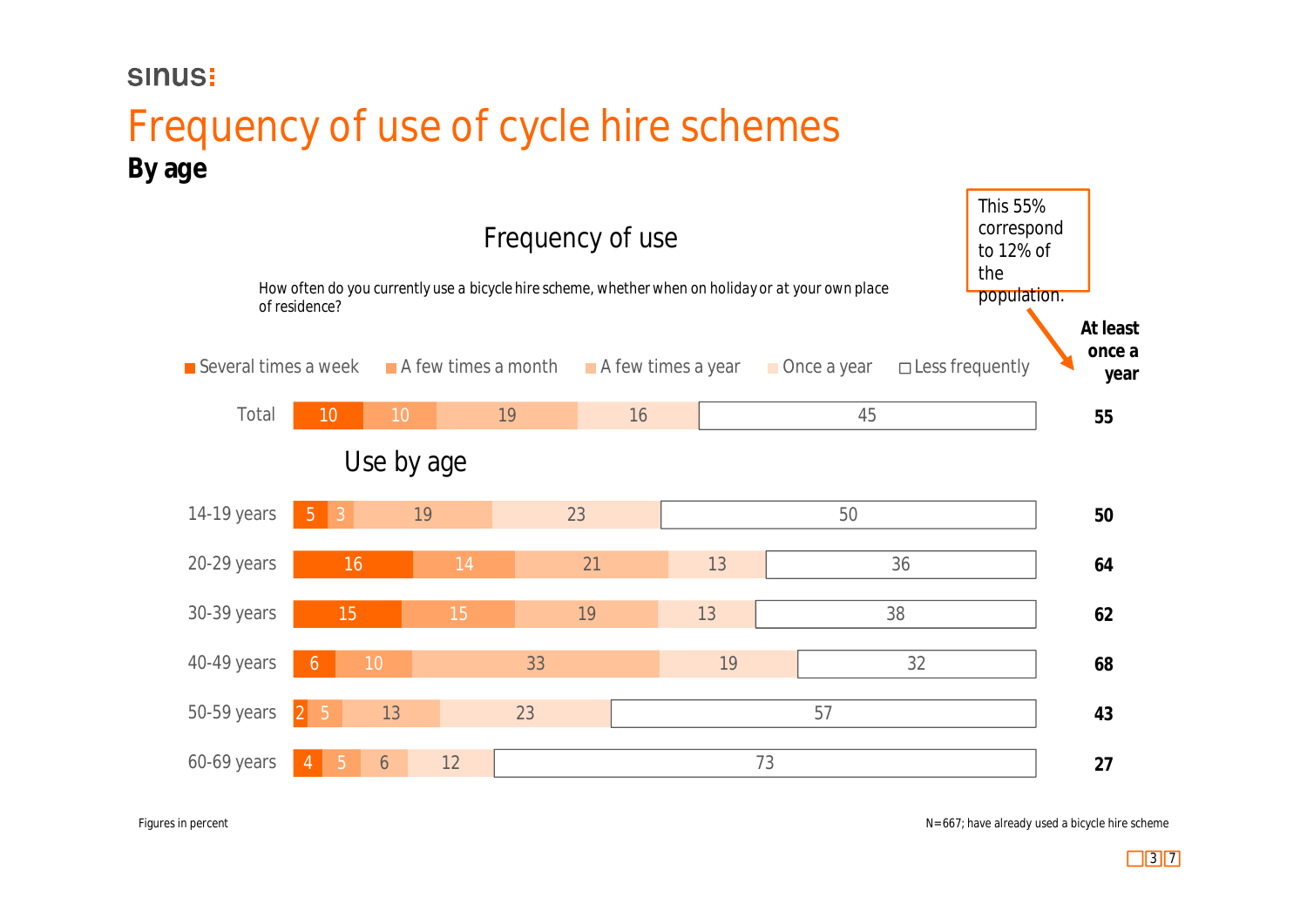## Market potential of personal light electric vehicles

**In terms of socio-demographics**



#### Potential by gender and age *(Yes, for sure/maybe)*



 $N = 3,107$ ; all respondents

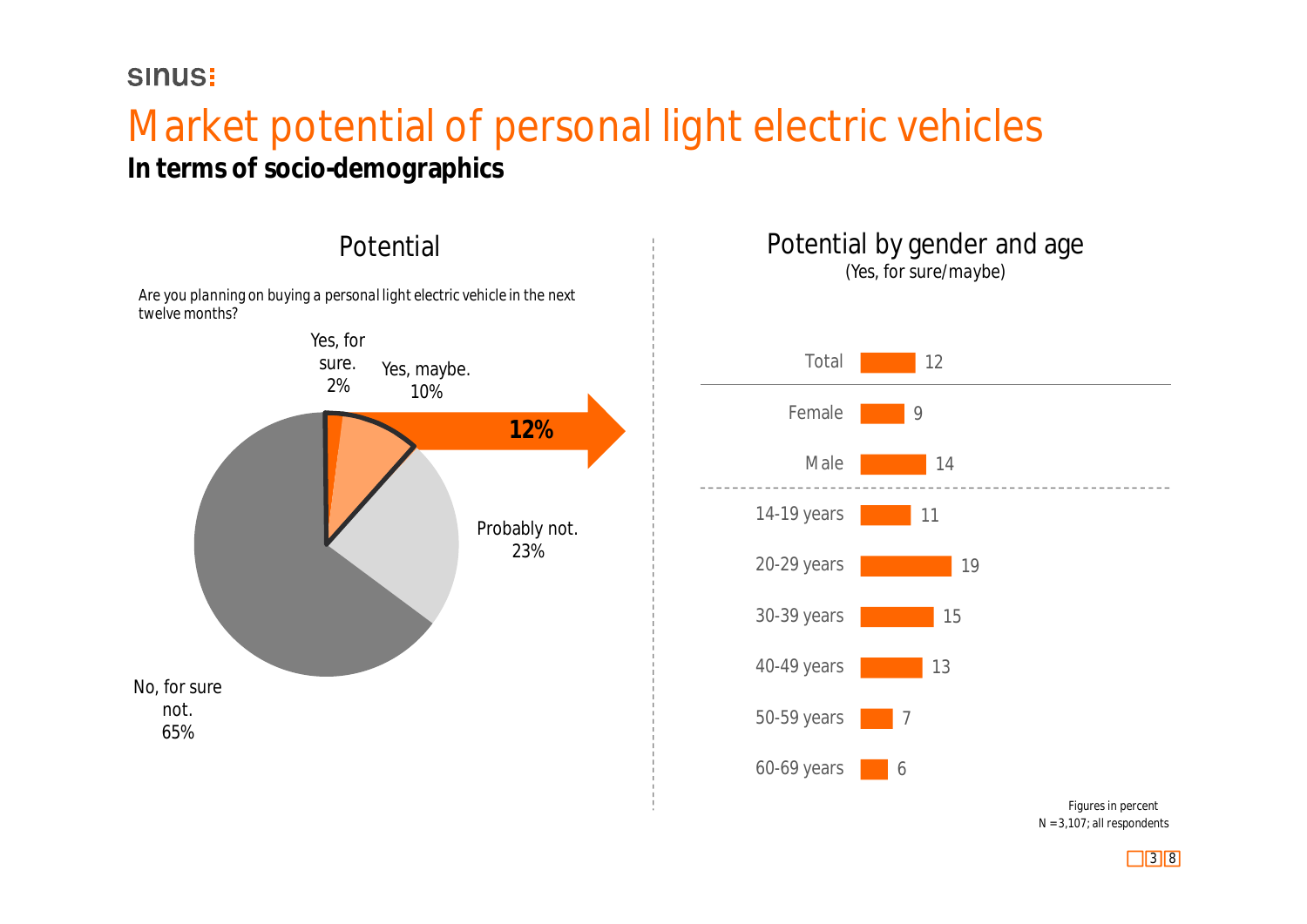

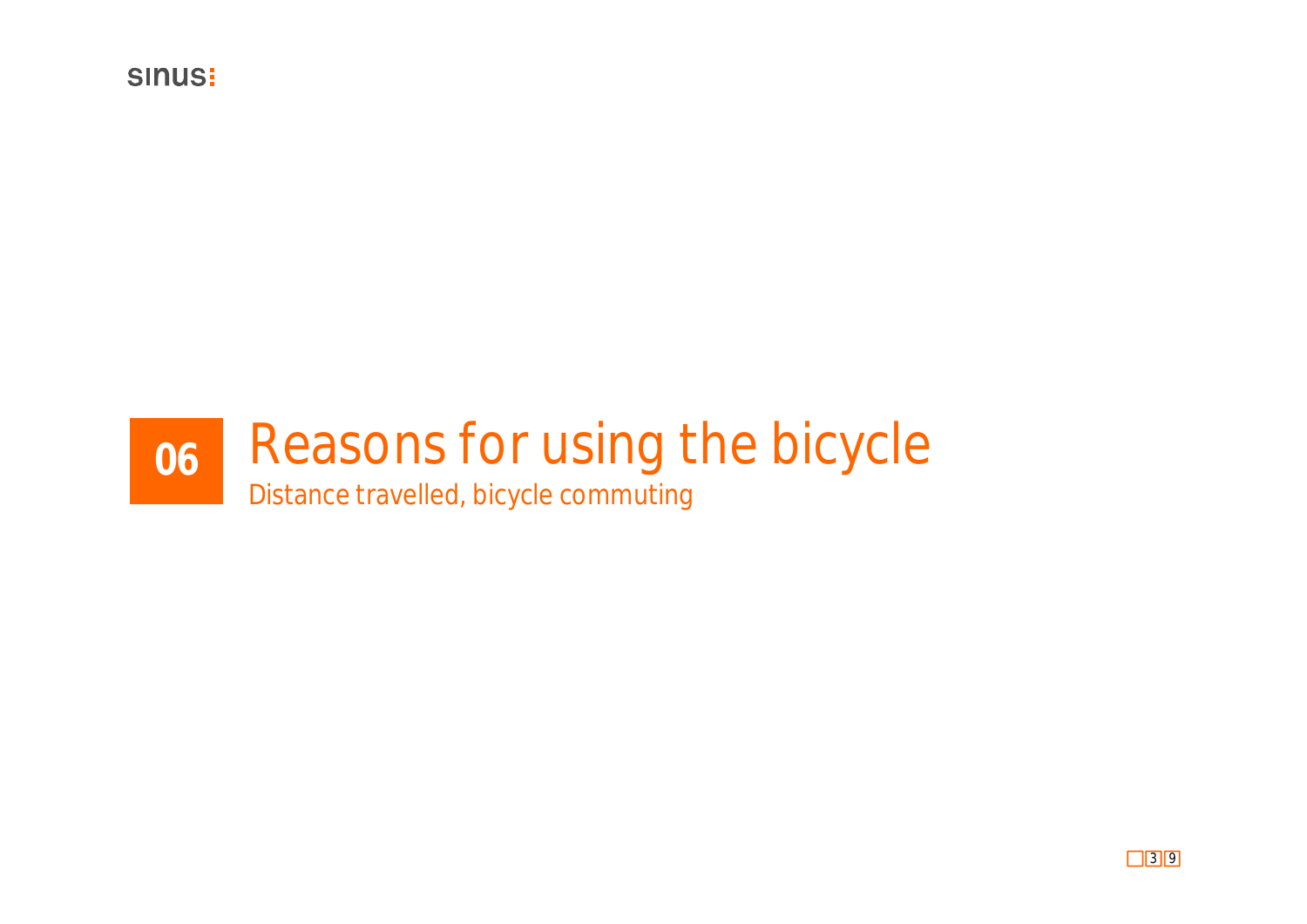### Reason for using the bicycle **Total and relevant above average groups**

*How often do you use the bicycle for the following reasons? (daily/several times a week/a few times a month)*



Figures in percent

 $N = 2,397$ ; cyclists

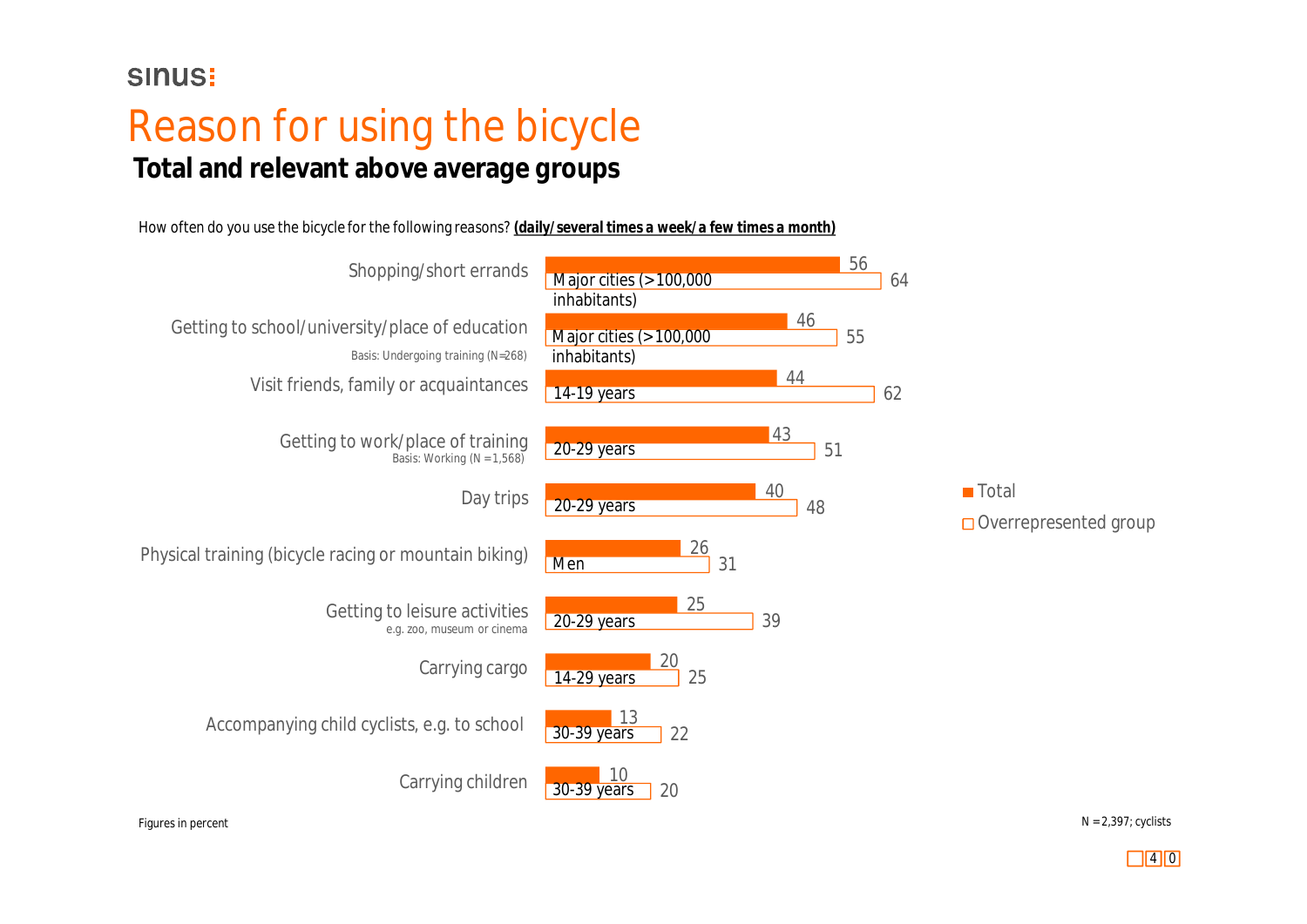### **SINUS:** Distance travelled by bicycle

*How many kilometres have you travelled by bicycle in the last 7 days?*



30% travel 30 km or more a week by bicycle.

> N = 2,397; cyclists Figures in percent

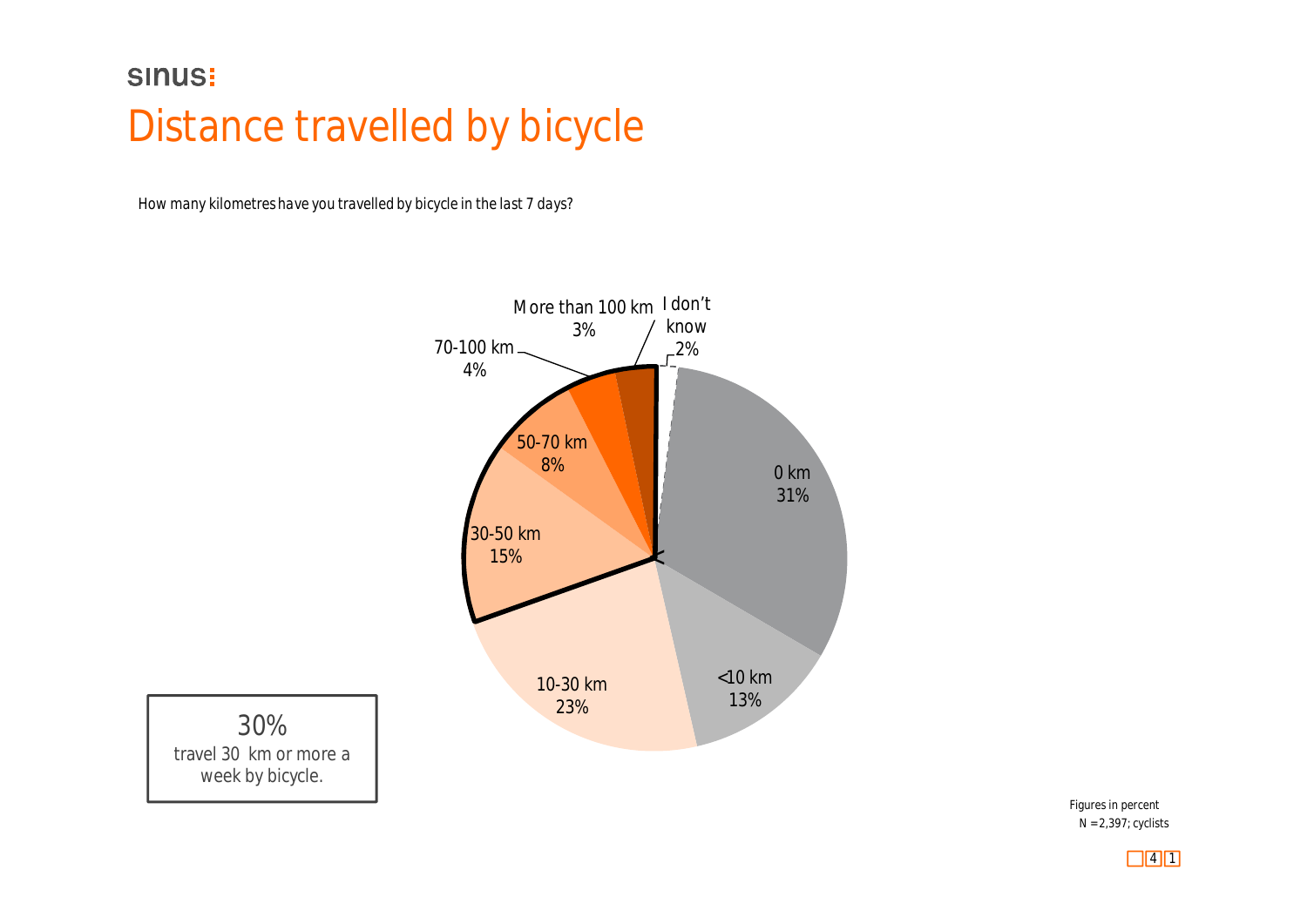#### **SINUS!**

### Use of the bicycle to get to work/place of education **In terms of socio-demographics**



 $\boxed{4}$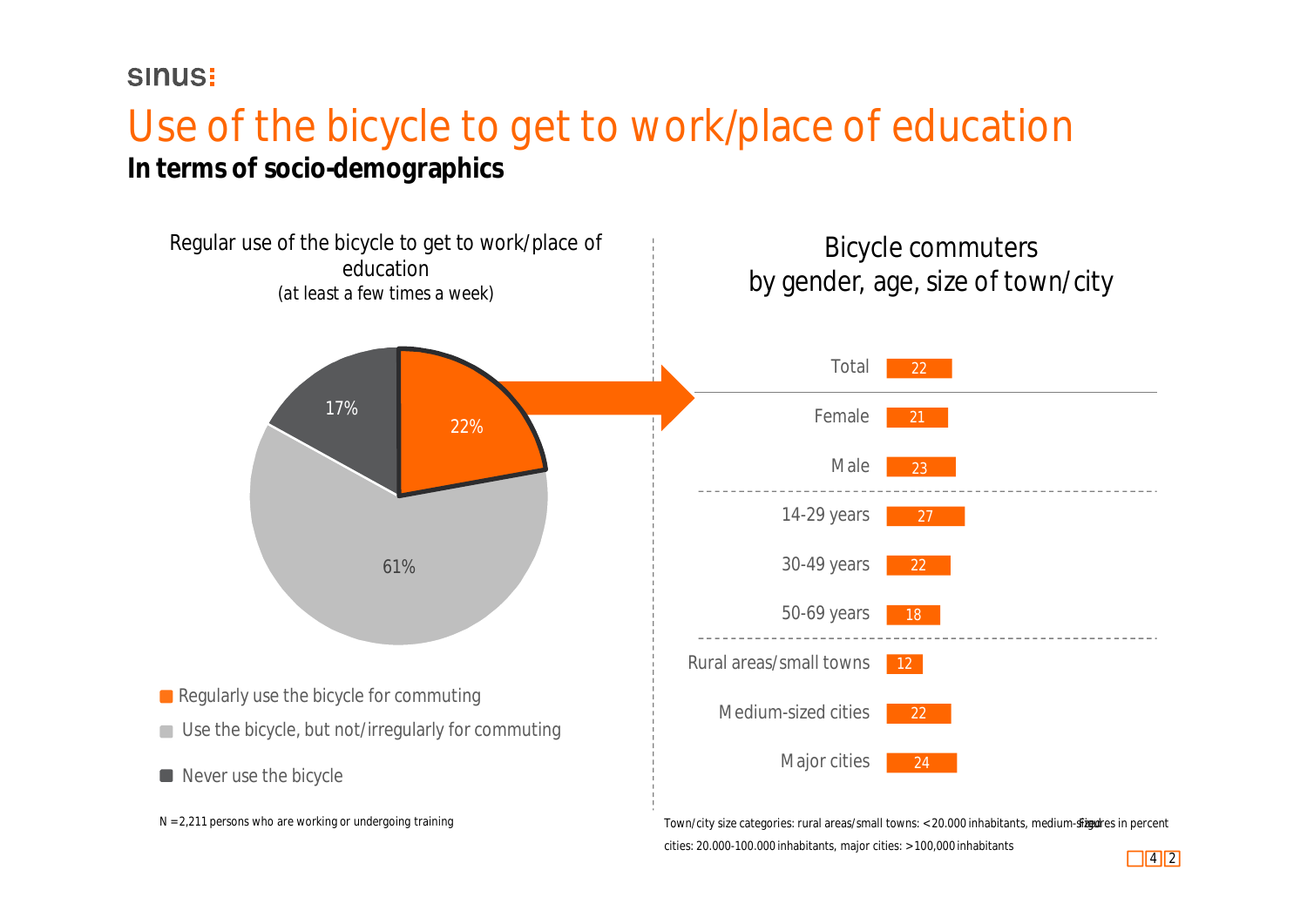### **SINUS:** Requests to employer/place of education

*What could your employer/place of education do to make cycling to work/training (even) more attractive for you?*

|                    | ■ Would like to see                                           | Already (sufficiently) available |    |    |    | Not relevant to me, no need |                                           |  |
|--------------------|---------------------------------------------------------------|----------------------------------|----|----|----|-----------------------------|-------------------------------------------|--|
|                    | Financial aids for cycling (aside from Jobrad)                | 42                               |    | 10 |    |                             | 48                                        |  |
|                    | Advocate for better cycle tracks at local authority/community | 39                               |    |    | 15 |                             | 46                                        |  |
|                    | Repair options (air pump, breakdown kit, etc.)                | 36                               |    |    | 11 |                             | 53                                        |  |
|                    | Provide secure bicycle parking facilities                     | 36                               |    |    | 31 |                             | 33                                        |  |
|                    | Provide more bicycle parking facilities                       | 33                               |    | 33 |    |                             | 34                                        |  |
|                    | Bicycle accessories as giveaways                              | 29                               |    | 10 |    |                             | 62                                        |  |
|                    | Facilities for changing or washing/showering                  | 28                               |    | 25 |    |                             | 47                                        |  |
|                    | (More) charging facilities for e-bikes, pedelecs              | 26                               |    | 11 |    |                             | 63                                        |  |
|                    | Jobrad option, bicycle leasing                                | 26                               |    | 17 |    |                             | 57                                        |  |
|                    | Better integration into local public transport                | 23                               |    | 25 |    |                             | 51                                        |  |
|                    | Mobility advice                                               | 16                               | 12 |    |    | 72                          |                                           |  |
|                    | Establish bicycle groups among colleagues                     | 14                               | 10 |    |    | 76                          |                                           |  |
| Figures in percent |                                                               |                                  |    |    |    |                             | N= 2,211; employed or undergoing training |  |

 $\boxed{4}$ 

igures in percent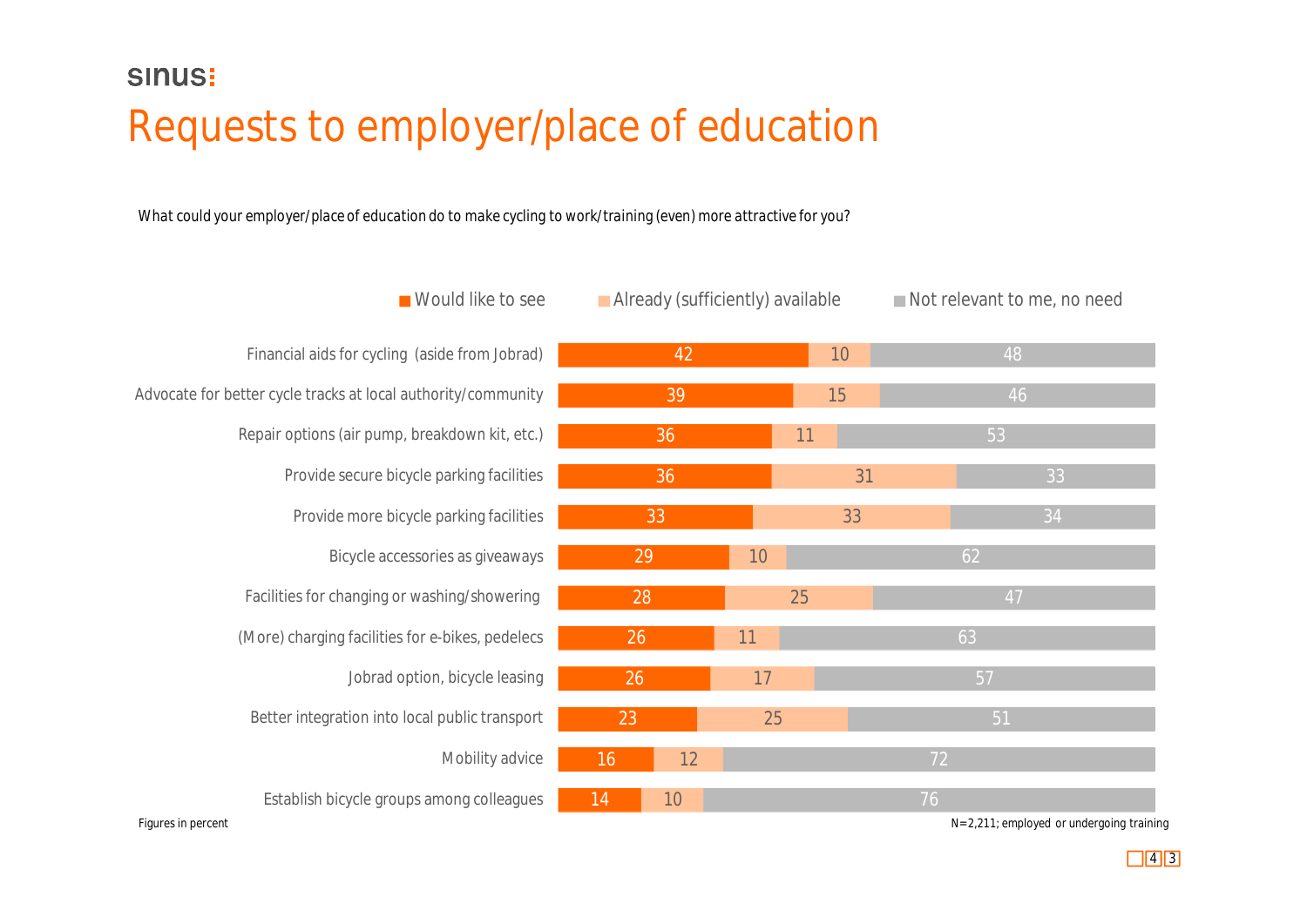

## Cycling infrastructure

Cycle-only roads, pop-up bike lanes, protected bike lanes and cycle **07**superhighways

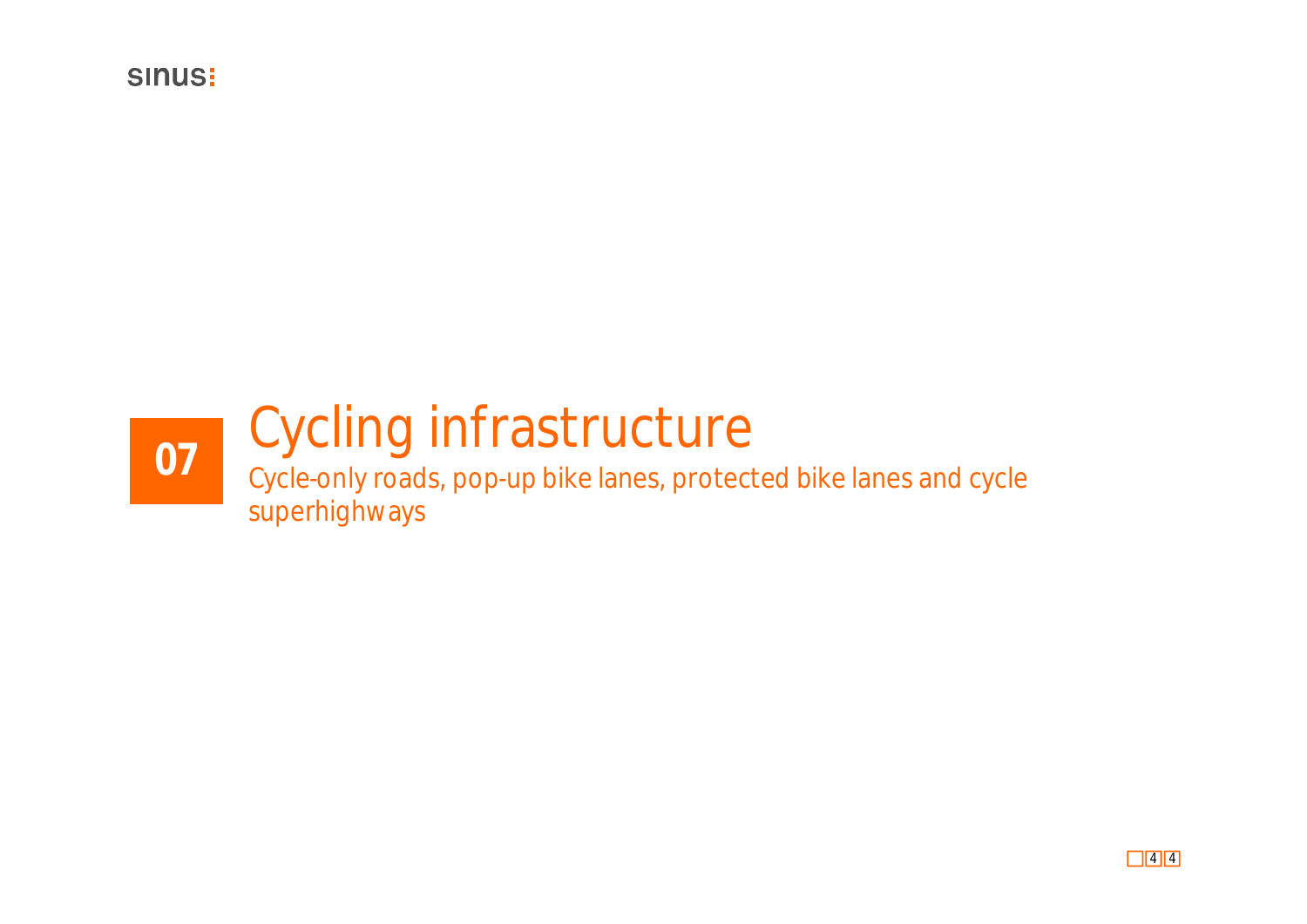### Experience with innovative cycling infrastructure



 $N = 3,107$ ; all respondents

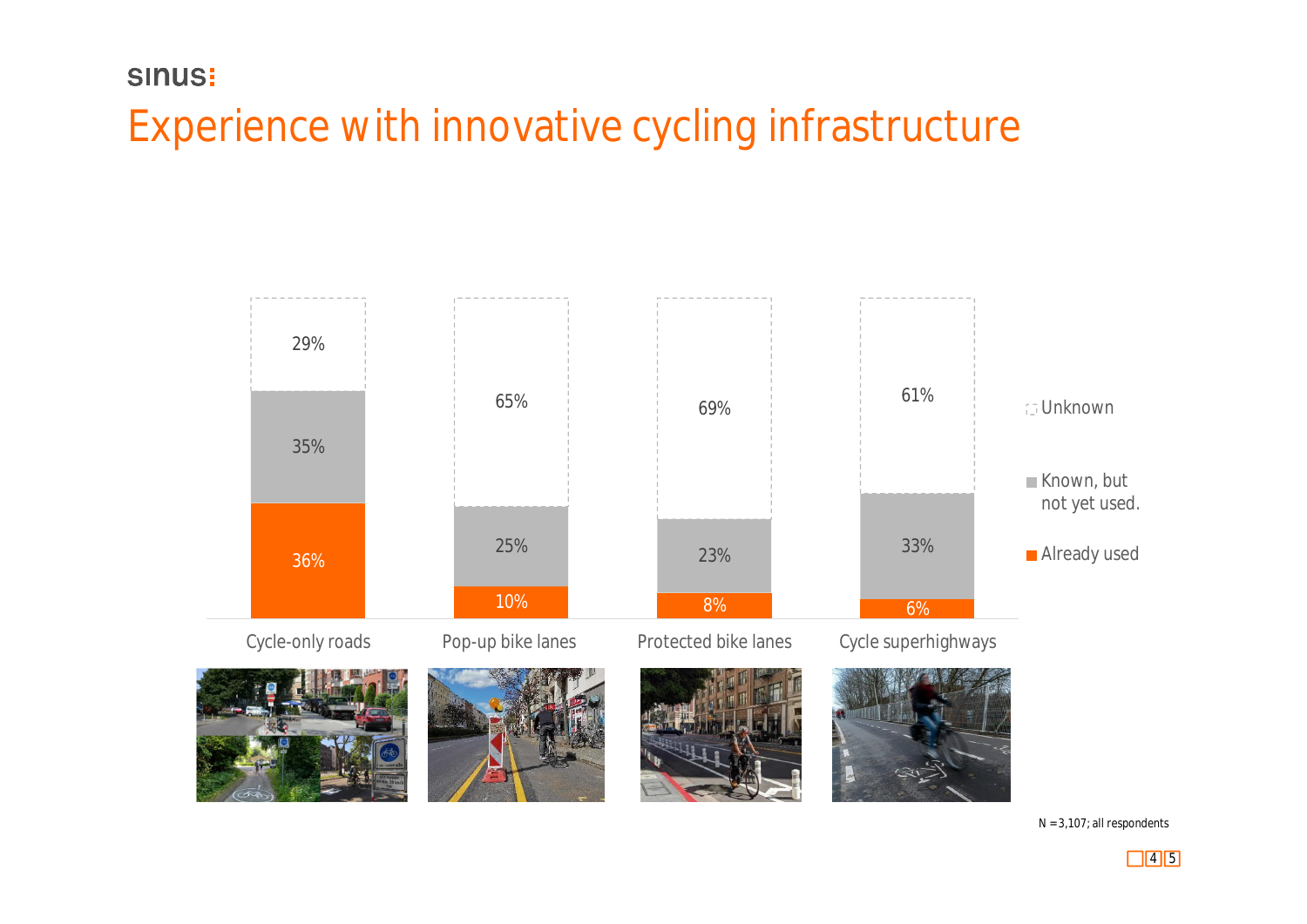### Preference of cycle-only roads over other cycle tracks

*Do you prefer cycle-only roads over other cycle tracks?*



N= 1,022; respondents who have already used a cycle-only road

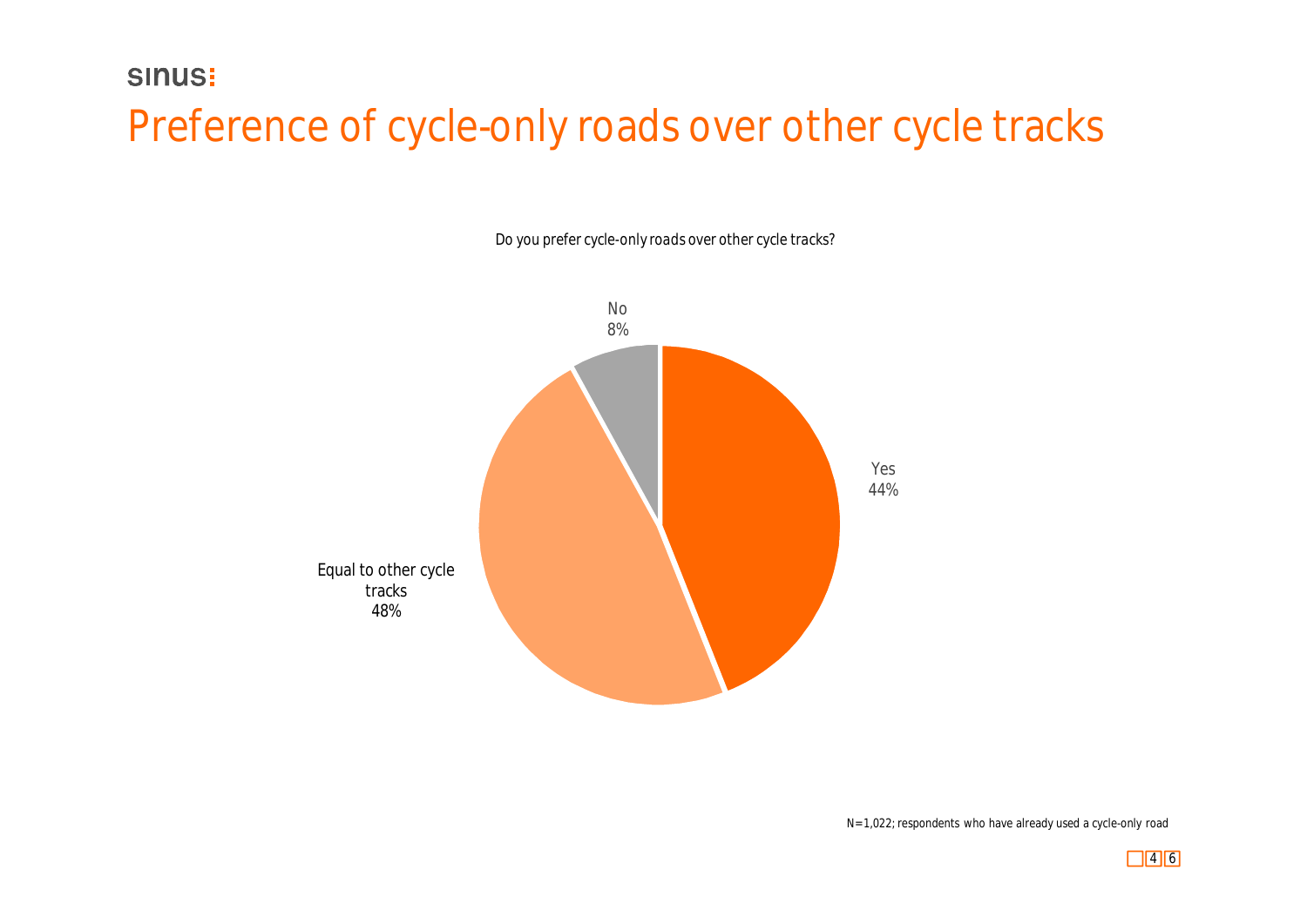### Assessment of temporary cycle tracks ("pop-up cycle tracks") **In terms of socio-demographics**



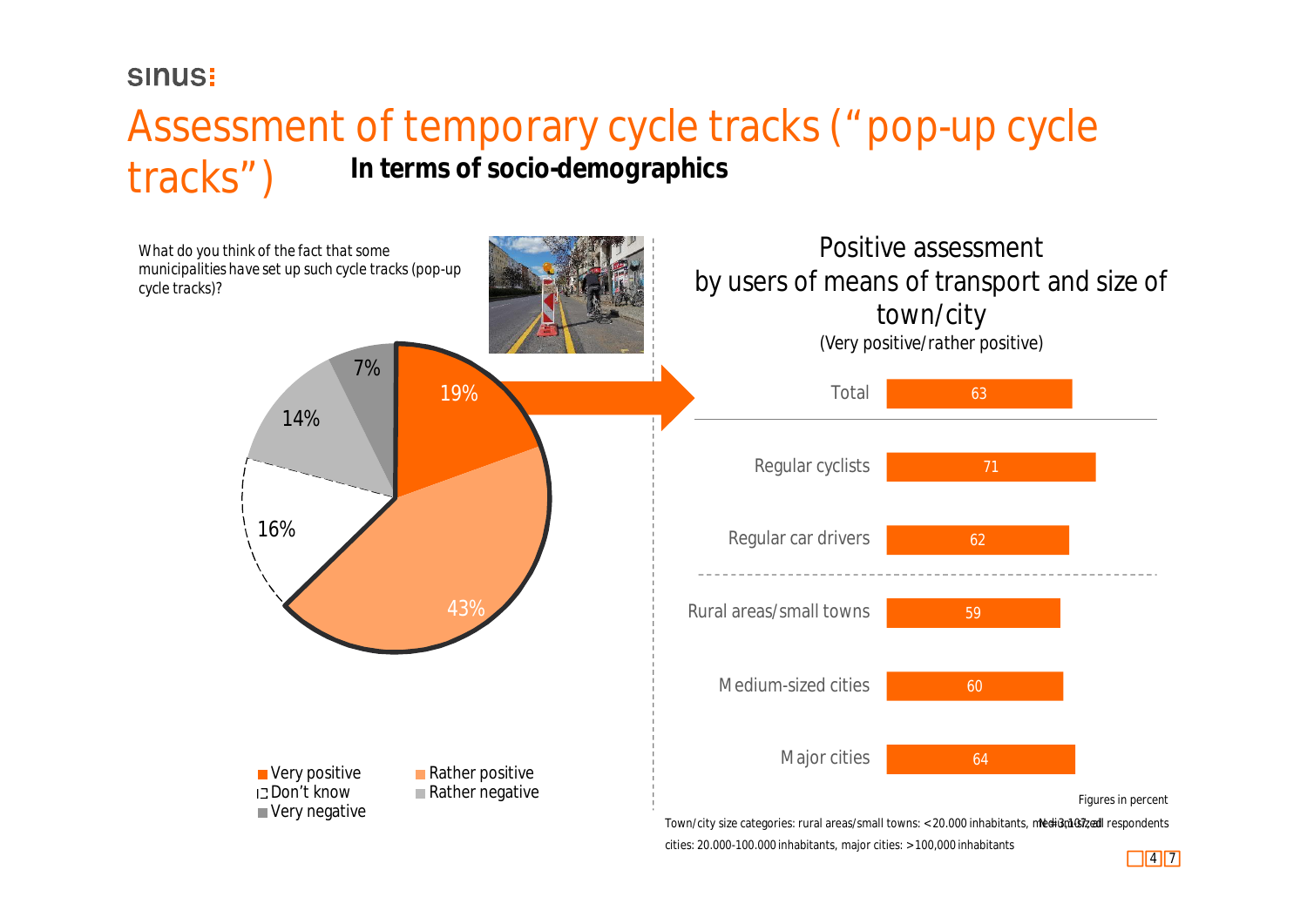### Making temporary cycle tracks (pop-up cycle tracks) permanent

*Temporary cycle tracks are to be preserved or converted into permanent cycle tracks so that they can also be used after the coronavirus crisis. What do you think of this?*

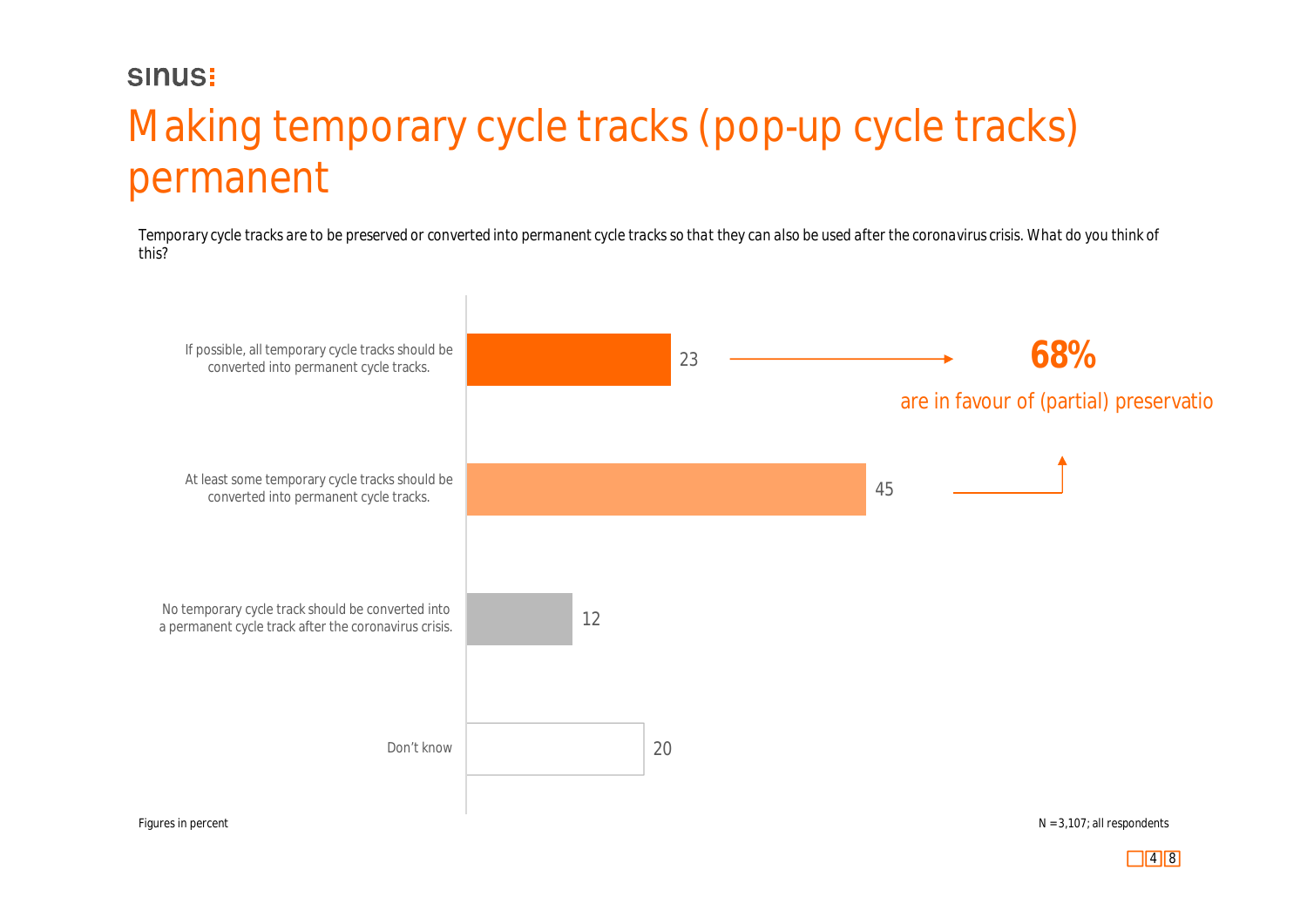

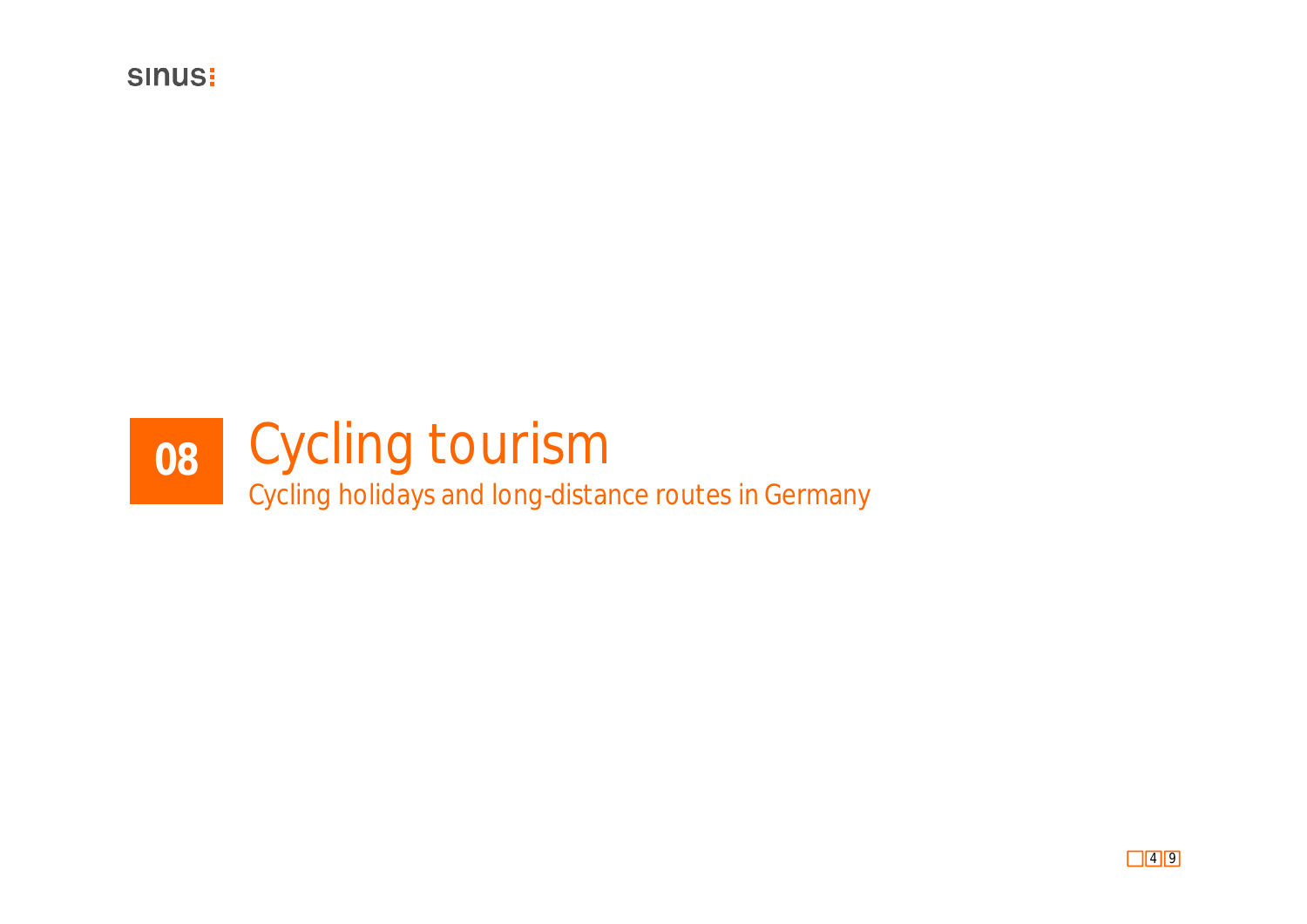### Cycling trips and cycling holidays – Potentials



 $N = 3,107$ ; all respondents

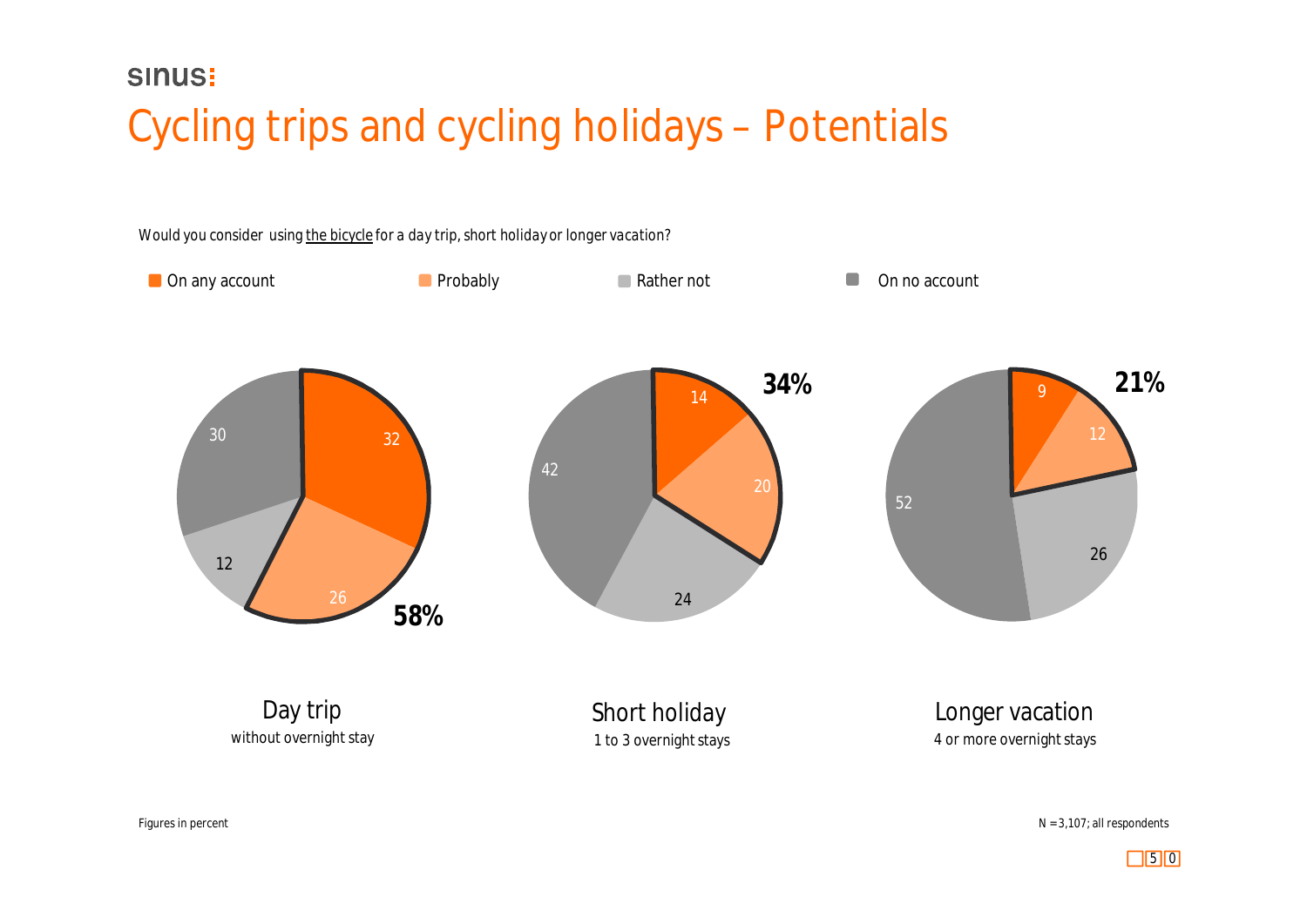*(one or more overnight stays)*

### Cycling holidays – plans for 2021 **In terms of socio-demographics**



This corresponds to **around 11.2 million** cyclists going on cycling holidays in 2021 (including Are you planning a short trip or a longer vacation with the bicycle this year?

#### Plans by age groups

27

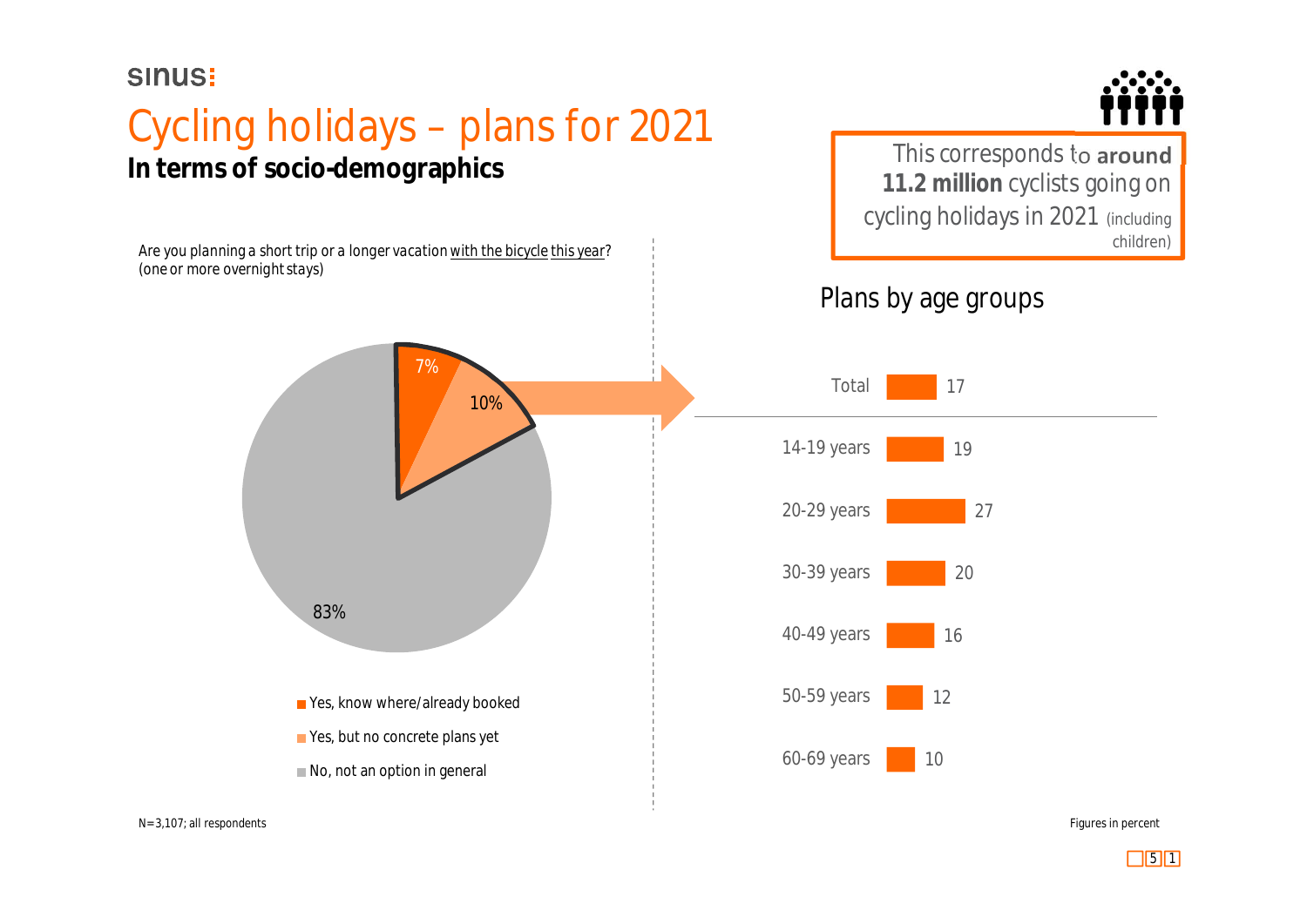### **SINUS:** Cycling holidays – potential destinations

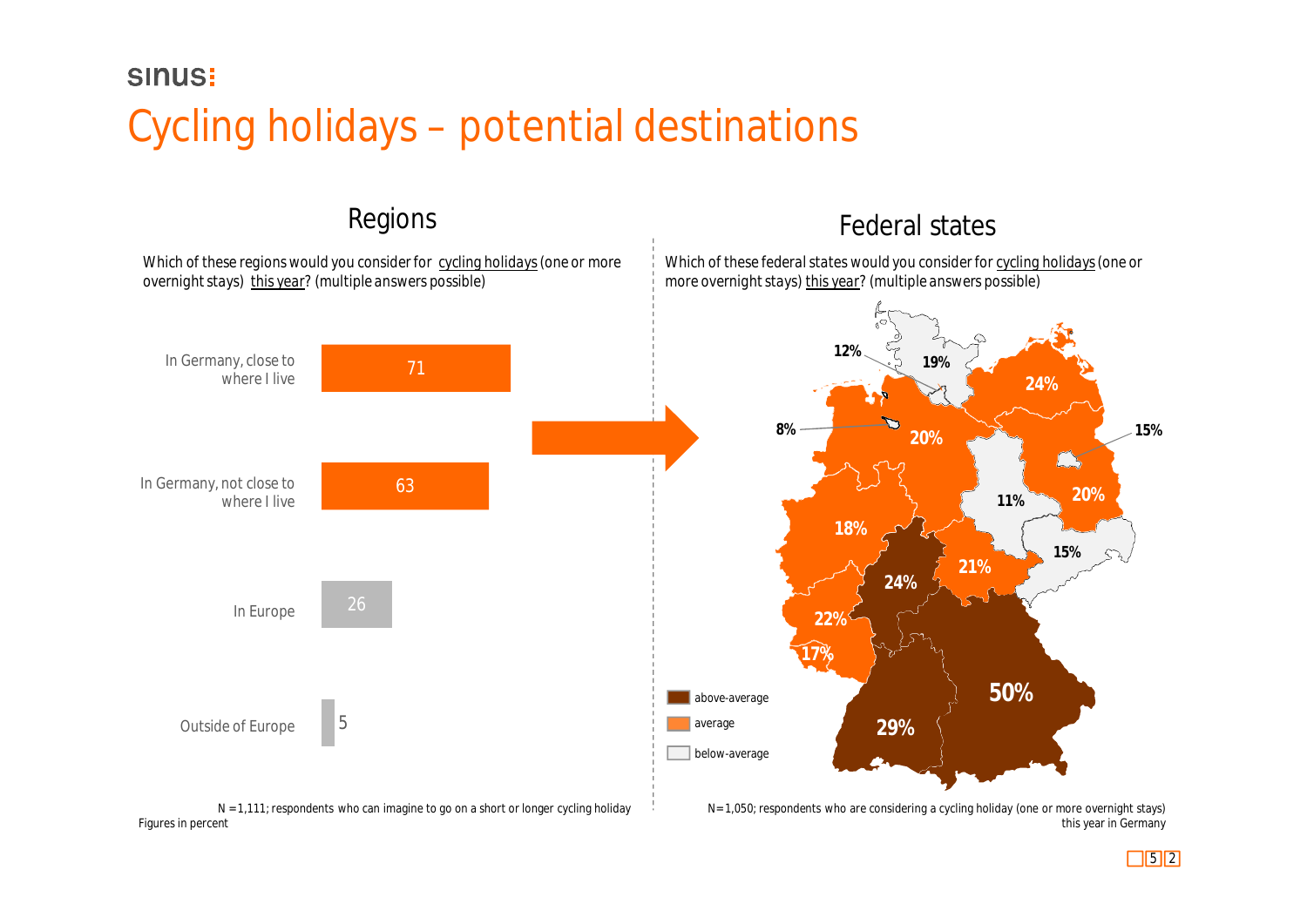### Use of long-distance routes in Germany

*Have you ever used a long-distance cycling route (D-Netz) in Germany?*



#### *Which of the D-Netz routes have you already used? (more than one answer possible)*



6

 $N = 3,107$ ; all respondents Next route  $N = 217$ ; persons who have already cycled on a long-distance D-Netz route Figures in percent

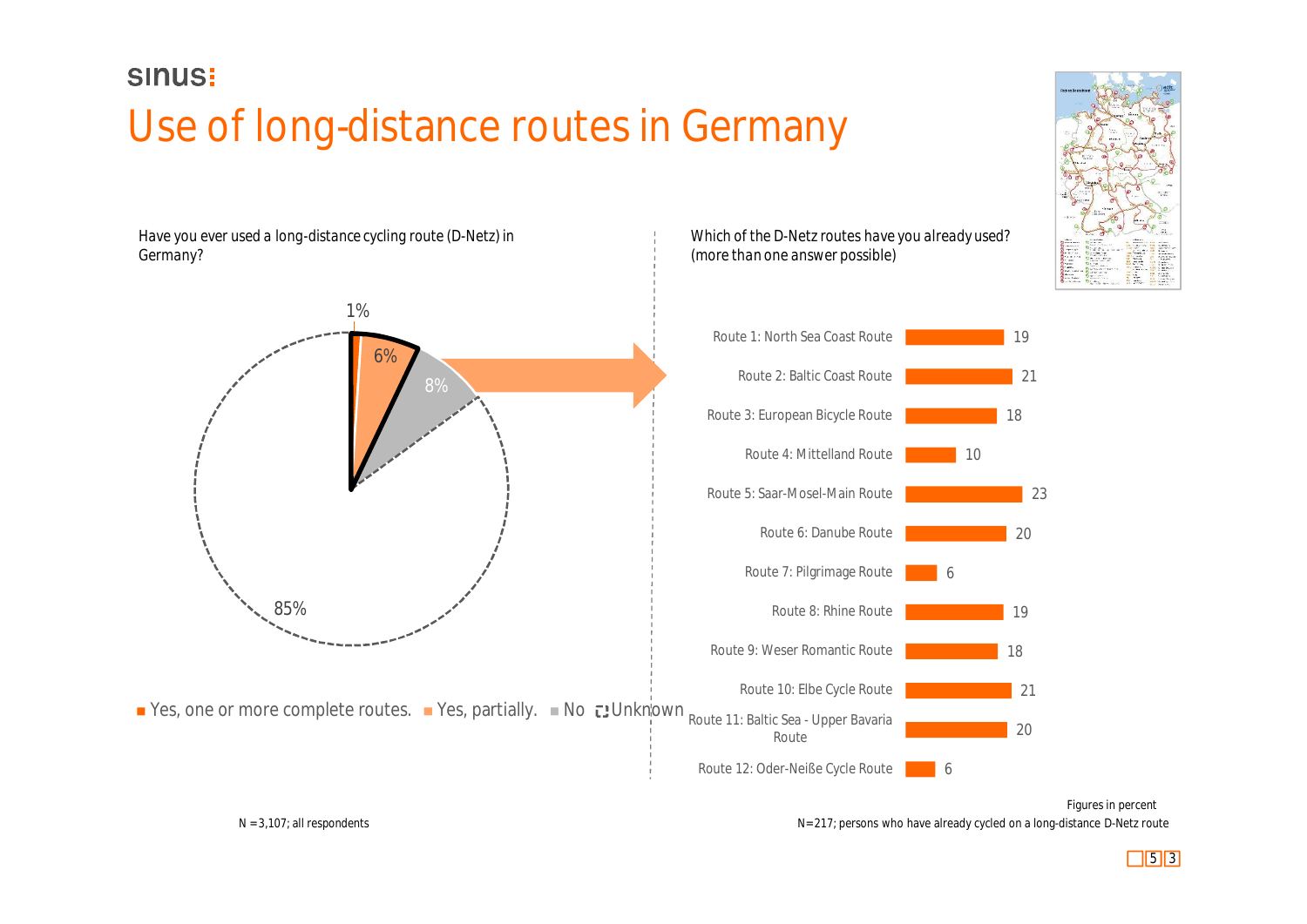

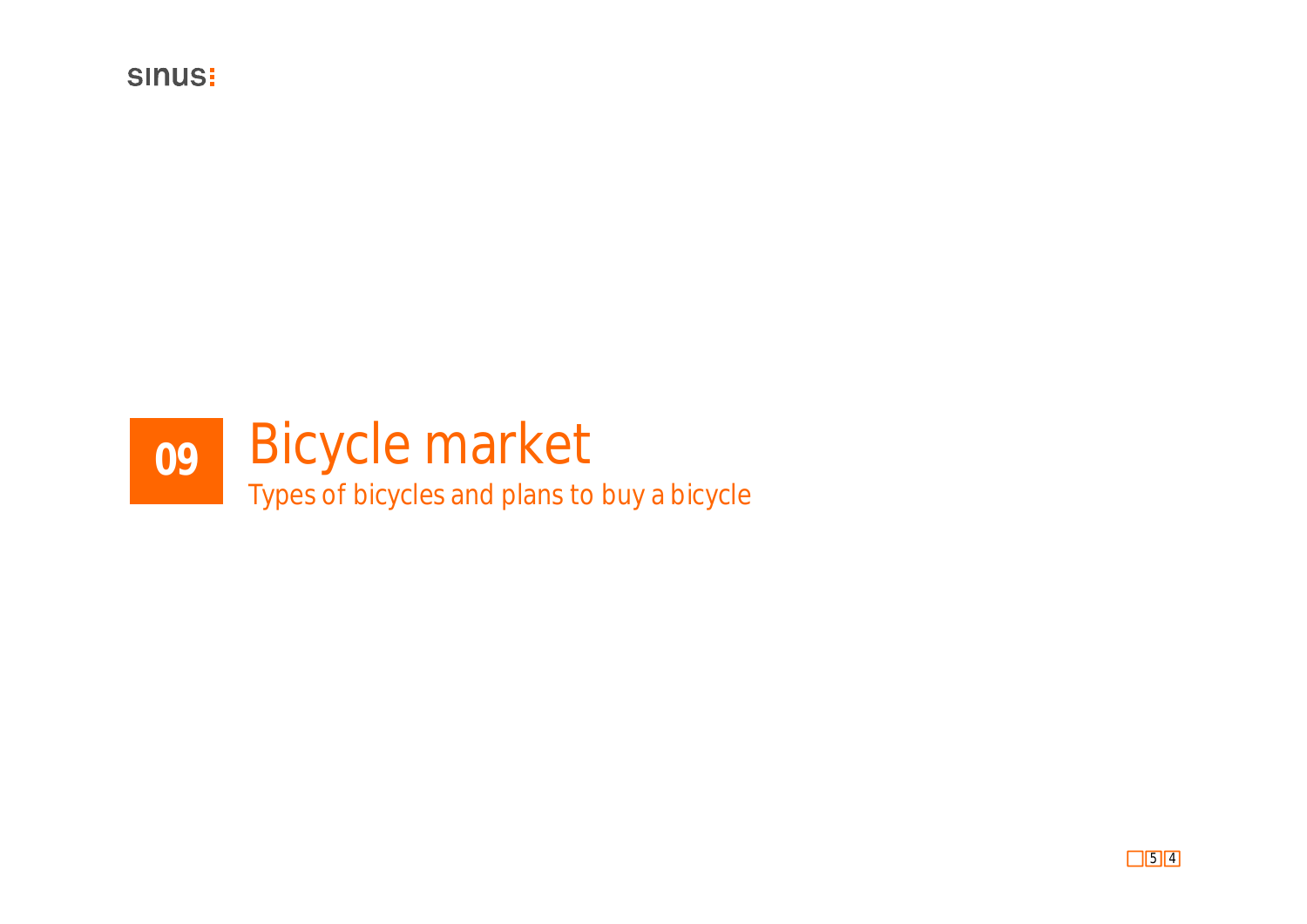### **SINUS:** Type of bicycle used

*What type of bicycle or what types of bicycles do you personally use? (multiple answers possible)*



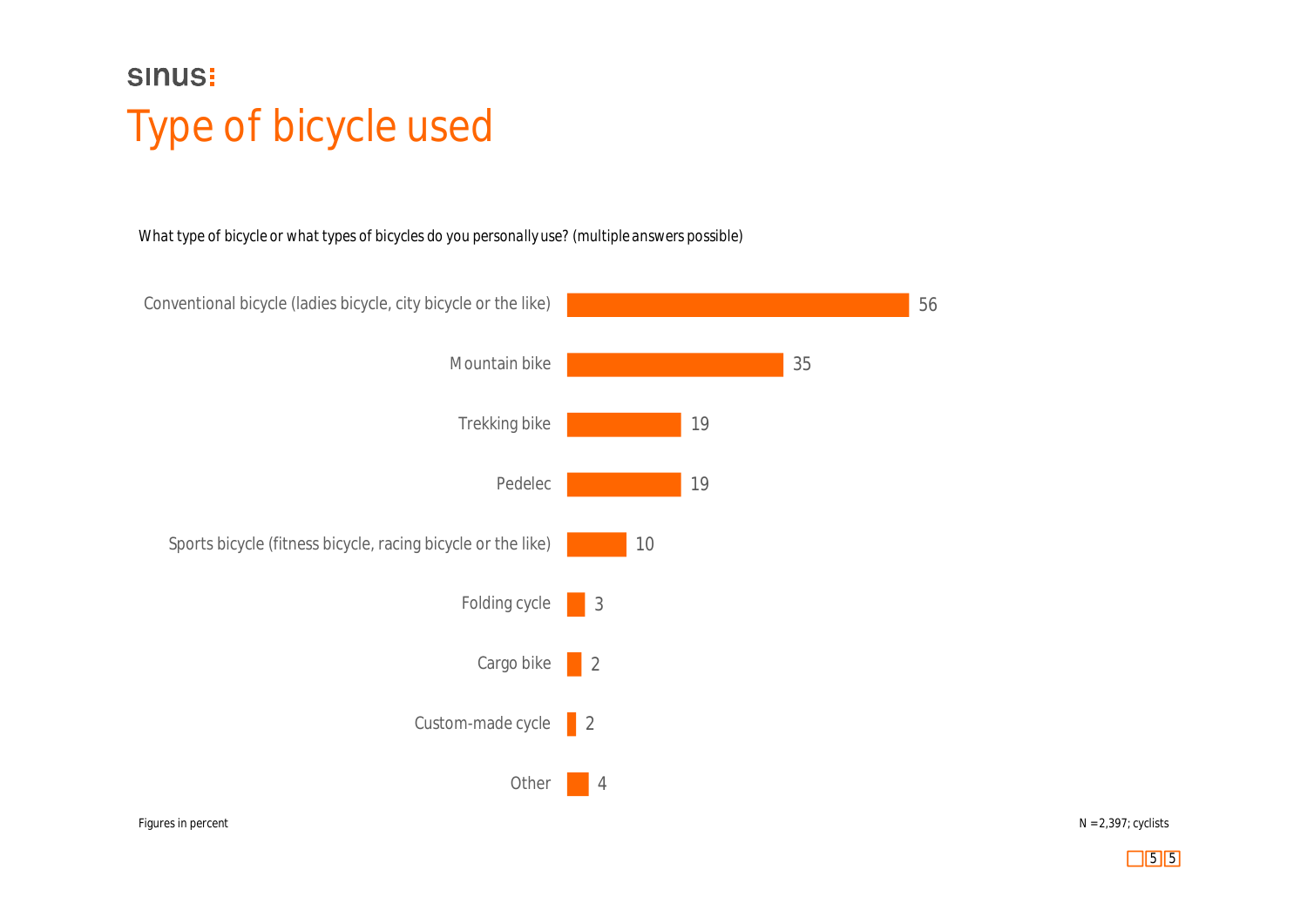### Plans to buy a bicycle **Type of bicycle and budget**

*1. Are you planning on buying a new bicycle in the next twelve months?*

*2. What type of bicycle or what types of bicycles will you most probably buy?*

*3. How much will you probably spend on this bicycle including accessories? (aggregate of all types of bicycles)*



Figures in percent

N = 3,107; all respondents N= 826 persons who are planning on buying a new bicycle in the next twelve months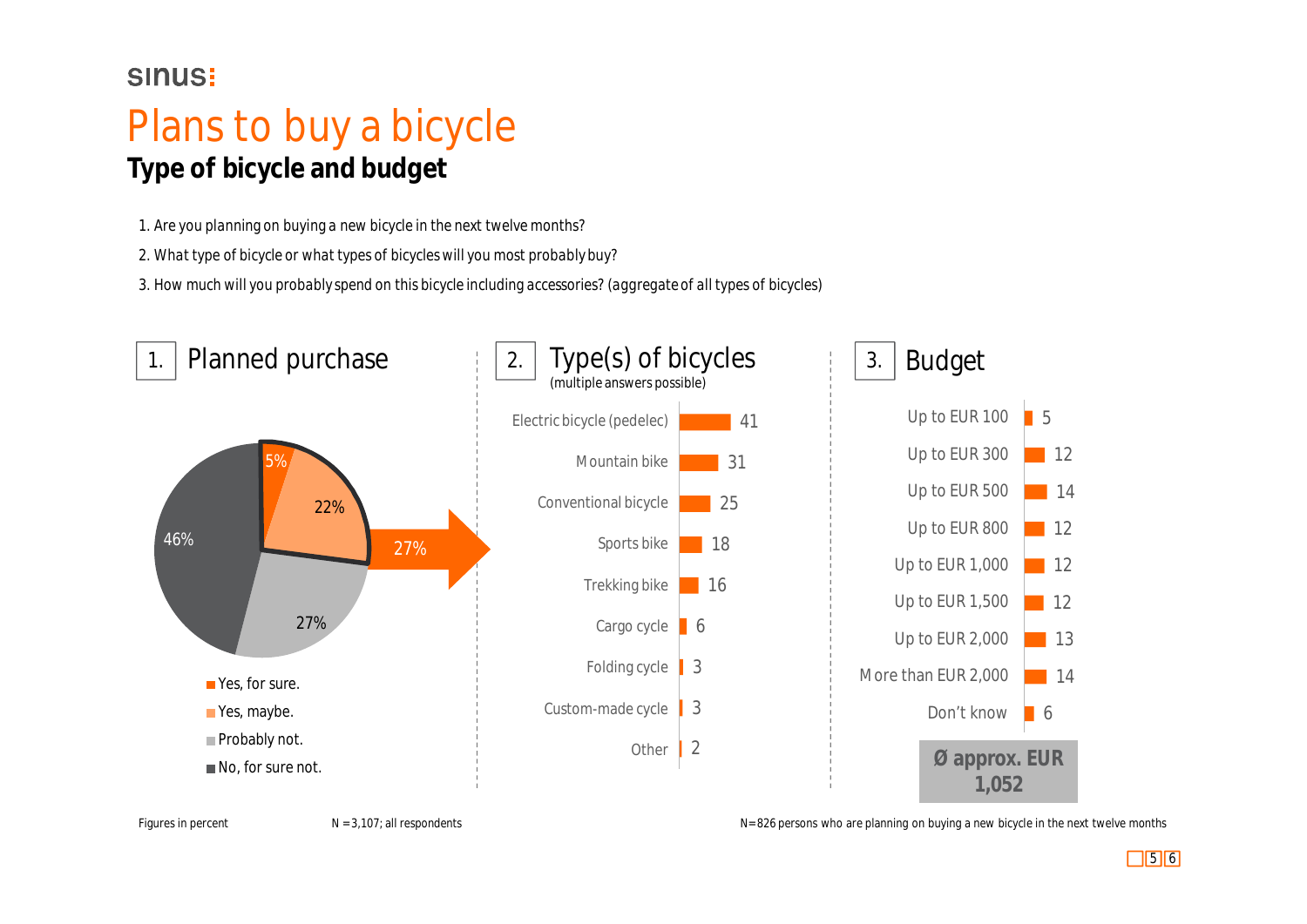### Plans to buy a bicycle – type of bicycle **Time comparison survey 2021 – 2019 – 2017**



*What type of bicycle or what types of bicycles will you most probably buy? (multiple answers possible)*



Please note: Because of refined sampling, comparability of the different surveys is limited. Maximum range of variation: 4%.

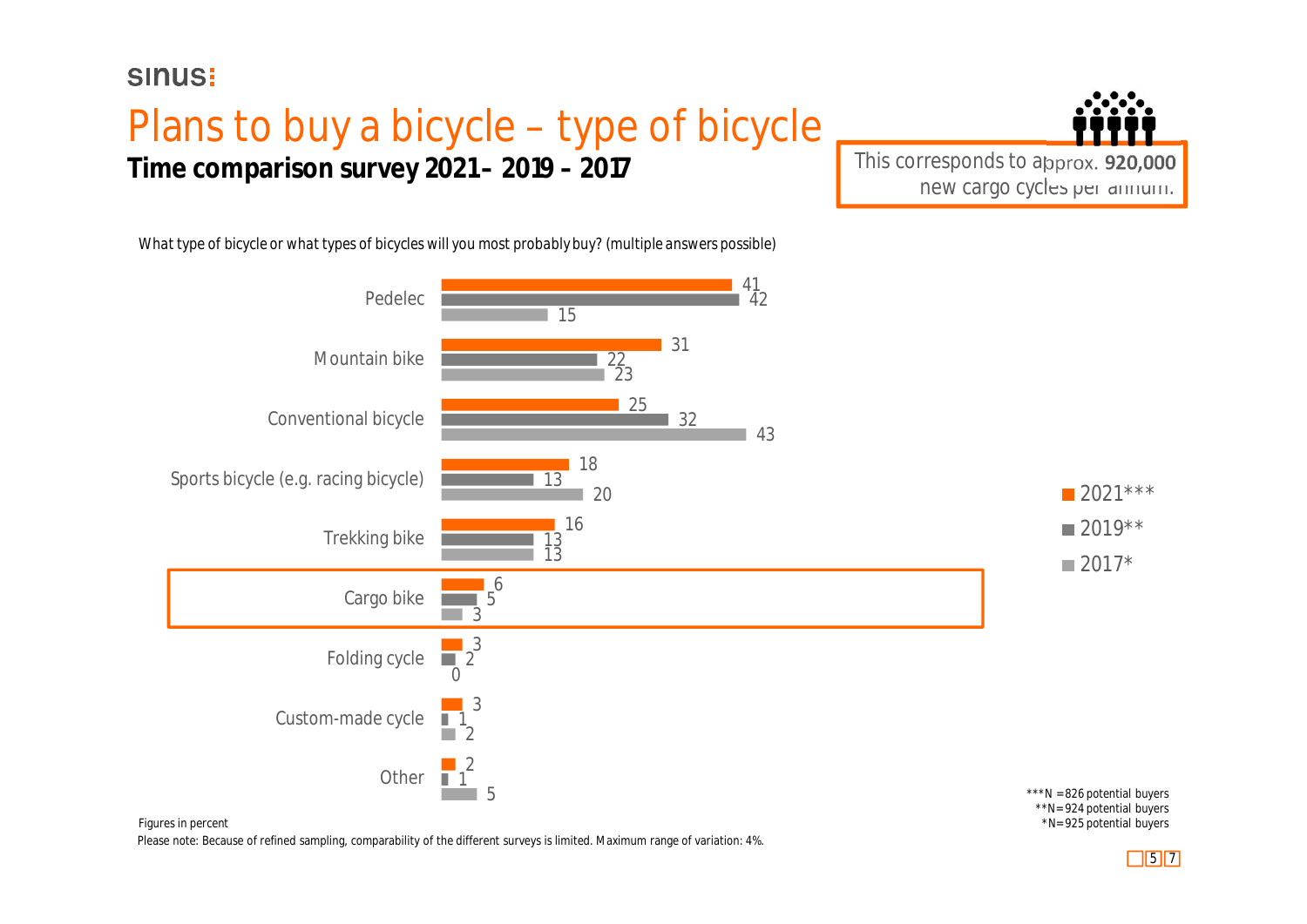**SINUS!** 

## Comparison: cyclists in rural vs. cyclists in urban areas **<sup>10</sup>**

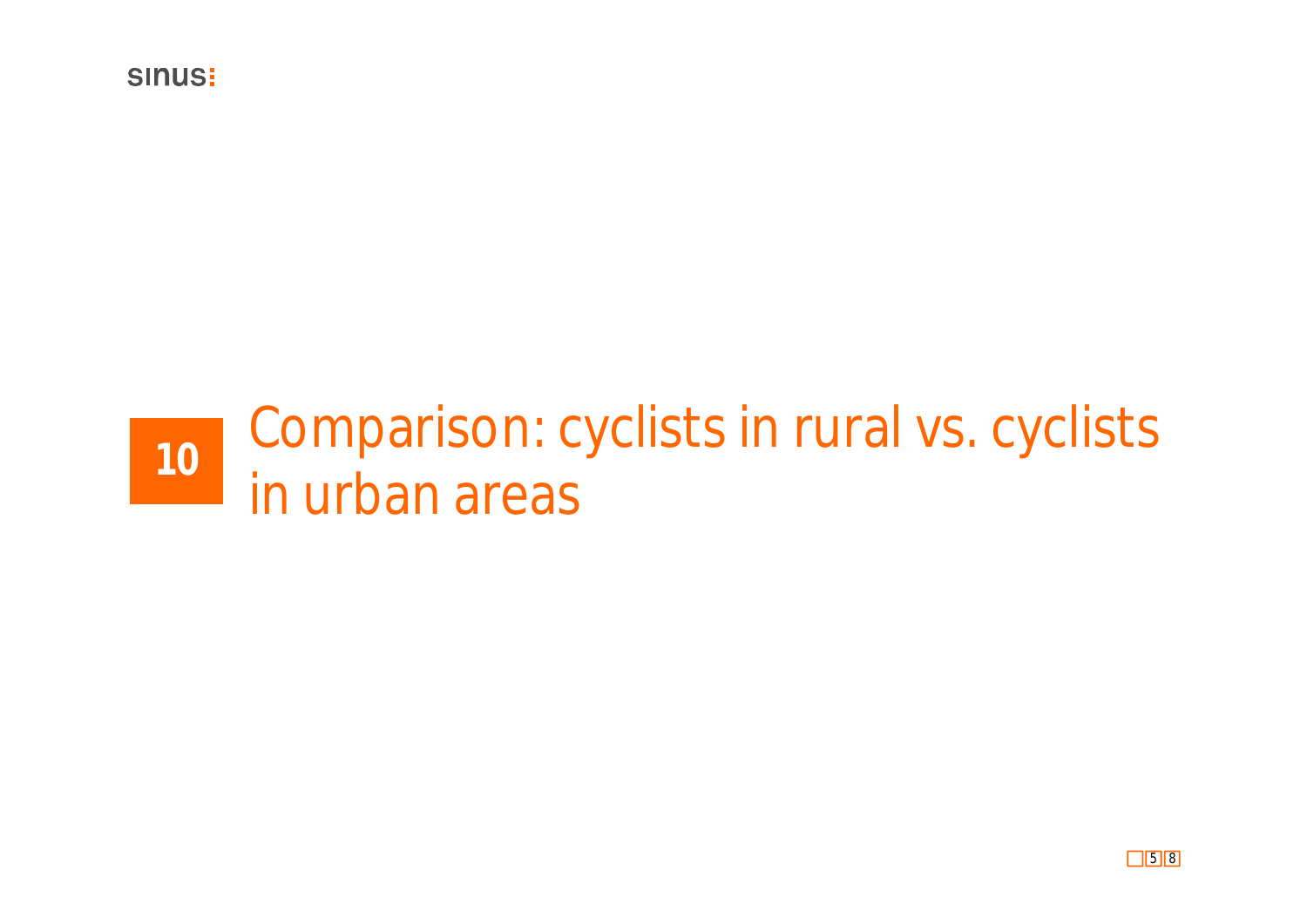### Frequency of bicycle use **Rural vs. urban areas**

*How often do you use the bicycle/pedelec?*



Figures in percent N = 3,107; all respondents

Town/city size categories: rural areas/small towns: < 20.000 inhabitants, medium-sized cities: 20.000-100.000 inhabitants, major cities: > 100,000 inhabitants

 $\begin{array}{|c|c|c|c|c|} \hline 5 & 9 \\ \hline \end{array}$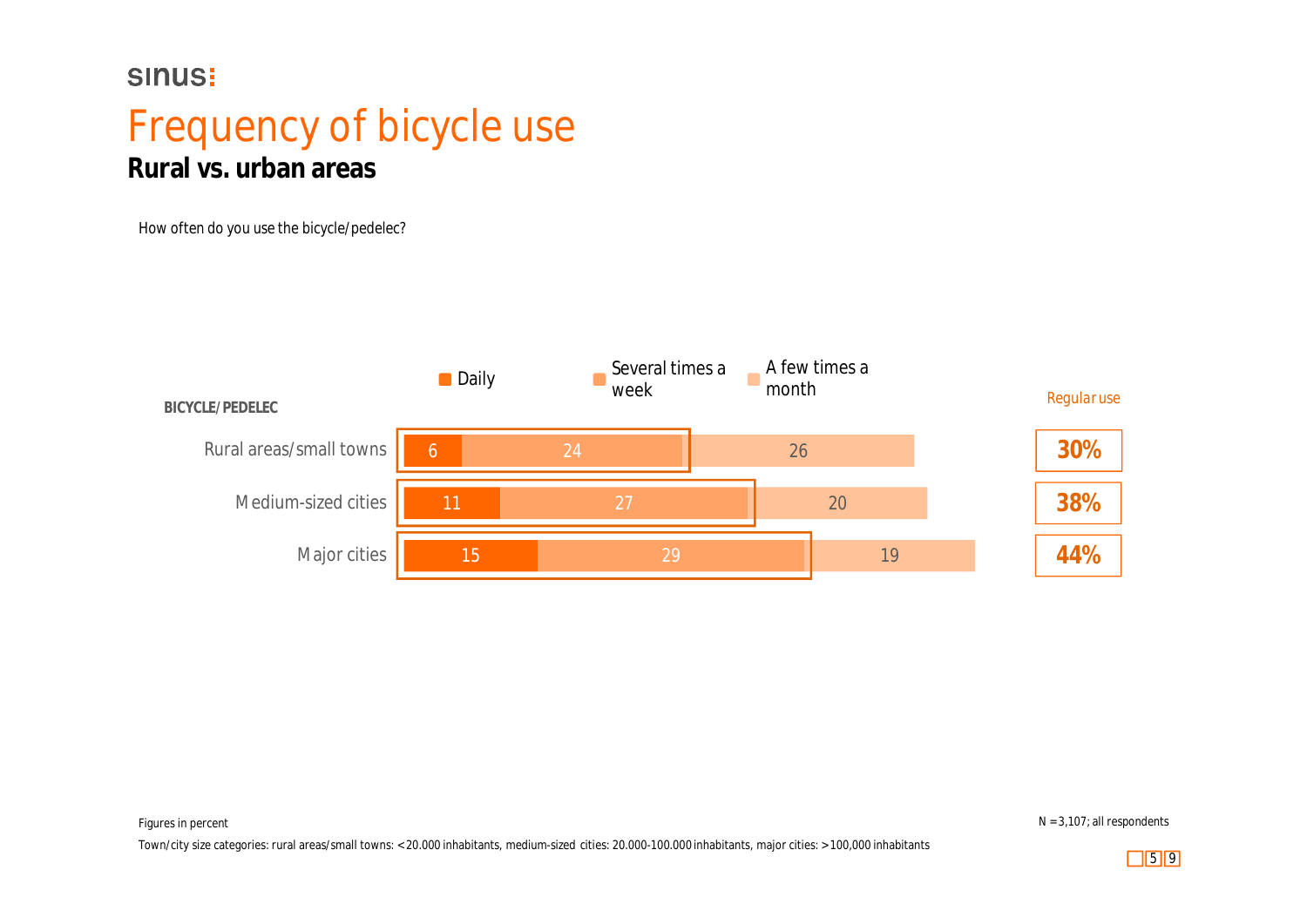#### Greater use of the different means of transport in the future **Rural vs. urban areas**

*Which of these means of transport would you like to use more frequently in the future? (multiple answers possible)*



Town/city size categories: rural areas/small towns: < 20.000 inhabitants, medium-sized cities: 20.000-100.000 inhabitants, major cities: > 100,000 inhabitants

 $\Box$ 6 0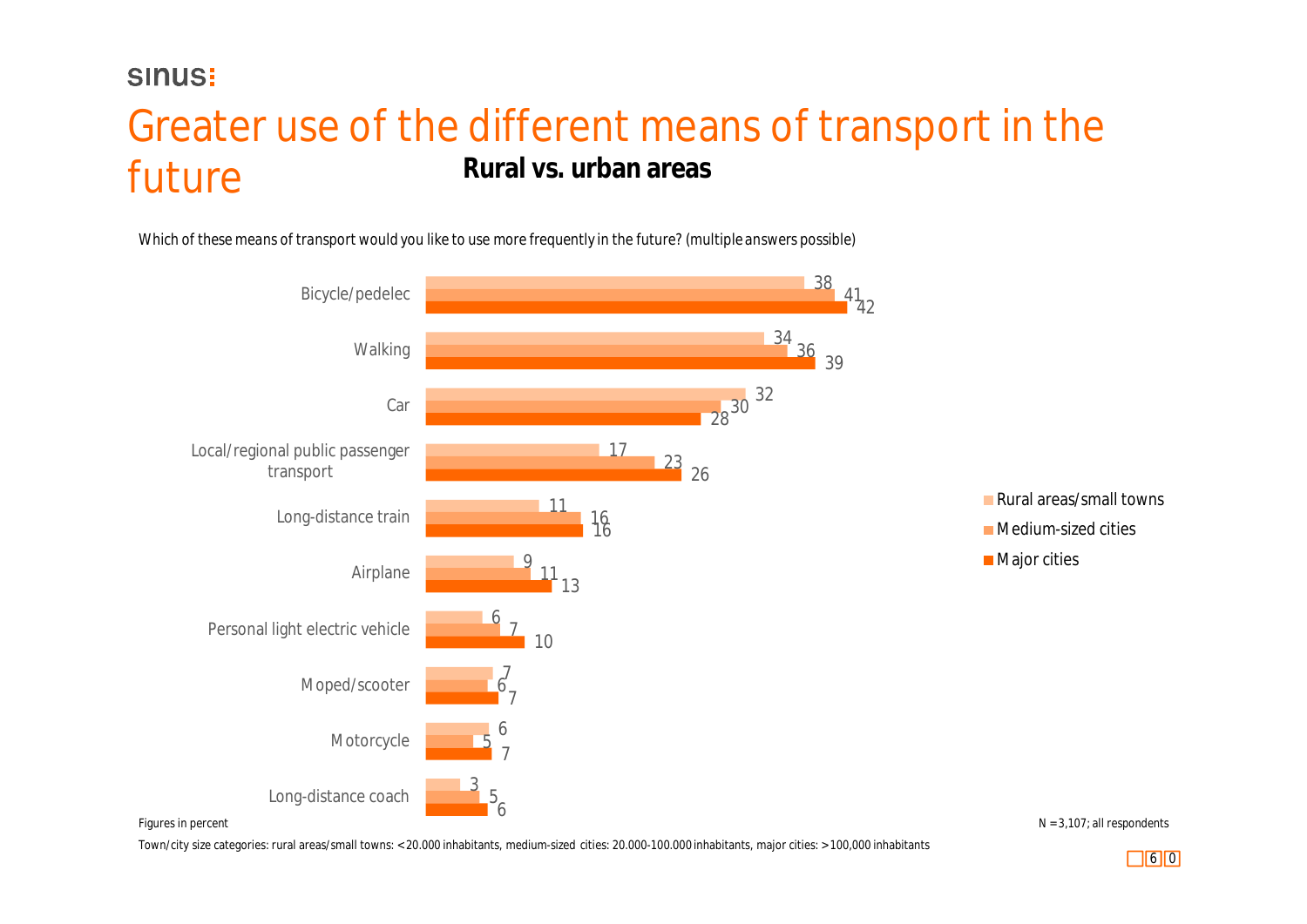### Improvements for cycling (1/2) **Rural vs. urban areas**

*In your opinion, what are the areas where policymakers at the federal, federal-state and local levels could do more for cycling? (multiple answers possible)*



 $\Box$ 6 1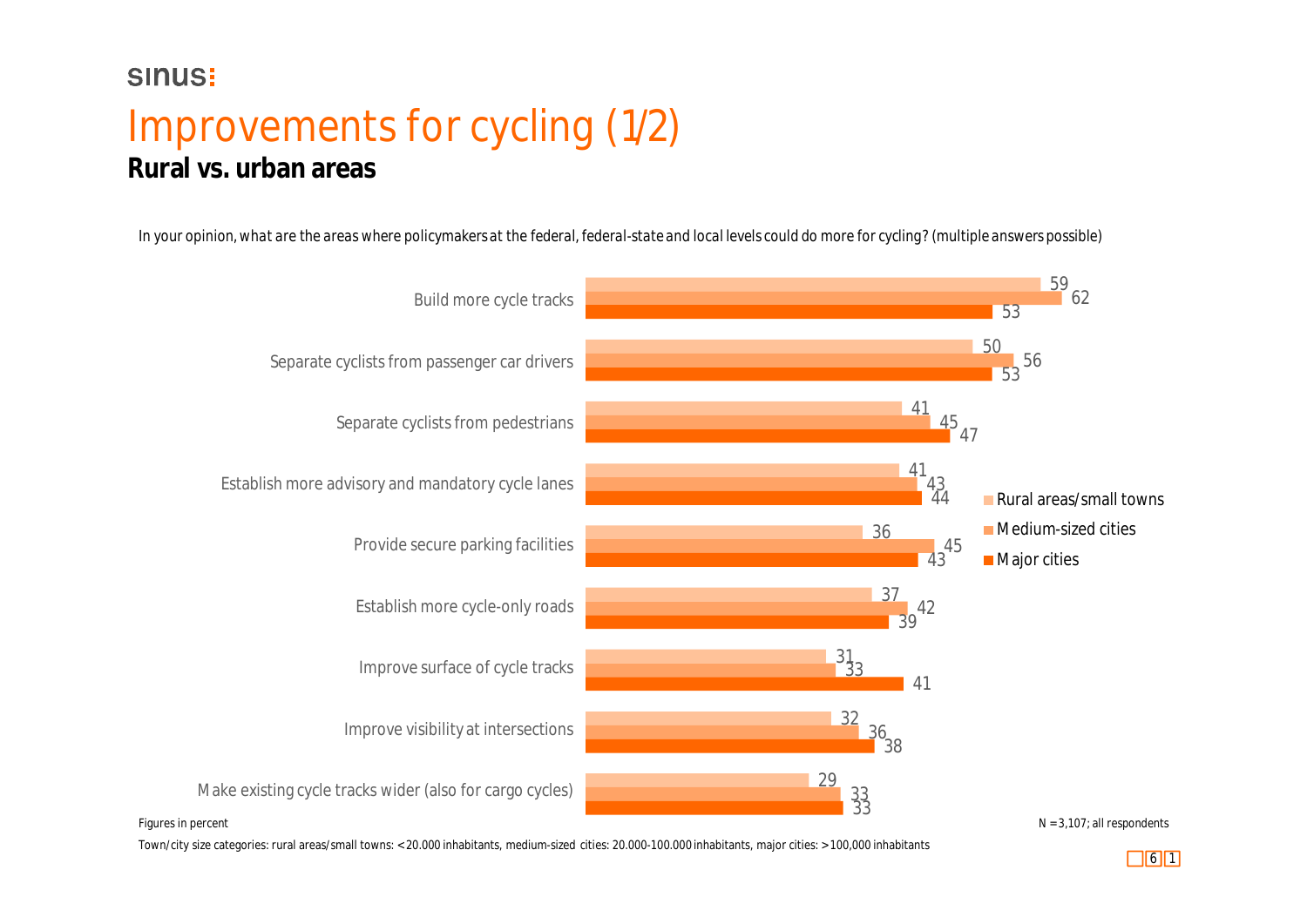### Improvements for cycling (2/2) **Rural vs. urban areas**

*In your opinion, what are the areas where policymakers at the federal, federal-state and local levels could do more for cycling? (multiple answers possible)*



Town/city size categories: rural areas/small towns: < 20.000 inhabitants, medium-sized cities: 20.000-100.000 inhabitants, major cities: > 100,000 inhabitants

 $N = 3,107$ ; all respondents

6 2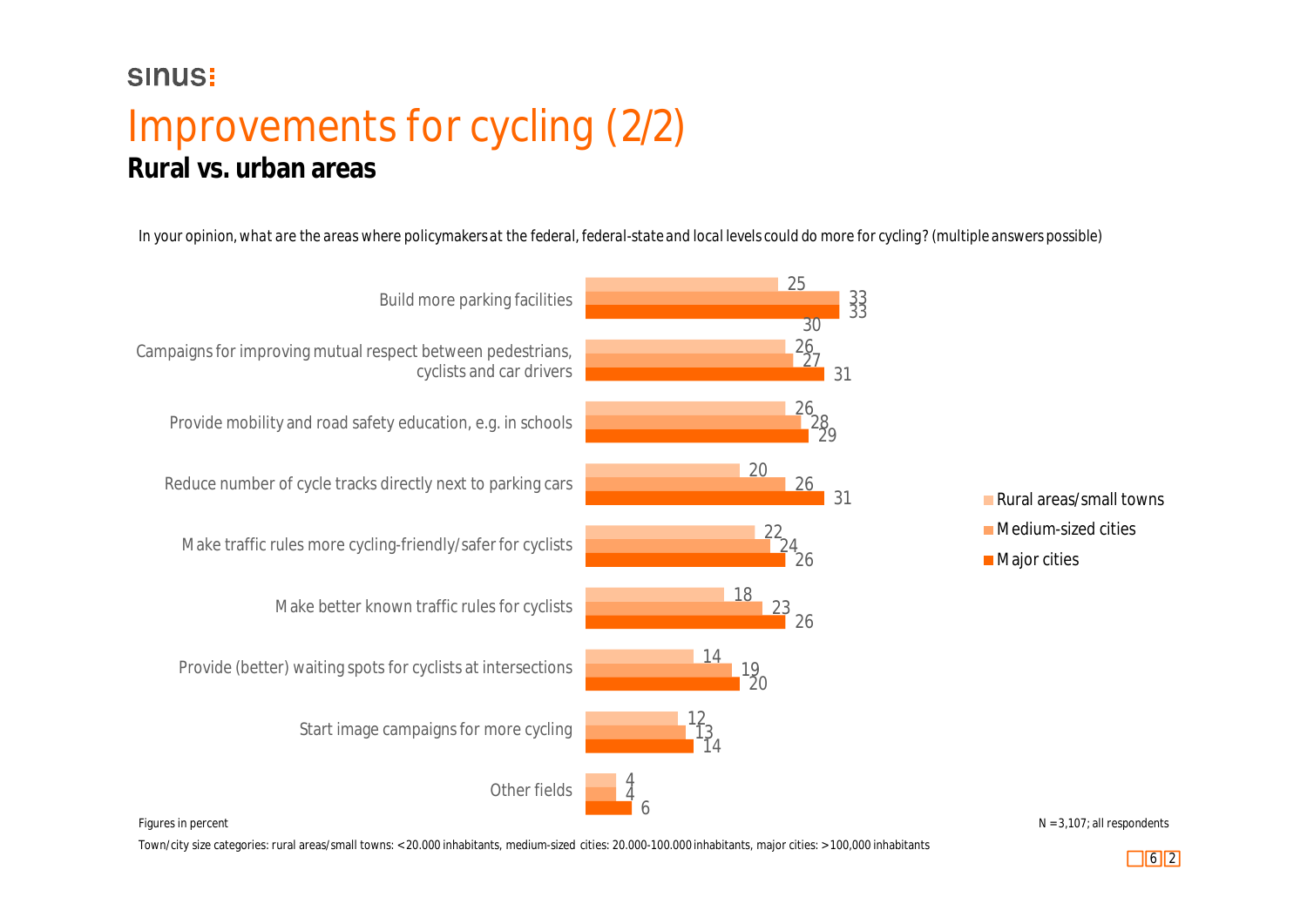### Reasons for not feeling safe

**Rural vs. urban areas (selection of statements with relevant deviations)**

#### *Why do you feel (rather) not safe? (multiple answers possible)*



Figures in percent **N**= 875; cyclists who feel (rather) not safe on the bicycle

Town/city size categories: rural areas/small towns: < 20.000 inhabitants, medium-sized cities: 20.000-100.000 inhabitants, major cities: > 100,000 inhabitants

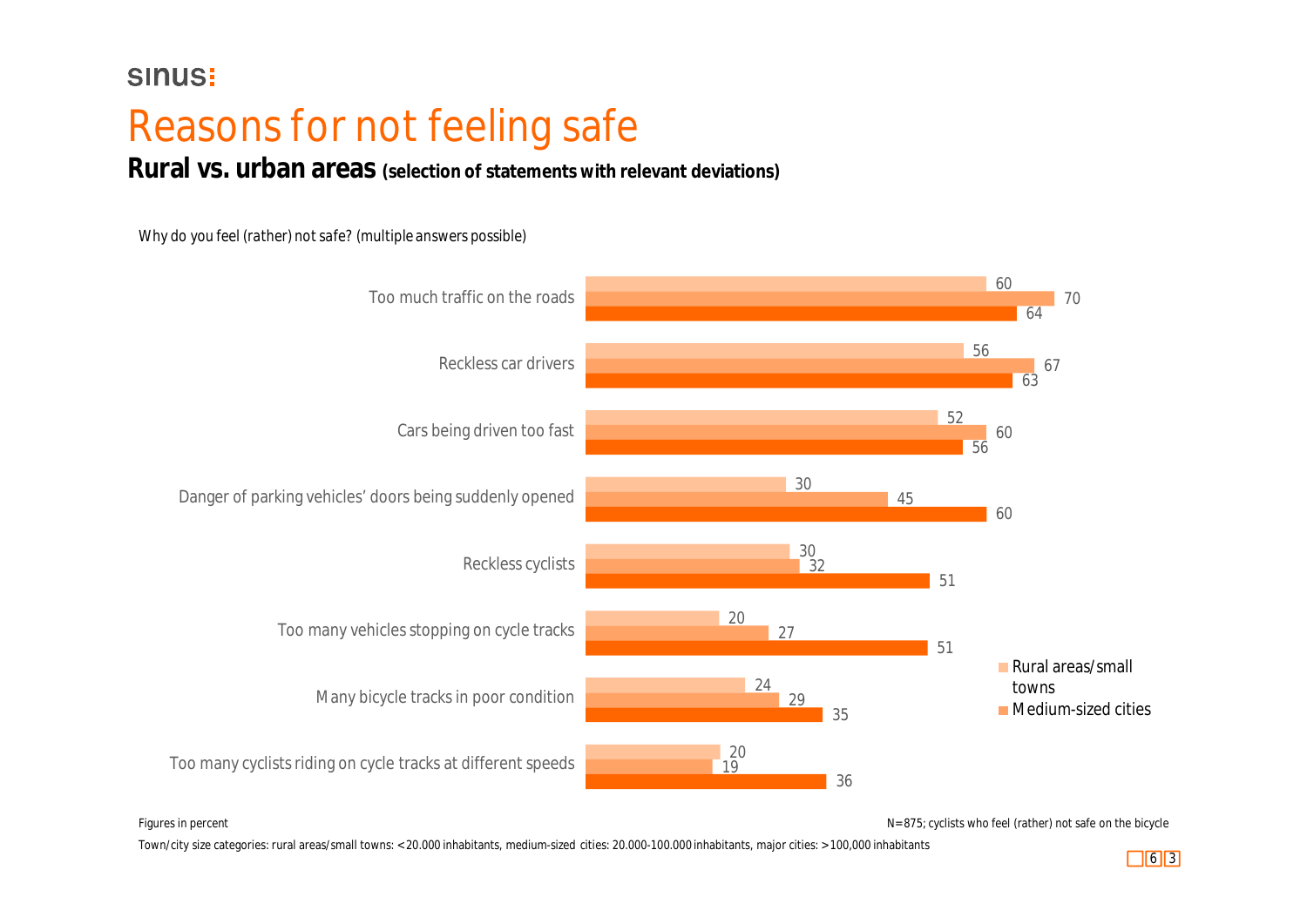## Summary: Rural vs. urban areas

**Overview of the most significant differences**

|                                                                                                               | In rural areas/small towns<br>(up to 20,000 inhabitants) | In mid-sized towns<br>(20,000 to 100,000 inhabitants) | In major cities (100,000<br>inhabitants or more)  |  |
|---------------------------------------------------------------------------------------------------------------|----------------------------------------------------------|-------------------------------------------------------|---------------------------------------------------|--|
| Means of transport that will<br>be used more frequently in<br>the future*                                     | Car (32%)                                                | Car (30%)                                             | Bicycle (31%)                                     |  |
| Regular bicycle use (at least<br>several times a week)                                                        | 31%                                                      | 38%                                                   | 44%                                               |  |
| Most common reason for<br>cyclists to not feel safe*<br>(Basis: cyclists who have<br>stated to not feel safe) | Too much traffic on the roads<br>(60%)                   | Too much traffic on the roads<br>(70%)                | Too much traffic on the roads<br>(64%)            |  |
| Most common type of road<br>used by cyclists*<br>(Basis: cyclists)                                            | Carriageway without cycle lane<br>(53%)                  | Separate footway/cycle track<br>on sidewalk (48%)     | Separate footway/cycle track<br>on sidewalk (57%) |  |
| Feeling of safety on this type<br>of road                                                                     | 75% do not feel safe                                     | 7% do not feel safe                                   | 6% do not feel safe                               |  |
| Regular use of bicycle<br>helmets<br>(Basis: cyclists)                                                        | 49%                                                      | 44%                                                   | 41%                                               |  |
| Cycling in my<br>55%<br>municipality/city is fun                                                              |                                                          | 54%                                                   | 53%                                               |  |
| Bicycle hire scheme available                                                                                 | 8%                                                       | 14%                                                   | 55%                                               |  |
| Interest in pedelecs                                                                                          | 48%                                                      | 48%                                                   | 44%                                               |  |
| Cargo cycle potential<br>efers to the most frequently given response in each case                             | 11%                                                      | 10%                                                   | 14%                                               |  |